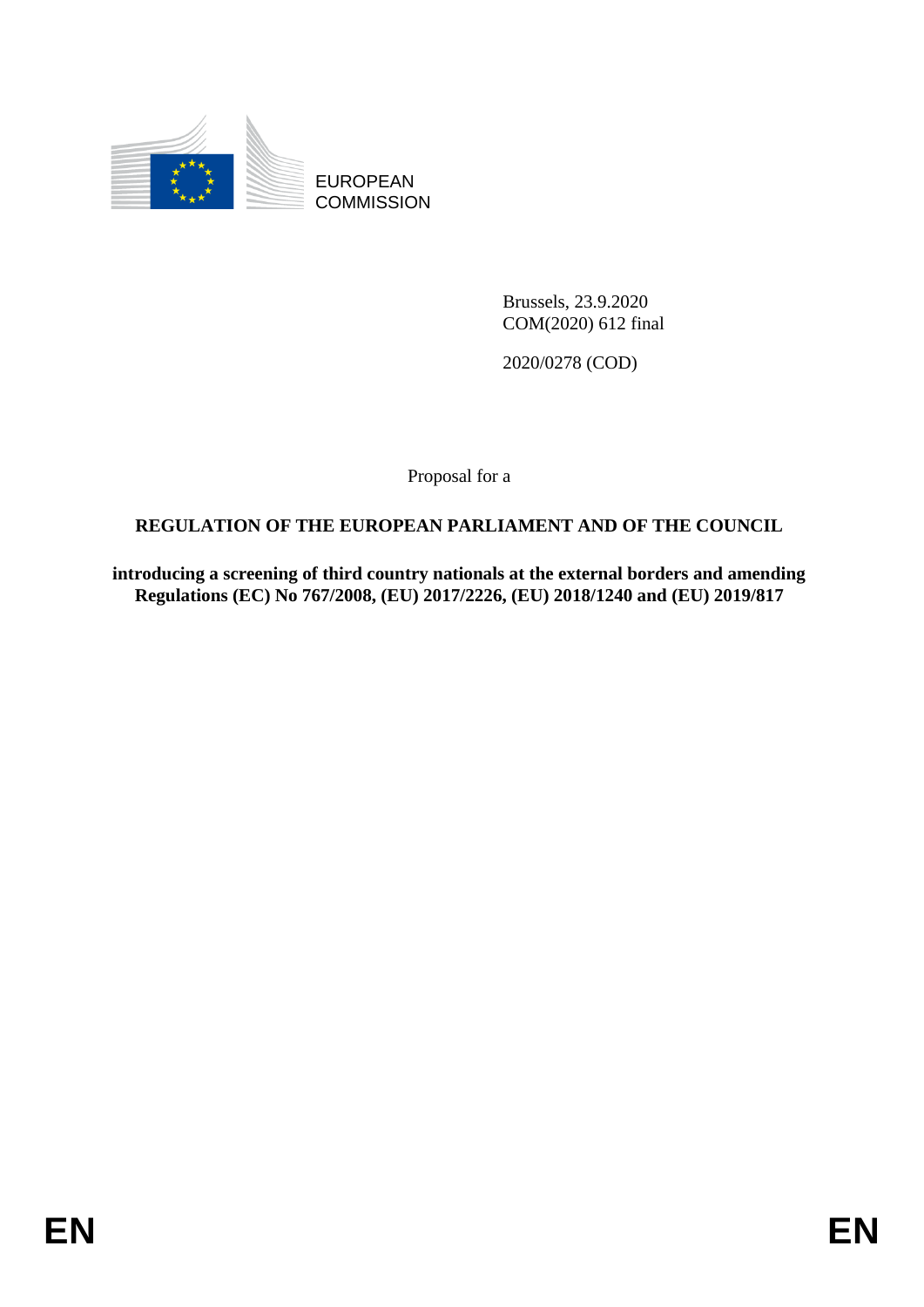#### **EXPLANATORY MEMORANDUM**

### **1. CONTEXT OF THE PROPOSAL**

#### **• Reasons for and objectives of the proposal**

#### *Reasons*

In September 2019, the European Commission's President Ursula von der Leyen announced a New Pact on Migration and Asylum that would set out a comprehensive approach to external borders, asylum and return systems, the Schengen area of free movement and the external dimension.

The New Pact on Migration and Asylum, presented together with this proposal represents a fresh start on migration based on a comprehensive approach to migration management. This proposal puts in place a common framework for asylum and migration management at EU level as a key contribution to the comprehensive approach and seeks to promote mutual trust between the Member States. Based on the overarching principles of solidarity and a fair sharing of responsibility, the New Pact advocates integrated policy-making bringing together policies in the areas of asylum, migration, return, external border protection, fight against migrants' smuggling and relations with key third countries reflecting a whole of government approach. It recognises that a comprehensive approach also means a stronger, more sustainable and tangible expression of the principle of solidarity and fair sharing of responsibility. These principles should therefore be applied to the whole of migration management, ranging from ensuring access to international protection to tackling irregular migration and unauthorised movements.

The challenges of migration management, related in particular to ensuring a quick identification of those in need of international protection or effective returns (for those who are not in need of protection), should be dealt with in an uniform manner by the entire EU as a whole. The available data demonstrate that the arrival of third-country nationals with clear international protection needs as observed in 2015-2016 has been partly replaced by mixed arrivals of persons. It is therefore important to develop a new effective process allowing for better management of mixed migration flows. In particular, it is important to create a tool allowing for the identification, at the earliest stage possible, of persons who are unlikely to receive protection in the  $EU<sup>1</sup>$ . Such tool should be built in the process of controls at the external borders, with a swift outcome as well as clear and fair rules, and should result in accessing the appropriate procedure (asylum or the procedure respecting the Return Directive<sup>2</sup>). It should lead to enhancing the synergies between external border controls, asylum and return procedures.

This proposal puts in place a **pre-entry screening** that should be applicable to all thirdcountry nationals who are present at the external border without fulfilling the entry conditions or after disembarkation, following a search and rescue operation. The proposal introduces uniform rules concerning the procedures to be followed at the pre-entry stage of assessing the

<sup>1</sup> <sup>1</sup> The share of migrants arriving from countries with recognition rates lower than 25% has risen from 14% in 2015 to 57% in 2018.

<sup>2</sup> Directive 2008/115/EC of the European Parliament and of the Council of 16 December 2008 on common standards and procedures in Member States for returning illegally staying third-country nationals, OJ L 348, 24.12.2008, p. 98.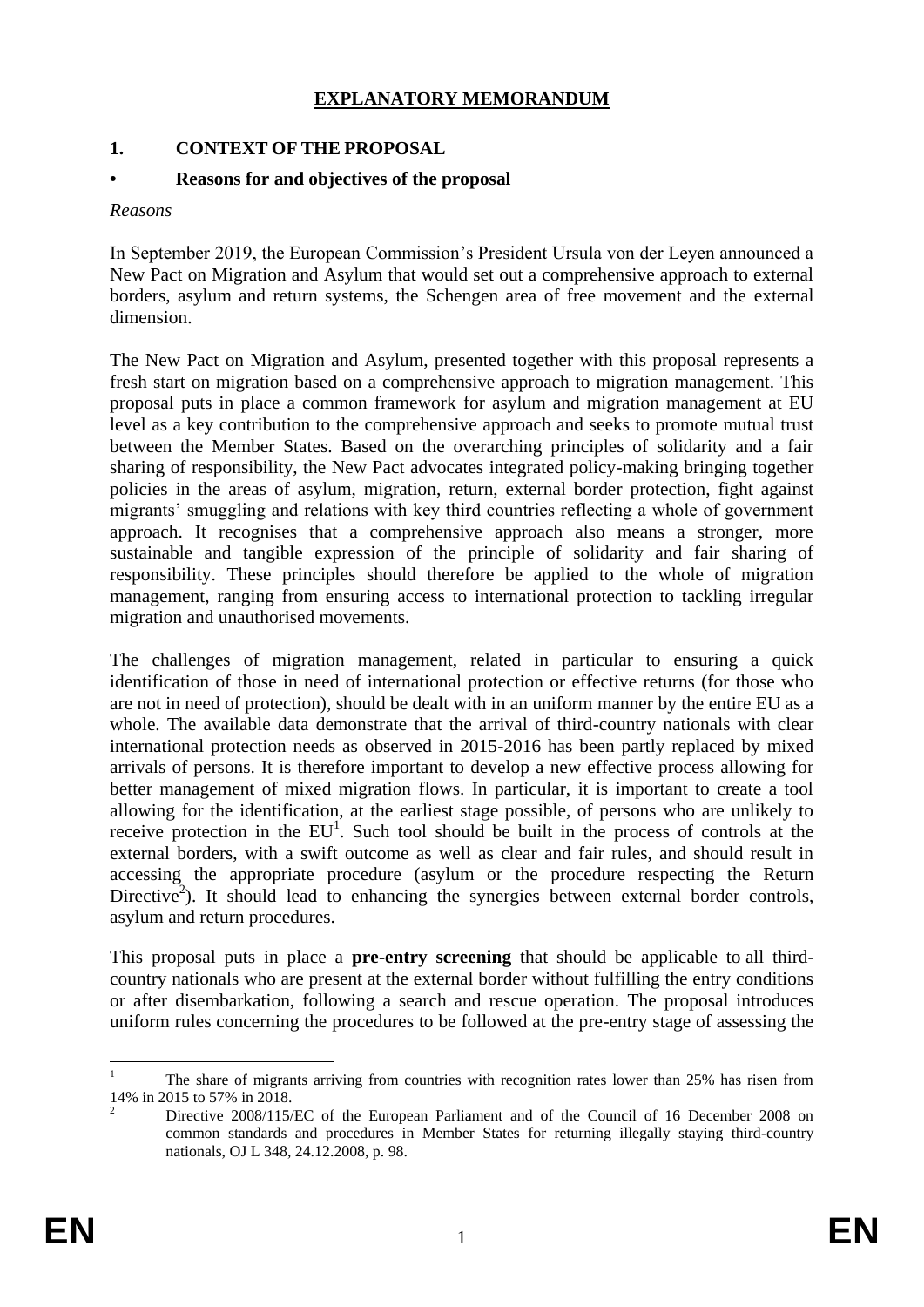individual needs of third country nationals and uniform rules on the length of the process of collecting relevant information for identification of the procedures to be followed with regard to such persons.

The proposal also creates an EU framework by putting in place uniform rules for the screening of irregular migrants apprehended within the territory and who eluded border controls on entering the Schengen area. This aims to contribute to protecting the Schengen area and ensure efficient management of irregular migration.

#### *Objectives and main elements of the screening*

The objective of the screening is to contribute to the new comprehensive approach to migration and mixed flows by ensuring that the identity of the persons but also any health and security risks are quickly established and that all third-country nationals who are present at the external border without fulfilling entry conditions or after disembarkation following a search and rescue operation are swiftly referred towards the applicable procedure.

The screening should consist in particular in:

- (a) A preliminary health and vulnerability check;
- (b) An identity check against information in European databases;
- (c) Registration of biometric data (i.e. fingerprint data and facial image data) in the appropriate databases, to the extent it has not occurred yet; and
- (d) A security check through a query of relevant national and Union databases, in particular the Schengen Information System (SIS), to verify that the person does not constitute a threat to internal security.

The proposed screening is expected to add value to the current procedures at the external borders in particular by:

- creating uniform rules concerning the identification of third-country nationals who do not fulfil entry conditions as referred to in the Schengen Borders Code, and submitting them to the health and security checks at the external borders, thus increasing the security within the Schengen area;
- clarifying that entry is not authorised to third-country nationals unless they are explicitly authorised entry following the assessment of entry conditions or when the Member State decides to apply in individual case special rules referred to in Article 6(5) of the Schengen Borders Code;
- creating a uniform tool of channelling to the appropriate procedure all third-country nationals who are present at the external border without fulfilling entry conditions or after disembarkation following a search and rescue operation: either a procedure that respects the Return Directive or, in case of an application for international protection, the normal asylum procedure, an accelerated procedure, the asylum border procedure or, finally, relocation to another Member State, (without prejudging the outcome of any such procedures, or replacing them) and
- creating an EU framework also for the screening of third-country nationals who entered the territory of the Member States without authorisation and who are apprehended within their territories.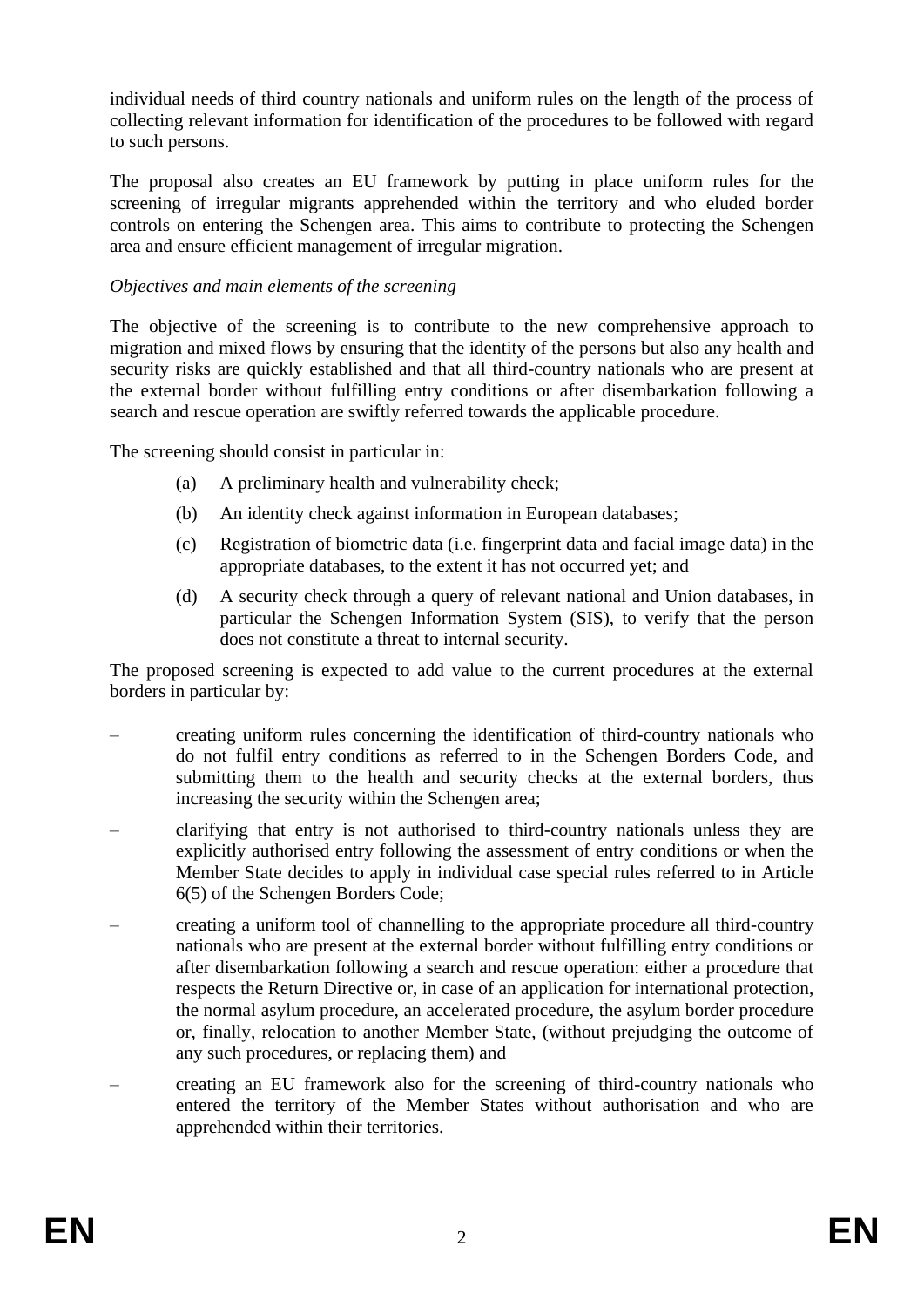The proposal, provides that the fundamental rights of the persons concerned should be protected with the help of an independent monitoring mechanism to be set up by the Member States. This monitoring mechanism should cover in particular the respect of fundamental rights in relation to the screening, as well as the respect of the applicable national rules in the case of detention and compliance with the principle of non-refoulement. It should furthermore ensure that complaints are dealt with expeditiously and in an appropriate way.

Finally, the proposal recognises the role of the EU agencies – Frontex and the European Union Agency for Asylum, which may accompany and support the competent authorities in all their tasks related to the screening. It also gives an important role to the Fundamental Rights Agency in supporting Member States in development of the independent monitoring mechanisms of fundamental rights in relation to the screening.

#### **Scope of the proposal**

The proposed screening should apply at the external borders to:

- all third country nationals crossing external borders outside of the border crossing points for whom Member States are under an obligation under the Eurodac Regulation to take their fingerprints, including those who apply for international protection;
- third country nationals who are disembarked after a search and rescue operation; and
- <span id="page-3-0"></span>– third country nationals presenting themselves at border crossing points without fulfilling the entry conditions and who apply there for international protection.

At the same time, the screening needs to rely on and link up with the tools put in place by other legislative instruments, in particular those regarding Eurodac<sup>3</sup>, the use of the Schengen Information System for return<sup>4</sup> and Asylum Procedures<sup>5</sup>.

*Third-country nationals crossing the external borders outside of the border crossing points or disembarked following search and rescue operations, including those who apply for international protection* 

 $\frac{1}{3}$ Proposal of the Regulation (EU) XXXX amending Regulation (EU) No 603/2013 of the European Parliament and of the Council of 26 June 2013 on the establishment of 'Eurodac' for the comparison of fingerprints for the effective application of Regulation (EU) No 604/2013 establishing the criteria and mechanisms for determining the Member State responsible for examining an application for international protection lodged in one of the Member States by a third-country national or a stateless person and on requests for the comparison with Eurodac data by Member States' law enforcement authorities and Europol for law enforcement purposes.

<sup>&</sup>lt;sup>4</sup> Regulation (EU) 2018/1860 of the European Parliament and of the Council of 28 November 2018 on the use of the Schengen Information System for the return of illegally staying third-country nationals, OJ L 312, 7.12.2018, p. 1.

<sup>&</sup>lt;sup>5</sup><br>Amended proposal for a Regulation of the European Parliament and of the Council establishing a common procedure for international protection in the Union and repealing Directive 2013/32/EU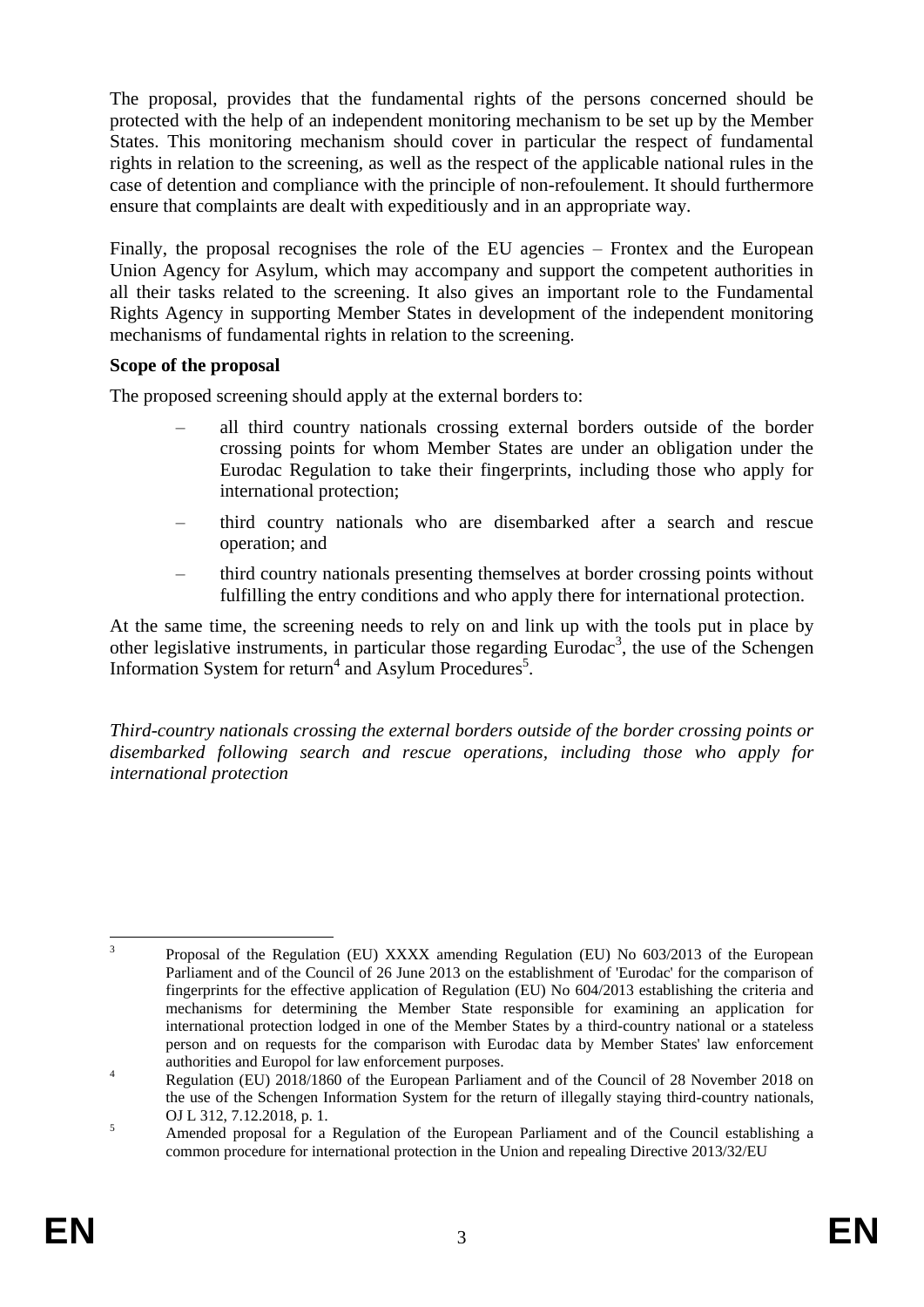Under the Schengen Borders Code<sup>6</sup>, external borders may be crossed only at the notified border crossing points<sup>7</sup>. Border control<sup>8</sup> consists of border checks carried out at the border crossing points and of border surveillance, which is carried out between the border crossing points in order to prevent persons from circumventing border checks, to counter cross-border criminality and to take measures against persons who have crossed the border without authorisation. Accordingly, third country nationals who crossed the external borders in an unauthorised manner and have no right to stay on the territory of the Member State concerned, must be submitted to procedures respecting the Return Directive<sup>9</sup>. In case the third-country national requests international protection, access to the asylum procedure must be ensured and the person should be referred to the asylum authorities. These rules, as appropriate, should also apply to third-country nationals disembarked following search and rescue operations.

To fit in the existing legal framework, in particular the Eurodac Regulation and the Schengen Information System for return<sup>10</sup> as well as the Asylum Procedures Directive<sup>11</sup>, the mandatory screening of third-country nationals apprehended outside of border crossing points should cover those with regard to whom Member States are required to take biometric data in line with the Eurodac Regulation $^{12}$ .

The Schengen Borders Code does not provide for any specific obligation concerning medical checks on third-country nationals apprehended during border surveillance. Third-country nationals who are present at the external border without fulfilling entry conditions or after disembarkation following a search and rescue operation might have been exposed to health threats (e.g. when coming from war zones, or as a result of being exposed to communicable diseases). It is therefore important to identify at the earliest stage possible all those in need of immediate care, as well as to identify minors and vulnerable persons, in order to refer them to a border or accelerated asylum procedure, in line with the applicable criteria for these procedures. The recent outbreak of COVID-19 also shows the need for health checks in order to identify persons requiring isolation on public health grounds. Therefore, there is a need for uniform rules on preliminary health checks, which would apply to all third-country nationals submitted to the screening.

#### *Third-country nationals not fulfilling the conditions for entry and seeking international protection at border crossing points*

In line with Article 3 of the Schengen Borders Code, border control should be carried out without prejudice to the rights of refugees and third-country nationals requesting international protection. However, the Schengen Borders Code does not provide for sufficient instructions for the border guards on how to handle third-country nationals seeking international

 $6\overline{6}$ <sup>6</sup> Regulation (EU) 2016/399 of the European Parliament and of the Council of 9 March on a Union Code on the rules governing the movement of persons across borders (Schengen Borders Code), OJ L 77, 23.3.2016, p.1.

 $\frac{7}{8}$  Article 5 of Regulation 2016/399.

 $\frac{8}{9}$  Article 2 of Regulation 2016/399.

Directive 2008/115/EC of the European Parliament and of the Council of 16 December 2008 on common standards and procedures in Member States for returning illegally staying third-country nationals, OJ L 348, 24.12.2008, p. 98.

 $\frac{10}{11}$  See footnot[e 4.](#page-3-0)

Directive 2013/32/EU of the European Parliament and of the Council of 26 June 2013 on common procedures for granting and withdrawing international protection, OJ L 180, 29.6.2013, p. 60.

<sup>&</sup>lt;sup>13</sup> Third country nationals not asking for international protection who neither fulfil the entry conditions nor fall under any of the exceptions of Article 6(5) of the Schengen Borders code should be refused entry in accordance with Article 14 of Regulation 2016/399 (Schengen Borders Code).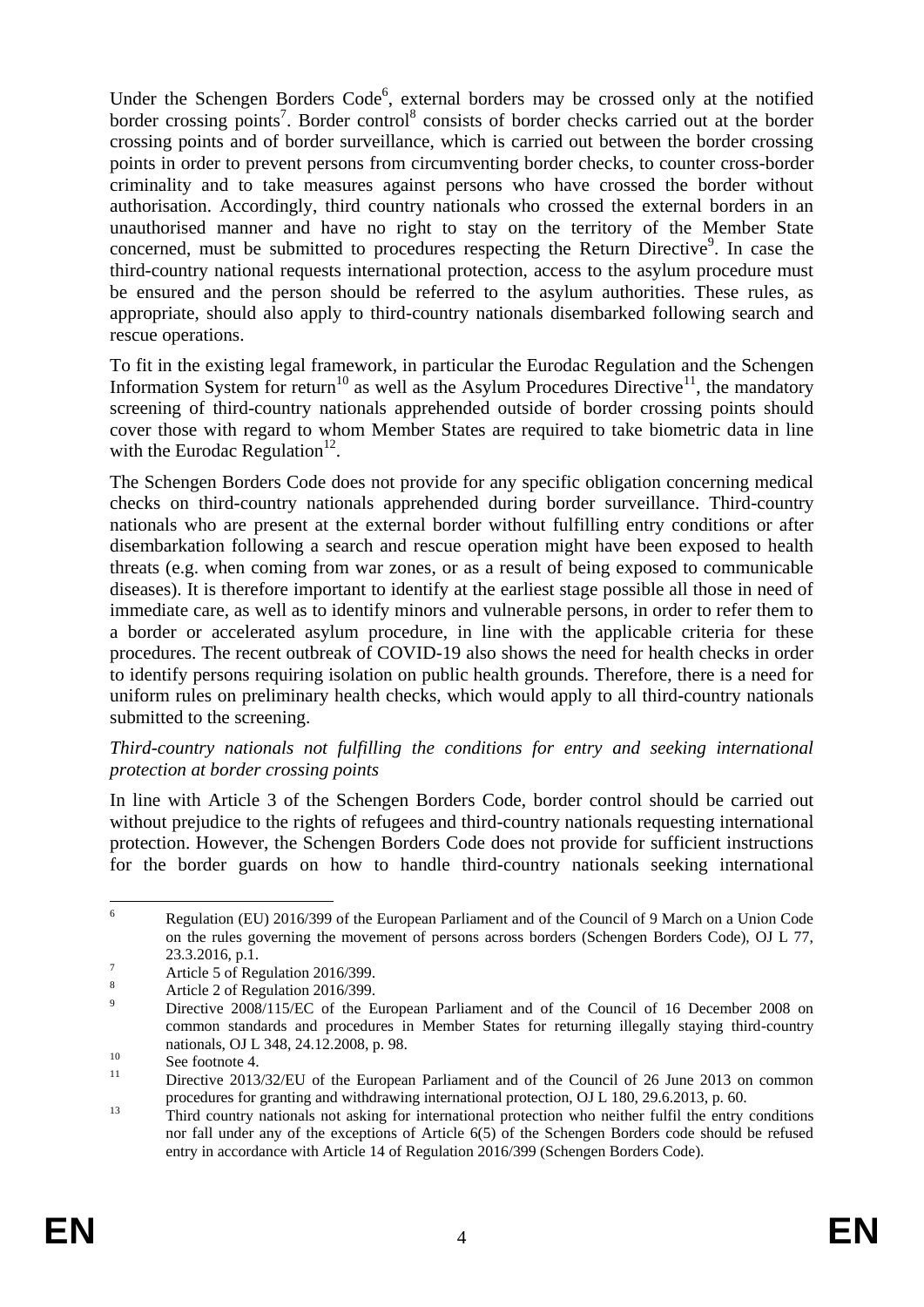protection at border crossing points<sup>13</sup> and different practices are observed in this regard across the Member States. As a result, third country nationals who are admitted to the territory despite not fulfilling the conditions for entry, based on the claim of seeking international protection, may abscond.

Furthermore, also for third country nationals in this situation, there are currently no rules on medical checks.There is therefore a need to establish additional rules to link border control at external borders seamlessly with the relevant subsequent procedures under the asylum or return acquis.

It is also necessary to clarify that during the screening, meaning during the checks to determine the appropriate following procedure(s), the third-country nationals concerned should not be authorised to enter the territory of the Member States. This rule should apply to all third-country nationals submitted to the screening at the external borders.

#### *Guarantees resulting from the applicable procedures and applicability of relocation*

For all third country nationals submitted to the screening, if they apply for international protection at the moment of apprehension or in the course of border control at the border crossing point or during the screening, they should be considered as applicants for international protection. However, Articles 26 and 27 of the [APR] Regulation XXXX as well as the legal effects concerning the [Reception Conditions Directive] XXXX should apply only after the screening has ended.

In a similar vein, the procedures established by the Return Directive should only start applying to persons covered by this proposal after the screening has ended.

The screening could be followed by relocation under the mechanism for solidarity established by Regulation (EU) XXX/XXX [Regulation on Asylum and Migration Management] if a Member State is contributing to solidarity on a voluntary basis or the applicants for international protection are not subject to the border procedure pursuant to Regulation (EU) No. XXX/XXX (Asylum Procedures Regulation), or under the mechanism addressing situations of crisis established by Regulation (EU) XXX/XXX [Regulation on situations of crisis].

### *General exclusion*

The screening is not meant to apply to third-country nationals who fulfil the conditions of entry set out in Article 6 of Regulation 2016/399 (the Schengen Borders Code). If during the screening it emerges that the third-country nationals concerned fulfil those conditions, the screening should end immediately and the third-country national should be authorised to entry the territory of the Member State. This does not affect the possibility to apply penalties for the crossing of an external border without authorisation, as referred to in Article 5(3) of the Schengen Borders Code.

Similarly, the screening should not apply to third-country nationals with regard to whom the Member State may or is obliged to apply a derogation as regards the entry conditions. An exhaustive list of such cases is provided in Article 6(5) of the Schengen Borders Code and includes cases of third-country nationals who hold a residence permit or a long-stay visa from another Member State and who shall be authorised to enter the territory for transit purposes, or third-country nationals who are authorised by a Member State in an individual decision to

 $13$ <sup>13</sup> Third country nationals not asking for international protection who neither fulfil the entry conditions nor fall under any of the exceptions of Article 6(5) of the Schengen Borders code should be refused entry in accordance with Article 14 of Regulation 2016/399 (Schengen Borders Code).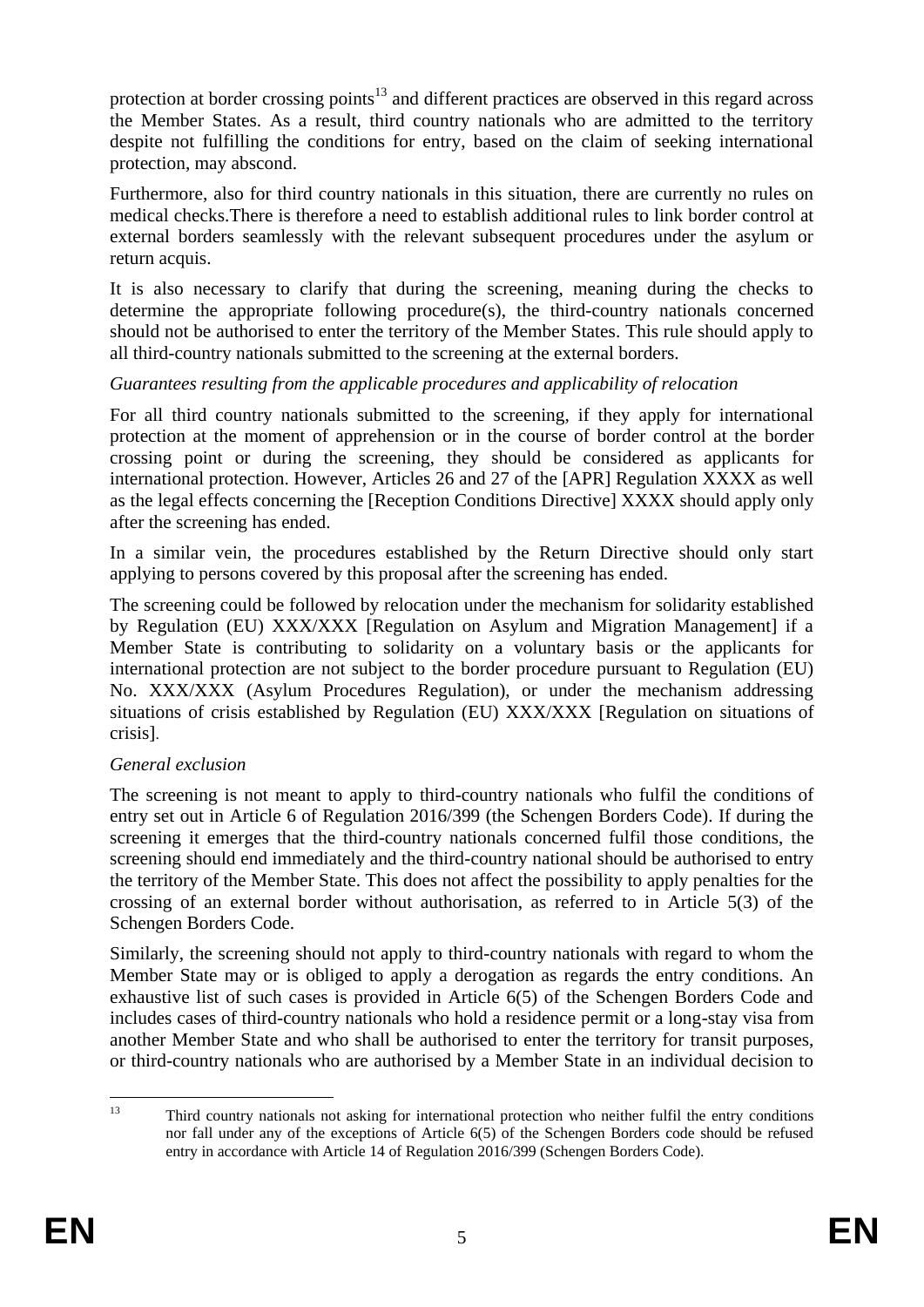enter its territory on humanitarian grounds (for example for the purpose of medical treatment). However, should the Member State consider that the persons seeking international protection could benefit from an individual decision authorising entry as referred to in Article 6(5)(c), such person should be referred to the screening and the authorisation of entry should be put on hold pending the outcome of the appropriate procedure of granting international protection.

### *Third-country nationals apprehended in the territory*

Third-country nationals apprehended by the police or other competent authorities in the territory of a Member State while not fulfilling the conditions of entry and stay have to be subject to return procedures in accordance with the Return Directive, unless they request international protection. In the latter case, they should have their request examined or be granted an authorisation or right to stay in the Member State concerned.

In order to better protect the Schengen area and ensure proper management of irregular migration, the Member States should be also obliged to submit these persons to the screening. However, this obligation should not apply in the case of overstayers (third-country nationals that have overstayed their visas, for instance by remaining in the Member States for a period longer than the 90 days out of a 180 day-period, or by staying for a period longer than the one allowed by a residence permit or a long-stay visa they hold) because persons in this situation have been subject to border checks upon arrival.

The screening of persons apprehended in a Member State's territory (while respecting the above limitation), should compensate for the fact that such persons presumably managed to avoid border checks upon entry into the European Union and Schengen area. By including these cases in the scope of the proposed regulation, it is ensured that also this screening will follow uniform rules and standards.

The screening in such cases should be triggered by the absence of an entry stamp in a travel document or the absence of a travel document altogether, hence, by inability to make a credible case that they crossed an external border in a regular manner. With the start of the operation of the Entry/Exit System in 2022 the stamps will be replaced by more reliable records in the electronic system available also to the law enforcement authorities, providing additional certainty as regards the legal entry of third-country nationals into the territory of the Member States.

# **• Consistency with existing policy provisions in the policy area**

The proposal addresses challenges related to the protection of the external borders and the prevention of unauthorised movements within the area without controls at internal borders. The screening complements the rules concerning border control at the external borders as set out in Regulation 2016/399 (the Schengen Borders Code). It notably complements the obligations of the Member States resulting from Articles 3 and 13 of the Code as regards the obligation to prevent unauthorised entry, as well as the obligation to carry out border controls without prejudice to the rights of refugees and third-country nationals requiring international protection. It also reflects the fact that non-fulfillment of the conditions of entry is presumed in the absence of a stamp in a travel document (or, after the start of the operation of the Entry/Exit System in 2022, in the absence of an entry in the electronic system available also to the law enforcement authorities) with regard to third-country nationals apprehended in the territory of a Member State.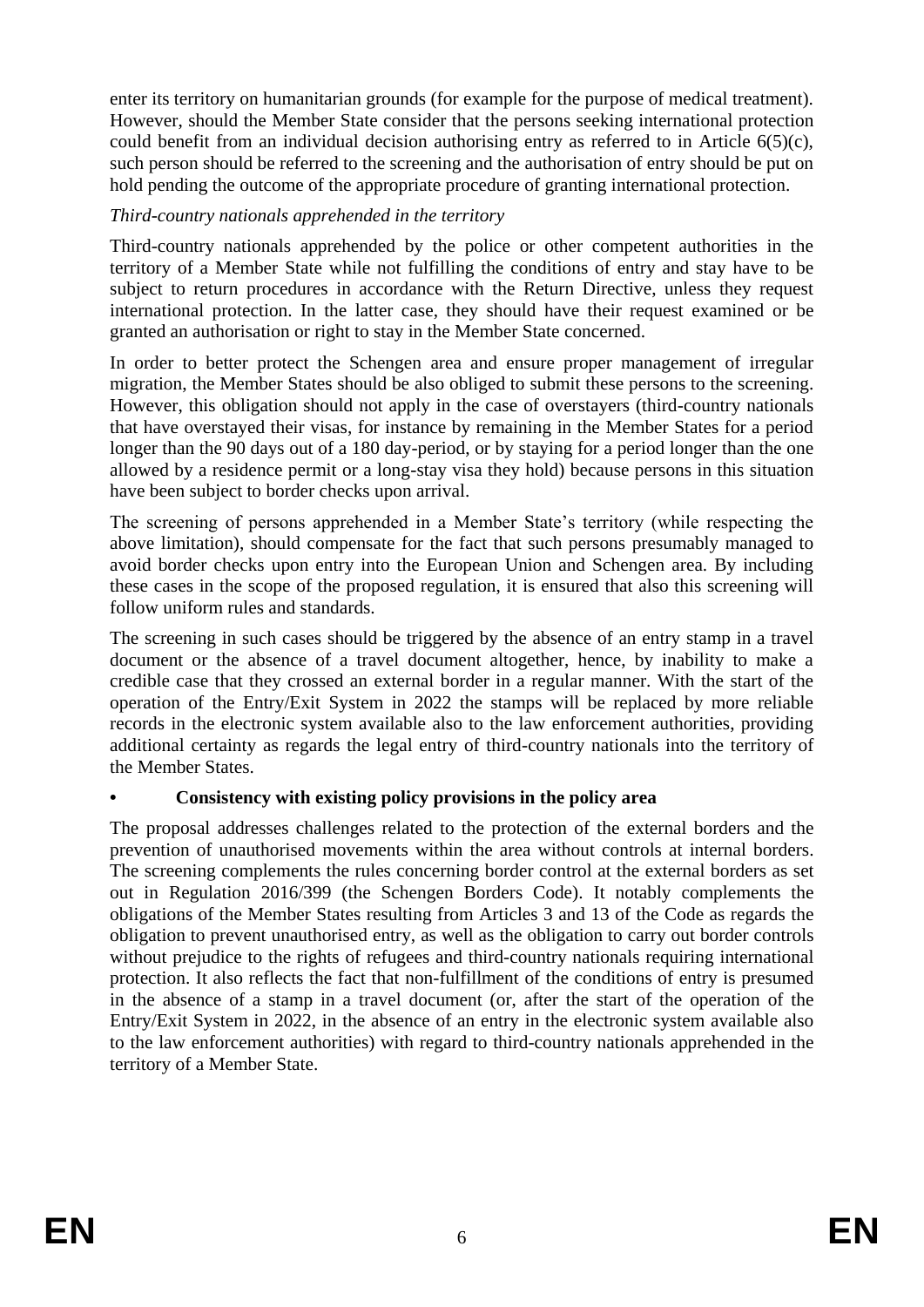The proposal reflects recent developments of the Schengen acquis, in particular the implementation of the Entry/Exit  $\text{System}^{14}$ , scheduled for 2022. It also takes into consideration the interoperability framework established by Regulations (EU)  $2019/817^{15}$  and  $(EU)$  2019/818<sup>16</sup>. The necessary changes in the legal acts establishing the specific databases, such as the Entry/Exit System (EES), the European Travel Information and Authorisation System (ETIAS), the Visa Information System (VIS) are limited to providing access rights for the designated authorities in the context of the screening.

### **• Consistency with other Union policies**

This proposal is one of the legislative building blocks of the New Pact on Migration and Asylum and provides for an additional element in migration management in full consistency with the proposals for a Regulation on Asylum and Migration Management, for a Regulation on the Asylum Procedure, for a Regulation on situations of crisis and the amended proposal for a recast Eurodac Regulation.

Together with the former, this proposal aims to contribute to a comprehensive approach to migration by establishing a seamless link between all stages of the migration process, from arrival to processing of requests for international protection until, where applicable, return. This should go hand in hand with full respect of fundamental rights. To that end, it is proposed to ensure that each Member State establish an independent monitoring mechanism, to ensure that fundamental rights are observed in relation to the screening and that any allegations of the breach of fundamental rights are properly investigated.

The monitoring mechanism for the screening should be part of the governance and monitoring of the migratory situation provided for in the new Regulation on Asylum and Migration Management (AMMR). The Member States should integrate the results of their national monitoring mechanism under this Regulation in their national strategies provided for in the AMMR.

This proposal does not affect existing procedures in the area of asylum and return nor abridge the exercise of individual rights but merely better organises the pre-entry stage to facilitate a better use of those procedures.

By the end of the screening the third-country nationals should be referred to the appropriate authorities, which – using the information collected during the screening in the debriefing form – should take the relevant decisions.

The information collected during the screening should therefore help to achieve the purposes of the respective procedures in a more efficient manner. It should in particular help the relevant asylum authorities to identify those asylum applicants who would fall within the scope of the border procedure, in line with the proposed amendments to the Asylum Procedures Regulation. It should also help to fight smuggling and improve border controls by better understanding migratory flows.

 $14$ <sup>14</sup> Regulation (EU) 2017/2226 of the European Parliament and of the Council of 30 November 2017 establishing an Entry/Exit System (EES) to register entry and exit data and refusal of entry data of thirdcountry nationals crossing the external borders of the Member States and determining the conditions for access to the EES for law enforcement purposes, OJ L 327, 9.12.2017, p. 20.

<sup>&</sup>lt;sup>15</sup> Regulation (EU) 2019/817 of the European Parliament and of the Council of 20 May 2019 on establishing a framework for interoperability between EU information systems in the field of borders and visa OJ L 135, 22.5.2019, p. 27.

<sup>16</sup> Regulation (EU) 2019/818 of the European Parliament and of the Council of 20 May 2019 on establishing a framework for interoperability between EU information systems in the field of police and judicial cooperation, asylum and migration, OJ L 135, 22.5.2019, p. 85.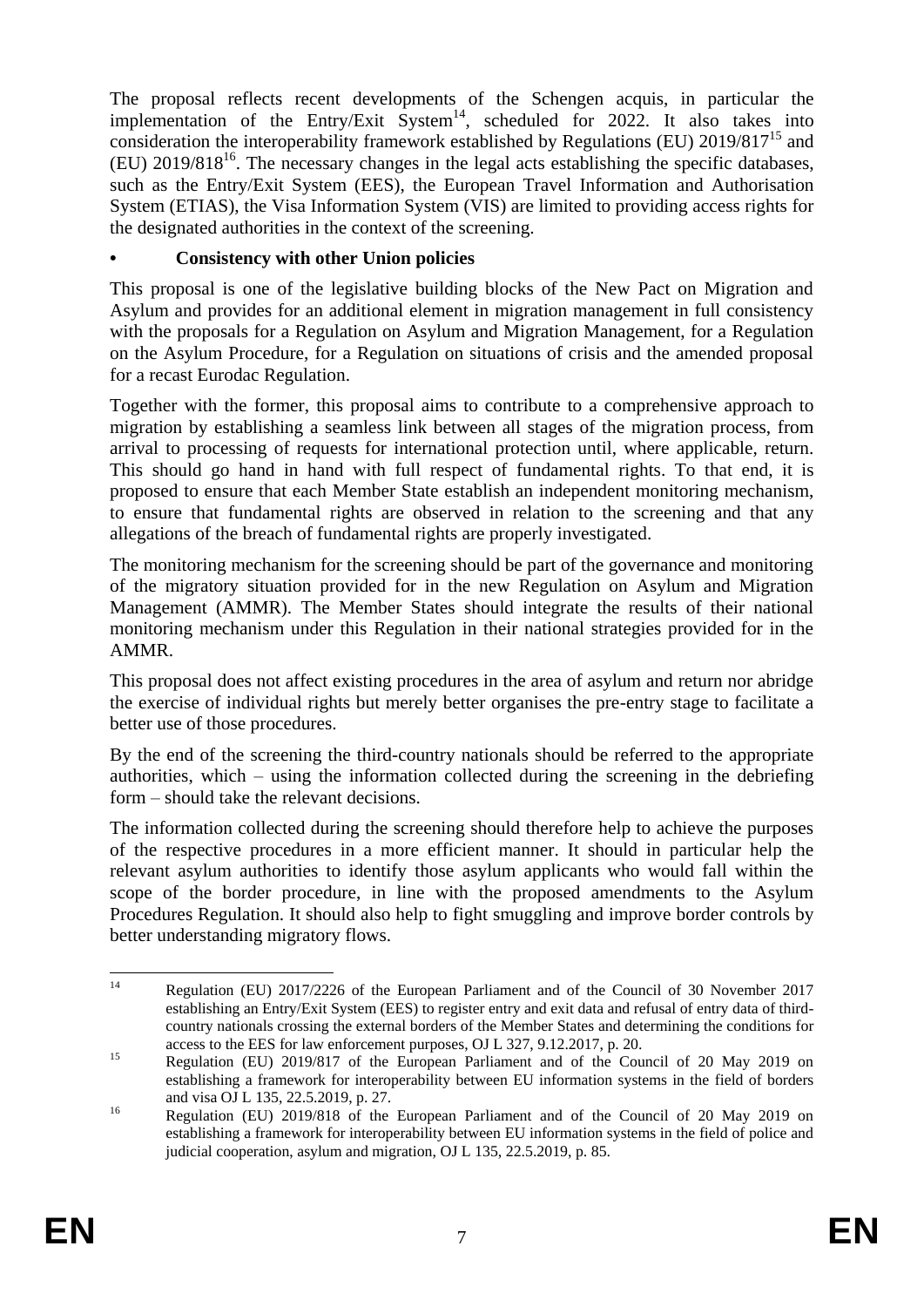The biometric data referred to in the Regulation XXXX [Eurodac Regulation] collected during the screening, together with the data referred to in Articles [12, 13, 14 and 14a] of that regulation, should be transmitted to Eurodac with regard to third country nationals with regard to whom the Member States are obliged to take fingerprints. By requiring this collection and transmission during the screening, this regulation specifies temporally and thus confirms the obligations concerning the fingerprinting and registration of third country nationals. The screening will also facilitate checking other large-scale IT systems, such as the Schengen Information System, for the purposes of return.

# **2. LEGAL BASIS, SUBSIDIARITY AND PROPORTIONALITY**

## **• Legal basis**

The proposal is based on Article 77 (2)(b) of the Treaty on the Functioning of the European Union (TFEU) which concerns the development of a policy with a view to carrying out checks on persons and efficient monitoring of the crossing of external borders.

With regard to the amendments to the regulations establishing different databases (VIS, EES, ETIAS) and to the regulation establishing interoperability, the proposal is additionally based on Article 77(2)(d) of the TFEU, which concerns the development of a policy with a view to any measure necessary for the gradual establishment of an integrated management system for external borders.

# **• Subsidiarity (for non-exclusive competence)**

Action in the area of freedom, security and justice falls within an area of competence shared between the EU and the Member States in accordance with Article 4(2) TFEU. Therefore, the subsidiarity principle is applicable by virtue of Article 5(3) Treaty on the European Union: The Union shall act only if and in so far as the objectives of the proposed action cannot be sufficiently achieved by the Member States (either at central level or at regional and local level), but rather at Union level (by reason of the scale or effects of the proposed action).

The objectives of this proposal cannot be sufficiently achieved by the Member States acting alone, and can be better achieved at the level of the Union. This is because they concern checks on persons at the external borders and efficient monitoring of the crossing of such borders. As explained in Recital 6 of the Schengen Borders Code "*border control is in the interest not only of the Member State at whose borders it is carried out but of all Member States which have abolished internal border control. Border control should help to combat illegal migration and trafficking in human beings and to prevent any threat to the Member States' internal security, public policy, public health and international relations".*

The proposed measures complement the existing rules concerning border control at the external border provided for in the Schengen Borders Code and other measures adopted under Article 77(2)(b) TFEU. By improving the overview by the competent authorities of who is crossing the external border and by contributing to a more efficient determination of the procedure to be applied to the third-country nationals concerned, the proposed measures contribute to preserving the area without controls at internal borders. The Union may therefore adopt the proposed measures, in accordance with the principle of subsidiarity.

### **• Proportionality**

The proposal is proportionate to the identified objectives.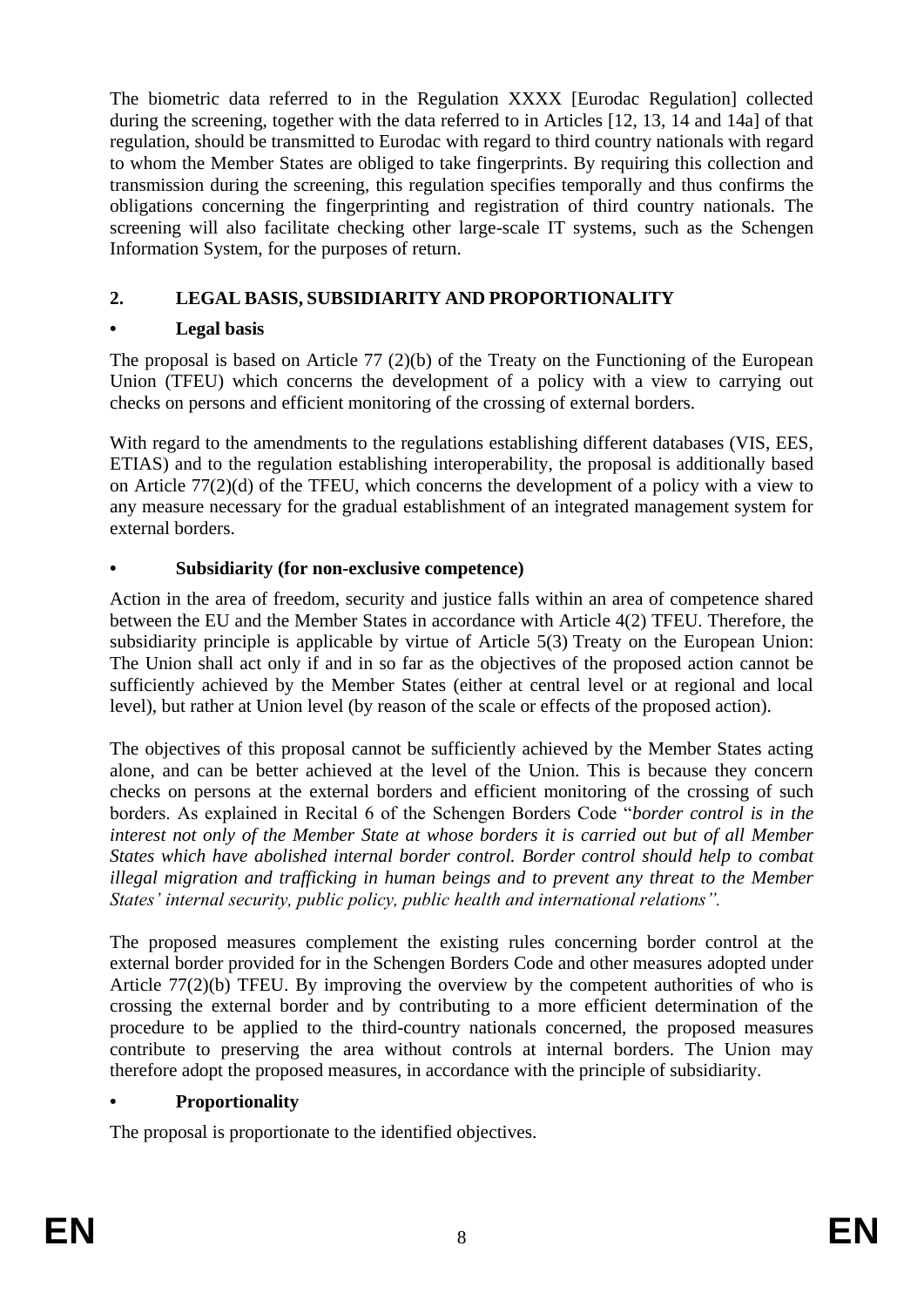The proposal responds to the identified shortcomings in the management of mixed flows of third-country nationals who are present at the external border without fulfilling the entry conditions or after disembarkation, following a search and rescue operation, including thirdcountry nationals seeking international protection.

The proposal introduces an obligation to check the biometric data of the third-country nationals concerned against the Common Identity Repository (CIR) established by the Interoperability Regulation, which contains all identity data of persons known to the largescale IT systems in the area of migration, security and justice. This obligation is conceived in such a manner that only those data are accessed that are strictly necessary to identify thirdcountry nationals (the data accessed is similar to those in a travel document) and that there will be no duplication or new collection of data in a large-scale IT system.

The security check should use the relevant European information systems and, to the extent possible, be carried out on the basis of biometric data, in order to minimise the risk of false identification.

The proposal aims at building synergies between different procedures and stages of managing migrants and asylum seekers. For instance, during the screening, any possible previous consultations of the relevant databases, in particular of the Schengen Information System, will have to be taken into account. This is particularly relevant with regard to persons requesting international protection at the border crossing point, for whom the databases should already have been consulted during the border checks.

The collection of the necessary and comprehensive information on the third-country nationals concerned is expected to contribute to speeding up the asylum by the end of the screening.

Similarly, the proposed uniform rules with regard to the health checks and identification of third-country nationals with vulnerabilities at the external borders are limited to what is absolutely necessary to achieve the proposal's objective, i.e. to identify third-country nationals with a need of immediate care or requiring isolation on public health grounds, as well as persons with vulnerabilities or special reception or procedural needs and to ensure adequate support for them. The proposal also requires adjusting the provision of information concerning the screening to the needs of minors and ensuring the presence of trained and qualified staff to deal with minors.

The proposal clarifies that during the screening at the external border, third-country nationals concerned should not be authorised to enter the territory of a Member State. This is expected to help in addressing in particular cases where the intention to apply for international protection is expressed during border checks but is then not pursued or is pursued only later in another Member State. The rule that one is not authorised entry during the screening reflects the obligation of the border guards to ensure that third-country nationals who do not fulfil entry conditions are not authorised entry. The determination in which situations the screening requires detention and the modalities thereof are left to national law.

The proposal also provides for screening to be applied to third-country nationals found within the territory of the Member States where there is no indication that they have crossed an external border to enter the territory of the Member States in an authorised manner. This does not concern 'overstayers', such as short-stay visa holders who stay longer than three months, or persons with a residence permit who stay after the latter expires. Those persons have been subject to border checks upon arrival in the Schengen area; the irregular character of their stay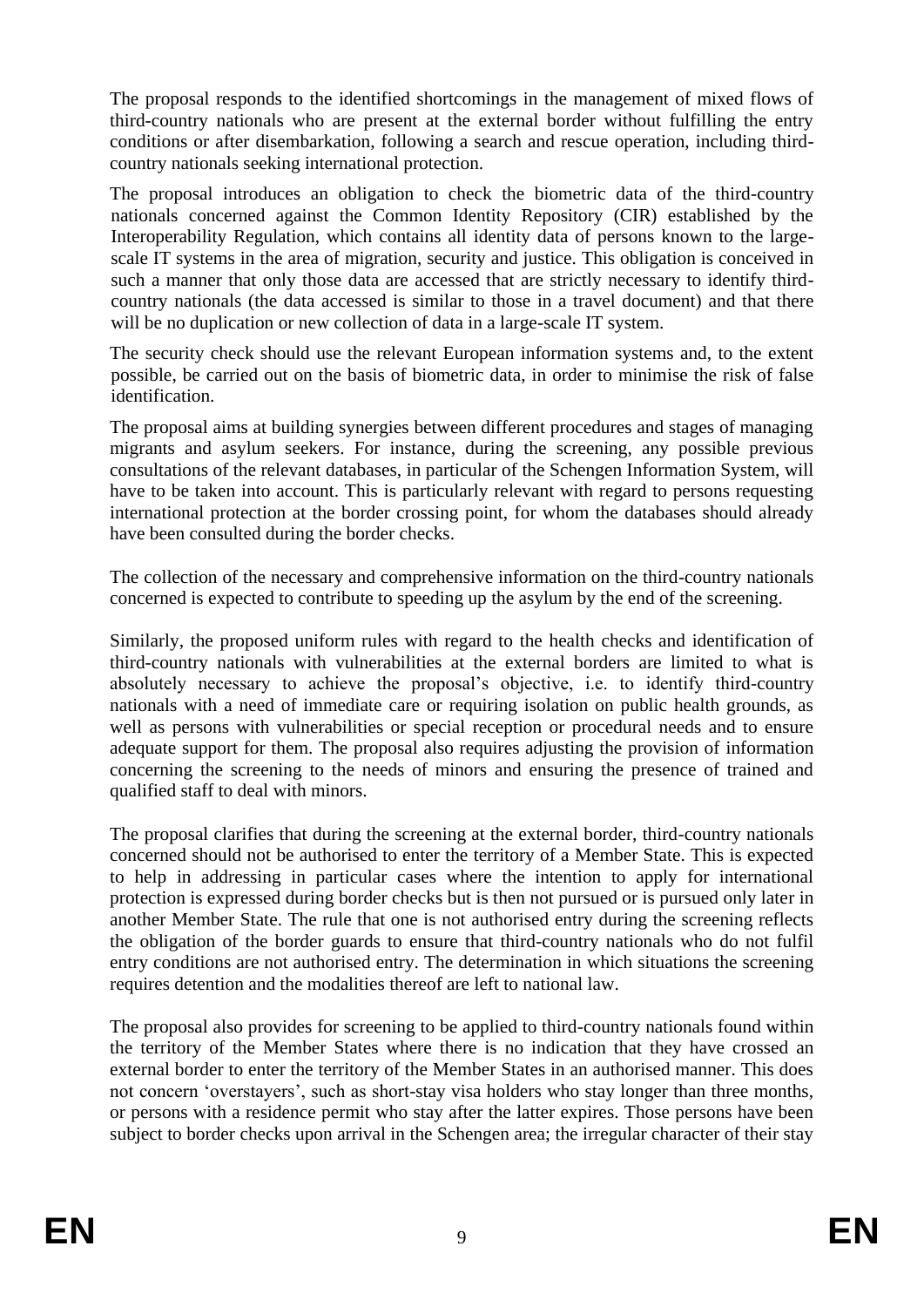is not related to the way they have entered, but flows from the fact that they have not left in due time.

## **• Choice of the instrument**

The proposal complements and specifies the uniform rules on border control at the external borders contained in the Schengen Borders Regulation, by requiring from Member States that in the three types of situations referred to above, third country nationals undergo a screening consisting in an identity check, a security check and a health check where necessary, to enable the authorities to refer them to the appropriate procedures regarding asylum or return. To contribute in this manner to the security of the Schengen area and to the effectiveness of the asylum and migration policy of the Union, those checks should be performed according to uniform standards. To lay down those standards, directly applicable provisions are needed. It follows that a Regulation is the appropriate instrument to organise this screening.

## **3. RESULTS OF EX-POST EVALUATIONS, STAKEHOLDER CONSULTATIONS AND IMPACT ASSESSMENTS**

# **• Ex-post evaluations/fitness checks of existing legislation**

The Commission implements an evidence-based policy-making and refers to the separate document (XXX) which details the data and elements supporting the proposed approach for the various challenges identified since 2016 for the finalisation of the reform of the Common European Asylum System (CEAS). The data and information presented in that document are also relevant for the proposal introducing the screening as the part of the seamless process for all third country nationals who do not fulfil entry conditions upon crossing the external borders of the Schengen area.

### **• Stakeholder consultations**

The Commission consulted Member States, the European Parliament and stakeholders on a number of occasions to gather their views on the future Pact on Migration and Asylum. In parallel, the Romanian, Finnish and Croatian Presidencies have held both strategic and technical exchanges on the future of various aspects of migration policy, including asylum, return, relations with third countries on readmission and reintegration. These consultations showed support for a fresh start on European asylum and migration policy to urgently address the flaws in the CEAS, to improve the effectiveness of the return system, to better structure and equip our relations with third countries on readmission and to ensure the sustainable reintegration of returning migrants.

Ahead of the launch of the New Pact on Migration and Asylum, the Commission has engaged in continuous discussions with the European Parliament that, in particular stressed the need to ensure the full respect of fundamental rights. Vice President Schinas and Commissioner Johansson also held consultations with all Member States in the first 100 days in office and bilateral follow-up consultations with all Member States. Member States acknowledged the need for unity, gradual progress in solving the weaknesses of the current system, the need for a new system of fair sharing of responsibility to which all Member States can contribute, strong border protection, importance of the external dimension of migration, and improved returns. Most Member States expressed their interest in having clear and efficient procedures at the external borders, notably to prevent unauthorised movements and facilitating returns.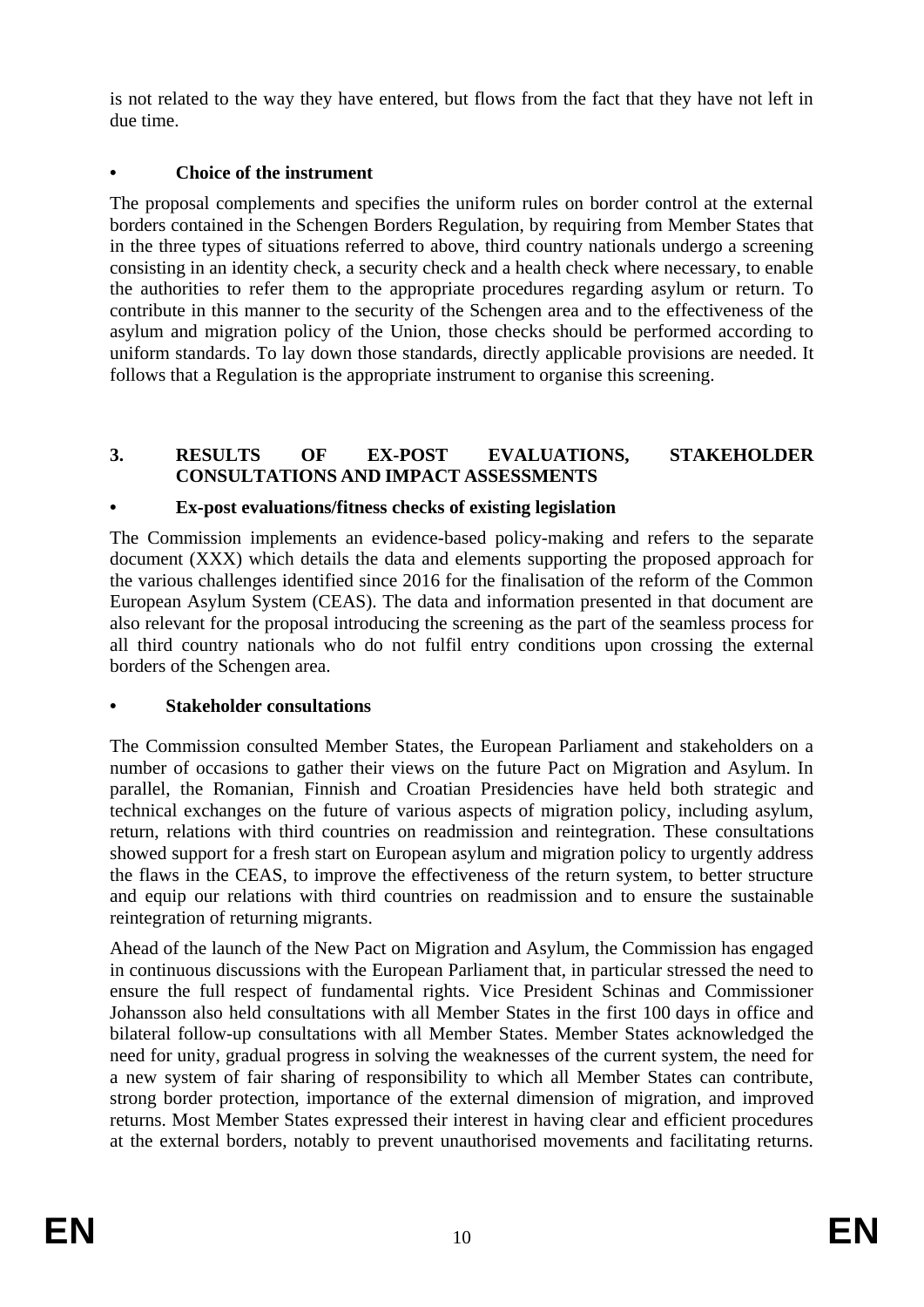Some Member States, however, stressed that one must not create any unnecessary administrative burden.

Commissioner Johansson equally held on several occasions targeted consultations with international organisations, civil society organisations (CSOs), relevant local nongovernmental organisations in the Member States, social and economic partners.

The Commission took into consideration many recommendations of national and local authorities<sup>17</sup>, non-governmental and international organisations, such as the United Nations High Commissioner for Refugees (UNHCR)<sup>18</sup>, the International Organisation for Migration  $(IOM)^{19}$ , as well as think tanks and academia, on how to envisage a fresh start and address the current migration challenges in accordance with human rights standards. The Commission also took into account the contributions and studies of the European Migration Network<sup>20</sup>, which have been launched at its initiative and which over the last years have produced several specialised studies, as well as ad hoc queries.

#### **• Fundamental rights**

The proposal respects fundamental rights and observes the principles recognised in particular in the following acts:

- the Charter of Fundamental Rights of the European Union,
- the obligations stemming from international law, in particular from the Geneva Convention on the Status of Refugees,
- the European Convention for the Protection of Human Rights and Fundamental Freedoms,
- the International Covenant for Civil and Political Rights and
- the United Nations Convention against Torture.

The screening shall be carried out in full respect of fundamental rights as enshrined in the Charter, including

- $\bullet$  the right to human dignity (Article 1),
- the prohibition of torture and inhuman or degrading treatment or punishment (Article 4),
- the right to asylum (Article 18),
- the protection in the event of removal, expulsion or extradition (Article 19)
- the principle of non-discrimination (Article 21) and
- a high level of human health protection (Article 35).

In order to ensure that the Charter of Fundamental Rights and other EU and international obligations are complied with in relation to the screening, including the fact that access to

 $17$ <sup>17</sup> For example, Berlin Action Plan on a new European Asylum Policy, 25 November 2019, signed by 33 organisations and municipalities.

<sup>&</sup>lt;sup>18</sup> UNHCR Recommendations for the European Commission's proposed Pact on Migration and Asylum, January 2020.

<sup>19</sup> IOM Recommendations for the new European Union Pact on Migration and Asylum, February 2020.

<sup>20</sup> All studies and reports of the European Migration Network are available at: https://ec.europa.eu/homeaffairs/what-we-do/networks/european\_migration\_network\_en.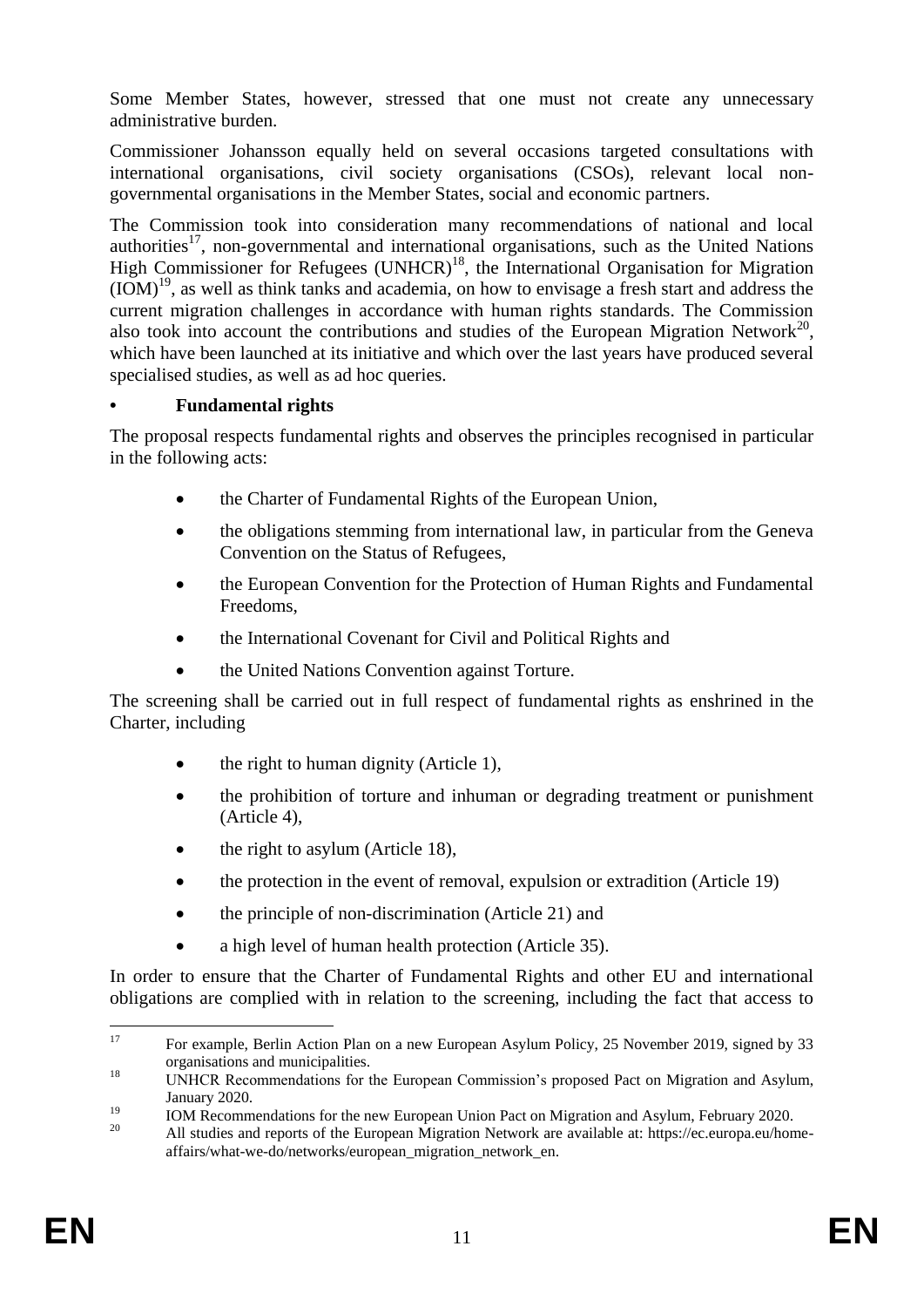procedures will always need to be provided, the Member States are required to establish an independent monitoring mechanism. This monitoring mechanism should cover in particular the respect of fundamental rights at all times during the screening, as well as the respect of the applicable national rules in the case of detention. The Fundamental Rights Agency should establish general guidance as to the setting up and the independent functioning of this mechanism. Furthermore, it may support, at the request of a Member State, the competent national authorities in developing the national monitoring mechanism, in particular as regards setting the safeguards for its independence as well as establishing a methodology for the monitoring as well as training measures. The Member States should also ensure that their national law provides for investigations in allegations of breach of fundamental rights during the screening, including by ensuring that complaints are dealt with expeditiously and in an appropriate way.

This proposal fully takes into account the rights of the child and the special needs of vulnerable persons, by providing timely and adequate support in view of their physical and mental health. In the case of minors, support shall be given by personnel trained and qualified to deal with minors, while informing child protection authorities.

The proposal affects the right to protection of personal data (Article 8 of the Charter) in three ways, which are however strictly necessary and proportionate to reaching the objectives pursued, of increasing the security of the Schengen area and ensuring a smooth process of referring third-country nationals present at the external border without fulfilling the entry conditions to the appropriate procedures regarding asylum or return.

First, the consultation of travel documents, the processing of biometric data and the consultation of databases in the context of the identity check and security check constitute forms of processing of personal data, which are inherent in trying to find out who is the person wanting to - or trying to - cross the external border, and whether that person constitutes a security risk of the Member States. Those forms of processing of personal data are already provided for by the Schengen Borders Code. In this regulation, they are specified for the three sets of particular situations where third-country nationals are present at the external border without fulfilling entry conditions and in which the screening is deemed necessary to increase the security of the Schengen area and to ensure a smooth process of referring the persons concerned to the appropriate procedures regarding asylum or return.

Secondly, the debriefing form filled out by the end of the screening contains information that is necessary to enable the Member States' authorities to refer the persons concerned to the appropriate procedure. The filling out and reading of the debriefing form by the authorities thus constitute forms of processing of personal data which are inherent in referring thirdcountry nationals present at the external border without fulfilling entry conditions to the appropriate procedures regarding asylum or return.

Thirdly, the temporal specification of Member States' obligations under the Eurodac Regulation to collect and transmit personal data of the third-country nationals concerned does not entail any additional processing of personal data. It rather obliges Member States to perform this processing, to which they are obliged pursuant to the Eurodac regulation, during the screening.

As the screening as such is a mere information-gathering stage which prolongs or complements the checks at the external border crossing point and which does not entail any decision affecting the rights of the person concerned, no judicial review is foreseen regarding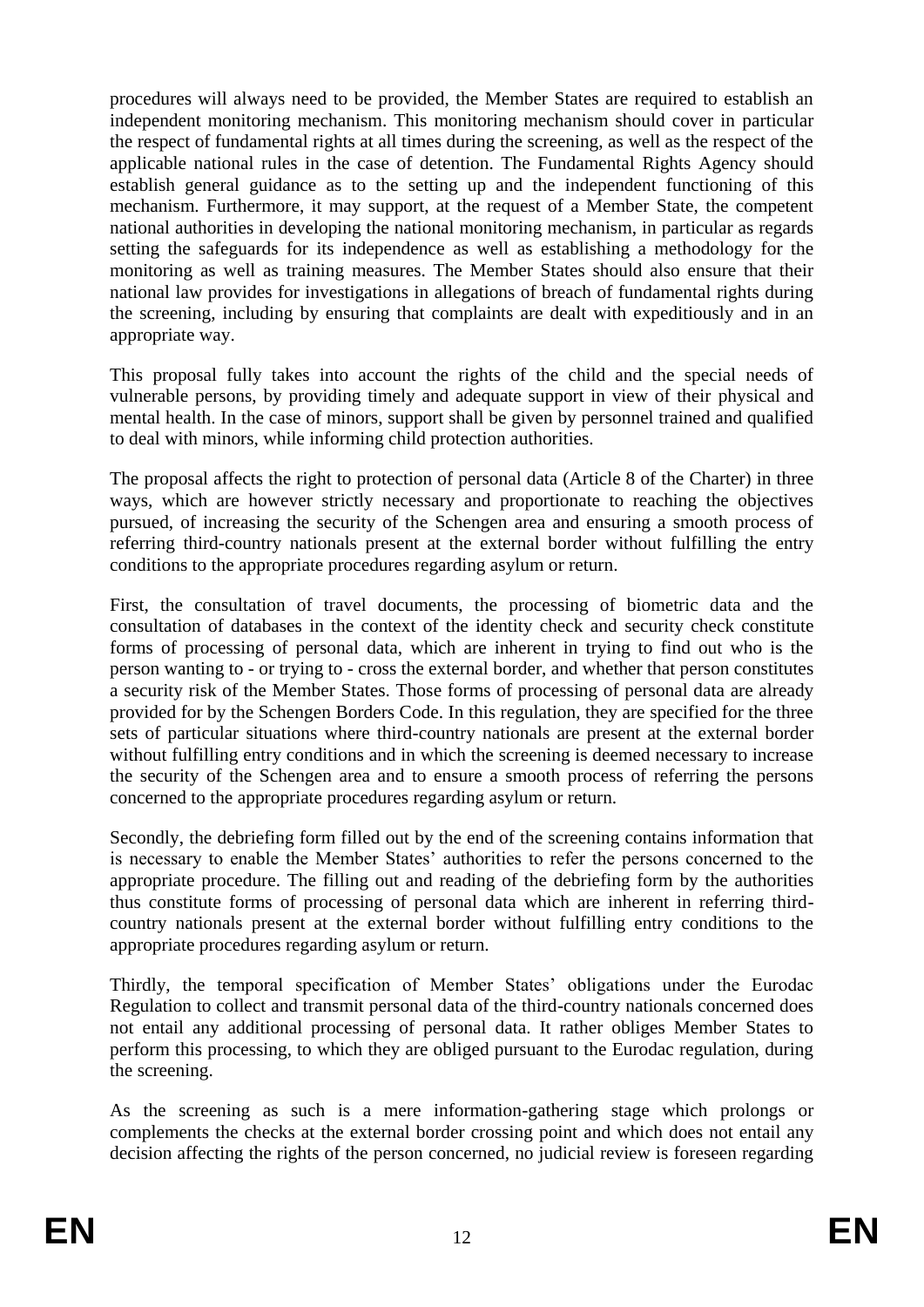the outcome of the screening. Once the screening ends, the person who has been subject to the screening becomes subject of a return or asylum procedure, where decisions are taken which can be submitted to judicial review, or receives a refusal of entry, which can also be contested before a judicial authority. The screening should last as short a period as possible, and the maximum duration should only be reached in rare, difficult cases or in situations where many persons need to be subject to screening at the same time. Where the maximum duration of 5 days, in exceptional situations 10 days, is reached with regard to a person, the screening should end immediately and a procedure which leads up to a decision which can be judicially reviewed should start immediately with regard to that person.

# **4. BUDGETARY IMPLICATIONS**

The proposed Regulation has implications for the EU budget.

The total financial resources necessary to support the implementation of this proposal is estimated at an amount of EUR 417.626 million, for the period 2021-2027. In particular, the following elements of the screening will potentially require financial support:

- infrastructure for the screening: creation and use/upgrade of the existing premises at the Border Crossing Points, reception centres etc.;
- access to the relevant databases at new locations;
- hiring of additional staff to carry out the screening:
- training of border guards and other staff to carry out the screening;
- recruitment of medical staff;
- medical equipment and premises for the preliminary health checks, where appropriate;
- setting up the independent monitoring mechanism of fundamental rights during the screening.

The expenses related to these new tasks can be covered by the resources available to the Member States under the new Multiannual Financial Framework 2021-2027.

No additional financial or human resources are requested in the context of this legislative proposal.

More detailed information in this regard can be found in the Legislative Financial Statement accompanying this proposal.

### **5. OTHER ELEMENTS**

### **• Detailed explanation of the specific provisions of the proposal**

Article 1 explains the subject matter of the Regulation. It specifies that it shall apply at the external borders and within the territories of the Member States, where there is no indication that third-country nationals have been subject to controls at external border.

Article 2 provides for definitions applicable in the context of the screening.

Article 3 sets out the personal scope by identifying third country nationals who should be submitted to the screening obligation at the external borders: third-country nationals who are present at the external border without fulfilling the entry conditions and for whom Member States are required to collect fingerprints under the Eurodac Regulation, persons disembarked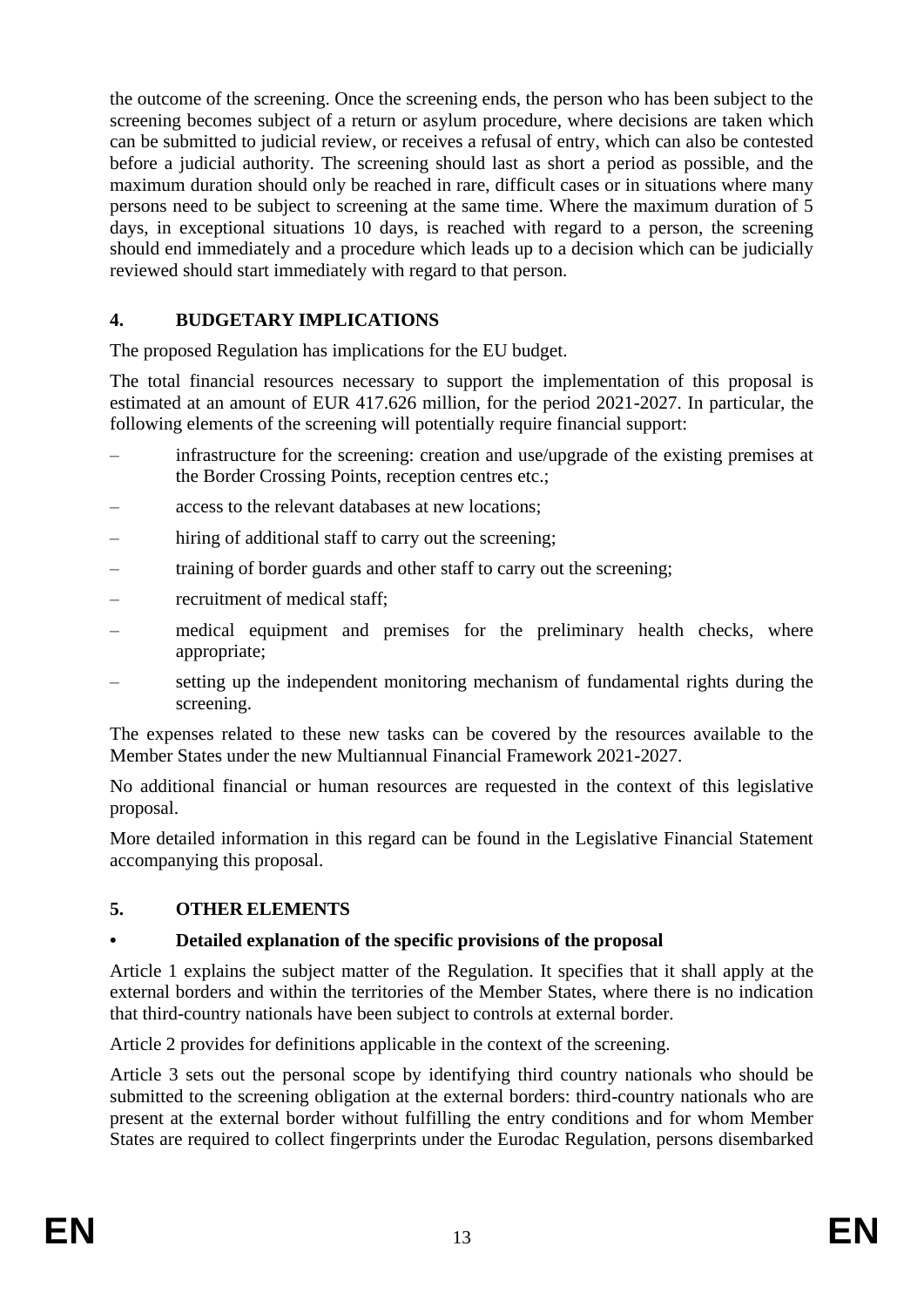in the territory of the Member States following a search and rescue operation, and third country nationals requesting international protection at a border crossing point.

Not subject to the screening are third-country nationals who are authorised to enter on the basis of the derogations referred to in Article 6(5) of the Schengen Borders Code (holders of residence permits or long term visa for the purposes of transit, visa-required third country nationals in case a visa is issued at the border, and persons admitted by a Member State on the basis of an individual decision on humanitarian grounds, on grounds of national interest or because of international obligations, except persons seeking international protection who should be channelled to the screening).

Article 4 provides that during the screening, third-country nationals submitted to the screening at an external border are not authorised to enter the territory. It also provides that the screening ends as soon as it appears that the third-country national concerned fulfils the entry conditions. This is without prejudice to the possible application of penalties related to crossing the external border without authorisation, in line with the current rules set out in the Schengen Borders Code.

Article 5 specifies that the screening Member States shall apply also with regard to thirdcountry nationals apprehended within the territory, where there are indications that they eluded border checks at the external border on entry.

Article 6 sets rules concerning the location and duration of the screening. The location is at the external borders, except in cases falling under Article 5. The proposed duration of the screening process is five days, unless the person concerned has already been kept at the border for 72 hours as referred to in Article 14(3) of Regulation (EU) No 603/2013 [Eurodac Regulation], in relation to unauthorised crossing of the external border. In such a case, the screening should not exceed 2 days. In case of the screening of persons apprehended within the territory the screening should not exceed three days. The article also enumerates all the elements of the screening and provides for a possibility for the Member States to be supported by the relevant EU agencies in the screening, within their respective mandates. It also acknowledges the need for the Member States to involve child protection authorities and the national Anti-trafficking rapporteurs in cases of vulnerable persons or minors.

Article 7 sets out the obligation for each Member State to establish an independent monitoring mechanism for fundamental rights and defines the role for the Fundamental Rights Agency in this process.

Article 8 indicates the information that needs to be communicated to the third-country nationals concerned during the screening, while also underlining the need to ensure that certain standards in this regard are complied with, so that information is communicated to third-country nationals in an adequate manner, in particular with regard to children.

Article 9 establishes the rules concerning the health check and the identification of thirdcountry nationals with vulnerabilities and special reception or procedural needs at the external borders.

Article 10 provides specific rules concerning the identification of third-country nationals by means of consulting the Common Identity Repository (CIR) established by the Interoperability Regulation. Consultation of the CIR allows consulting identity data present in the EES, VIS, ETIAS, Eurodac and ECRIS-TCN in one go, in a fast and reliable manner, while ensuring a maximum protection of the data and avoiding unnecessary processing of or duplication of data.

Article 11 provides specific rules concerning security checks. It requires the competent authorities to consult the EES, ETIAS, VIS, the ECRIS-TCN and Interpol Travel Documents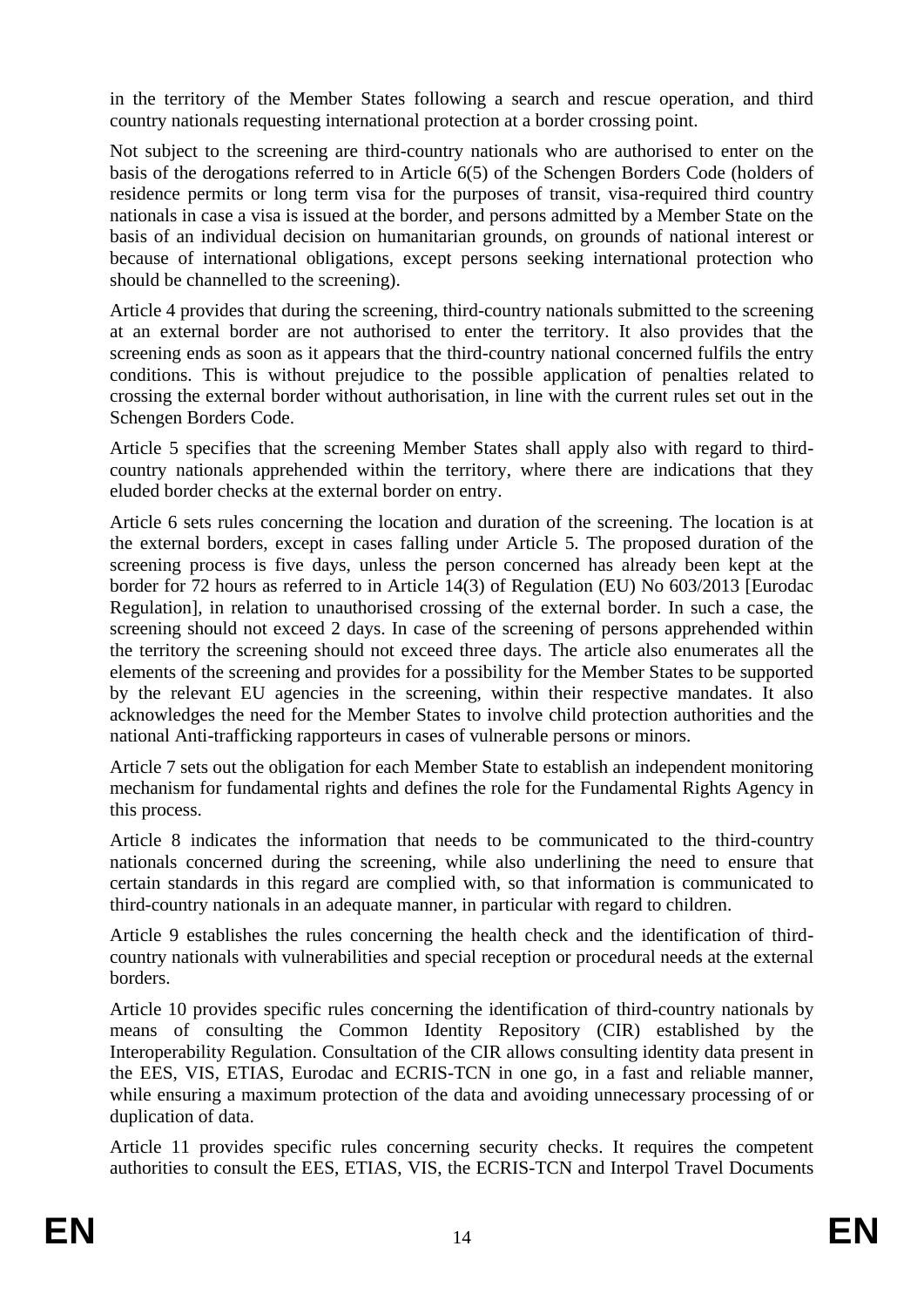Associated with Notices (TDAWN) database in order to verify whether the third country nationals does not present a security threat. All such checks should be carried out, to the extent possible, on the basis of biometric data, in order to minimise the risk of false identification, and the results of the searches should be restricted to reliable data only.

Article 12 complements Article 11 by providing the specific rules of the security checks.

Article 13 provides for a debriefing form that should be filled out by the competent authorities by the end of the screening.

Article 14 provides for the possible outcomes of the screening for the third-country nationals submitted thereto. In particular, it refers to procedures respecting Directive (EU) 2008/115/EC (Return Directive) with regard to third country nationals who have not applied for international protection and with regard to whom the screening has not revealed that they fulfil entry conditions. It also establishes that third-country nationals who made an application for international protection should be referred to the authorities referred to in Article [XY] of that Regulation. The form referred to in Article 13 of this Regulation shall be transmitted simultaneously with the referral of the person concerned to the competent authorities. Article 14 also refers to the possibility of relocation under the mechanism for solidarity established by Article XX of Regulation (EU) No XXXX/XXXX [Regulation on Migration and Asylum management]. The provision also refers to third country nationals submitted to the screening after having been apprehended within the territory. Such third-country nationals shall be subject either to procedures respecting Directive 2008/115/EC or to procedures referred to in Article 25(2) of Regulation (EU) No XXX/XXX (Asylum Procedures Regulation). The provision also provides that the authorities shall during the screening take the biometric data referred to in Articles [10, 13, 14 and 14a] of Regulation EU No XXX/XXX [Eurodac Regulation] of all persons to whom that Regulation applies, and shall transmit the data in accordance with the latter Regulation, where this has not yet been done.

Article 15 introduces the committee procedure for the purpose of adopting the implementing acts mentioned in the context of the identification and security checks in Articles 10 and 11 respectively.

Articles 16 - 19 provide for changes in the respective legal acts Regulations (EC) No 767/2008, (EU) 2017/2226, (EU) 2018/1240, and (EU) 2019/817 establishing the databases to be consulted during the screening and the interoperability between them.

Article 20 provides for the evaluation of the implementation of the measures set out in this Regulation.

Article 21 contains final provisions.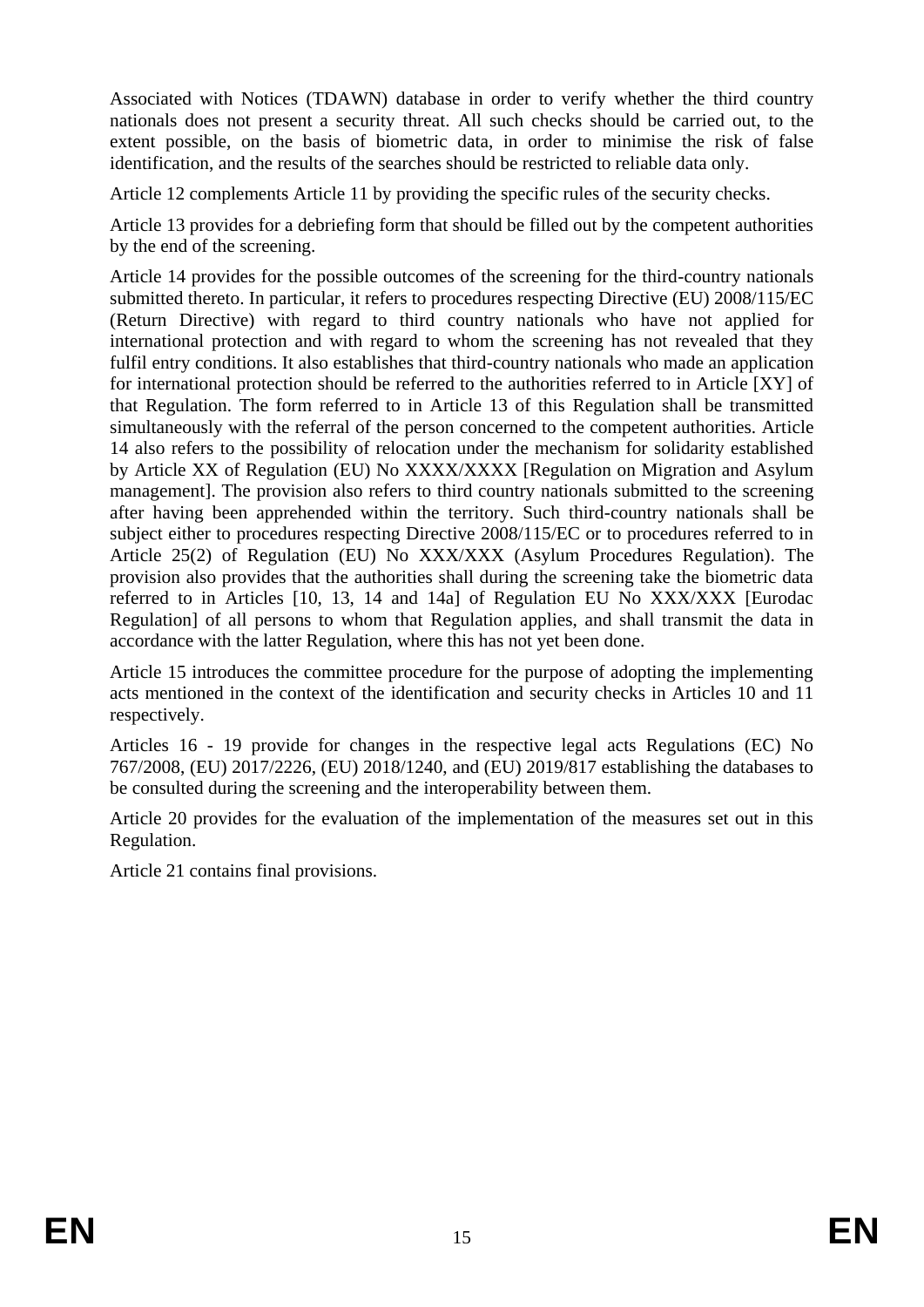2020/0278 (COD)

### Proposal for a

# **REGULATION OF THE EUROPEAN PARLIAMENT AND OF THE COUNCIL**

#### **introducing a screening of third country nationals at the external borders and amending Regulations (EC) No 767/2008, (EU) 2017/2226, (EU) 2018/1240 and (EU) 2019/817**

THE EUROPEAN PARLIAMENT AND THE COUNCIL OF THE EUROPEAN UNION,

Having regard to the Treaty on the Functioning of the European Union, and in particular points (b) and (d) of Article 77(2) thereof,

Having regard to the proposal from the European Commission,

After transmission of the draft legislative act to the national parliaments,

Acting in accordance with the ordinary legislative procedure,

Whereas:

- (1) The Schengen area was created to achieve the Union's objective of establishing an area without internal frontiers in which the free movement of persons is ensured, as set out in Article 3(2) of the Treaty on European Union (TEU). The good functioning of this area relies on mutual trust between the Member States and efficient management of the external border.
- (2) The rules governing border control of persons crossing the external borders of the Member States of the Union are laid down in Regulation (EU) 2016/399 of the European Parliament and of the Council (Schengen Borders Code)<sup>21</sup> as adopted under Article 77(2)(b) of the Treaty on the Functioning of the European Union (TFEU). To further develop the Union's policy with a view to carrying out checks on persons and efficiently monitoring the crossing of external borders referred to in the first paragraph of Article 77 TFEU, additional measures should address situations where third-country nationals manage to avoid border checks at the external borders, or where thirdcountry nationals are disembarked following search and rescue operations as well as where third-country nationals request international protection at a border crossing point without fulfilling entry conditions. The present regulation complements and specifies Regulation (EU) 2016/399 with regard to those three sets of situations.
- (3) It is essential to ensure that in those three sets of situations, the third country nationals are screened, in order to facilitate a proper identification and to allow for them being referred efficiently to the relevant procedures which, depending on the circumstances, can be procedures for international protection or procedures respecting Directive 2008/115/EC of the European Parliament and of the Council (the "Return

 $21$ <sup>21</sup> Regulation (EU) 2016/399 of the European Parliament and of the Council of 9 March on a Union Code on the rules governing the movement of persons across borders (Schengen Borders Code), OJ L 77, 23.3.2016, p.1.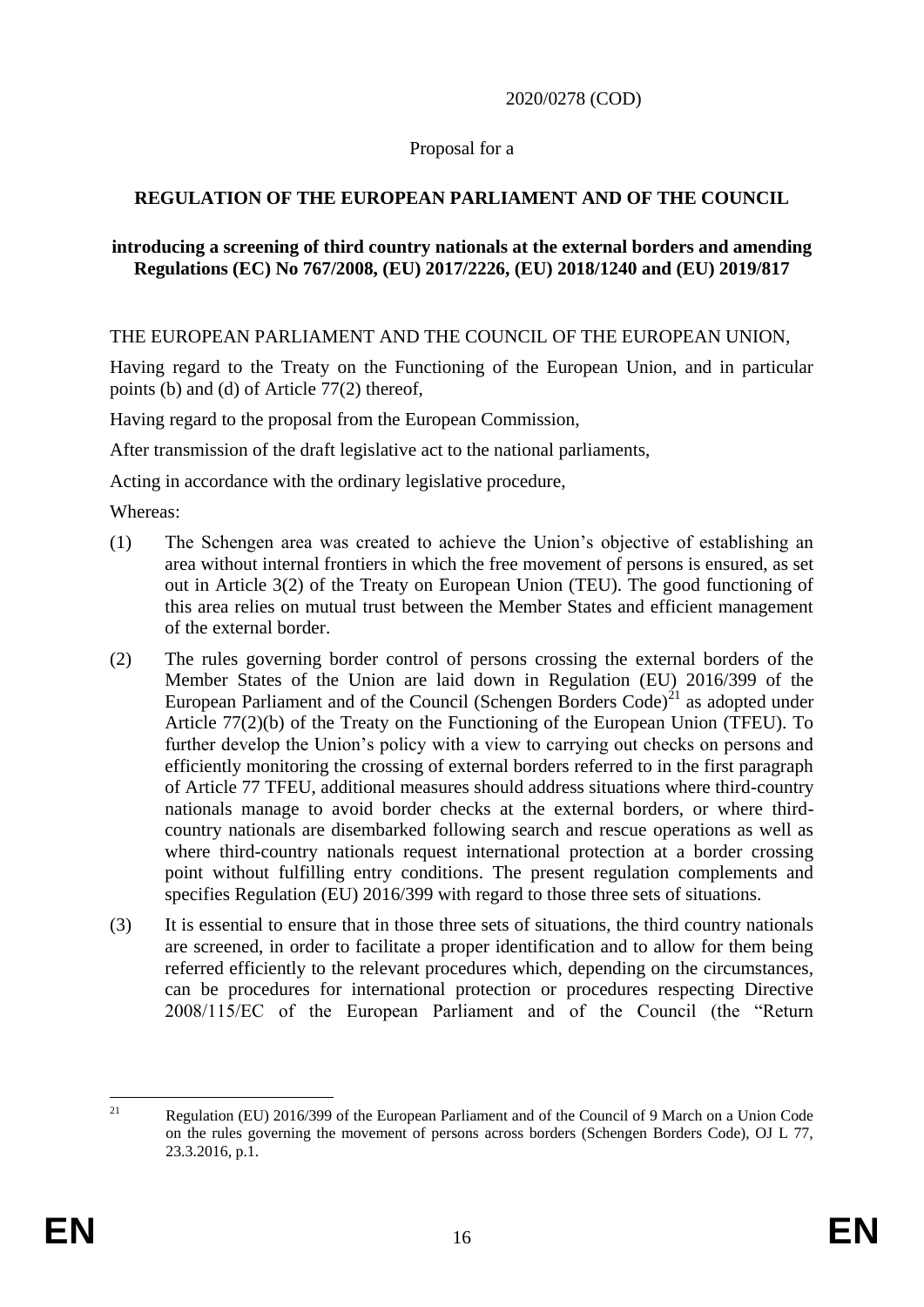Directive")<sup>22</sup>. The screening should seamlessly complement the checks carried out at the external border or compensate for the fact that those checks have been circumvented by the third country nationals when crossing the external border.

- (4) Border control is in the interest not only of the Member States at whose external borders it is carried out but of all Member States which have abolished internal border control. Border control should help to combat illegal migration and trafficking of human beings and to prevent any threat to the Member States' internal security, public policy, public health and international relations. As such, measures taken at the external borders are important elements of a comprehensive approach to migration, allowing to address the challenge of mixed flows of migrants and persons seeking international protection.
- (5) In accordance with Article 2 of Regulation (EU) 2016/399, border control consists of border checks carried out at the border crossing points and border surveillance, which is carried out between the border crossing points, in order to prevent third-country nationals from circumventing border checks. In accordance with Article 13 of Regulation (EU) 2016/399 a person who has crossed a border in an unauthorised manner and who has no right to stay on the territory of the Member State concerned shall be apprehended and made subject to procedures respecting Directive 2008/115/EC. In accordance with Article 3 of Regulation (EU) 2016/399, border control should be carried out without prejudice to the rights of refugees and persons requesting international protection, in particular as regards non-refoulement.
- (6) Border guards are often confronted with third-country nationals who are requesting international protection without travel documents, both following apprehension during border surveillance and during checks at the border crossing points. Moreover, at some border sections the border guards are confronted with large numbers of arrivals at the same time. In such circumstances, it is particularly difficult to ensure that all relevant databases are consulted and to immediately determine the appropriate asylum or return procedure.
- (7) In order to ensure a swift handling of third-country nationals who try to avoid border checks or who request international protection at a border crossing point without fulfilling the entry conditions or who are disembarked following a search and rescue operation, it is necessary to provide a stronger framework for cooperation between the different national authorities responsible for border control, the protection of public health, the examination of the need for international protection and the application of return procedures.
- (8) In particular, the screening should help to ensure that the third-country nationals concerned are referred to the appropriate procedures at the earliest stage possible and that the procedures are continued without interruption and delay. At the same time, the screening should help to counter the practice whereby some applicants for international protection abscond after having been authorised to enter the territory of a Member State based on their request for international protection, in order to pursue such requests in another Member State or not at all.

 $22$ <sup>22</sup> Directive 2008/115/EC of the European Parliament and of the Council of 16 December 2008 on common standards and procedures in Member States for returning illegally staying third-country nationals, OJ L 348, 24.12.2008, p. 98.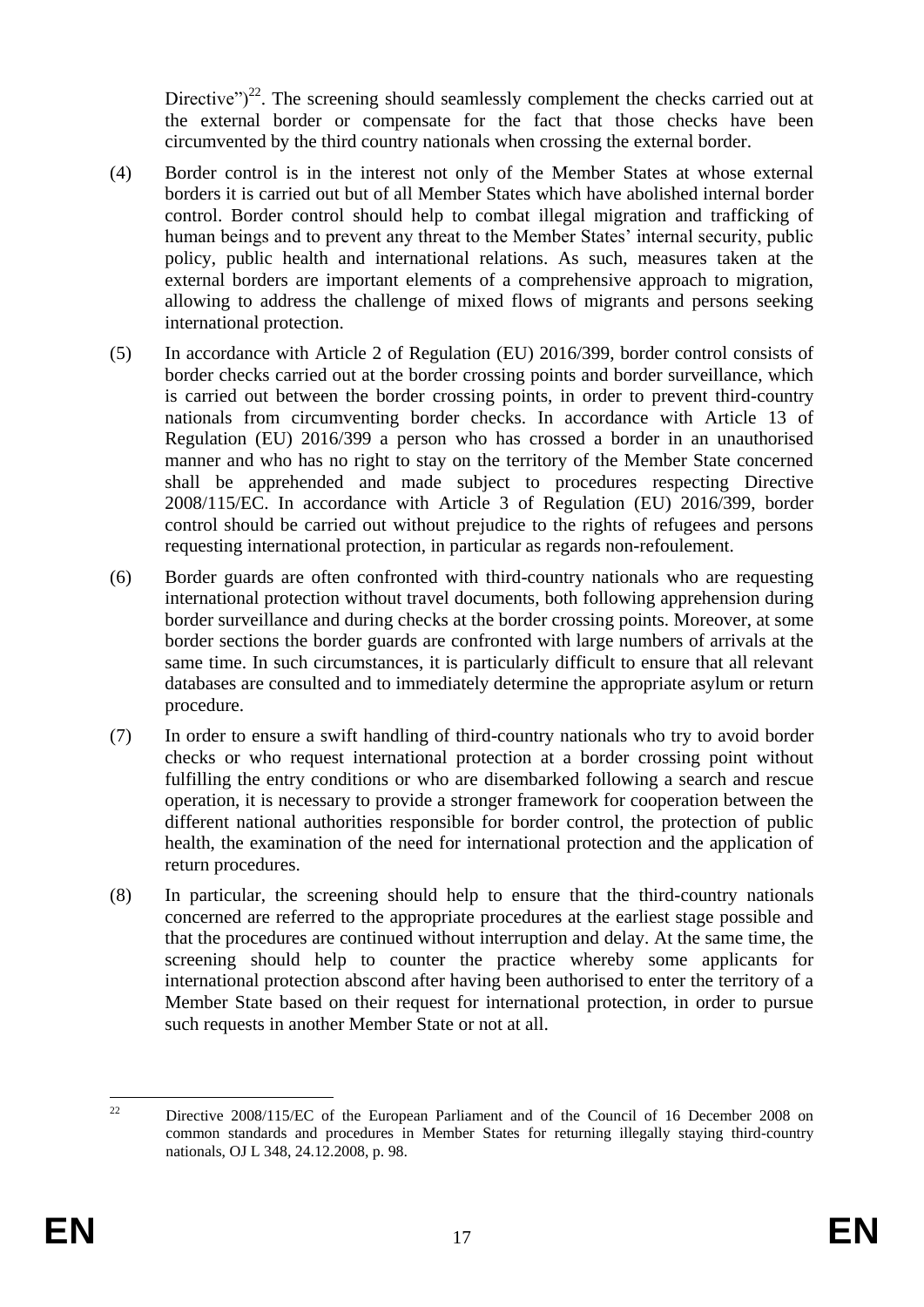- (9) With regard to those persons who apply for international protection, the screening should be followed by an examination of the need for international protection. It should allow to collect and share with the authorities competent for that examination any information that is relevant for the latter to identify the appropriate procedure for the examination of the application, thus speeding up that examination. The screening should also ensure that persons with special needs are identified at an early stage, so that any special reception and procedural needs are fully taken into account in the determination of and the pursuit of the applicable procedure.
- (10) The obligations stemming from this Regulation should be without prejudice to the provisions concerning responsibility for examining an application for international protection regulated in Regulation (EU) No XX/XXX [Asylum and Migration Management Regulation].
- (11) This Regulation should apply to third-country nationals and stateless persons who are apprehended in connection with the unauthorised crossings of the external border of a Member State by land, sea or air, except third country nationals for whom the Member State is not required to take the biometric data pursuant to Article 14(1) and (3) of the Eurodac Regulation for reasons other than their age, as well as to persons who have been disembarked following search and rescue operations, regardless of whether they apply or not for international protection. This Regulation should also apply to those who seek international protection at the border crossing points or in transit zones without fulfilling the entry conditions
- (12) The screening should be conducted at or in proximity to the external border, before the persons concerned are authorised to enter the territory. The Member States should apply measures pursuant to national law to prevent the persons concerned from entering the territory during the screening. In individual cases, where required, this may include detention, subject to the national law regulating that matter.
- (13) Wherever it becomes clear during the screening that a third-country national subject to it fulfils the conditions of Article 6 of Regulation (EU) 2016/399, the screening should end and the third-country national concerned should be authorised to enter the territory, without prejudice to the application of penalties as referred to in Article 5(3) of that regulation.
- (14) In view of the purpose of the derogation referred to in Article 6(5) of Regulation (EU) 2016/399, persons whose entry has been authorised by a Member State under that provision in an individual decision should not be submitted to the screening despite the fact that they do not fulfil all entry conditions.
- (15) All persons subject to the screening should be submitted to checks in order to establish their identity and to ascertain that they do not pose a threat to internal security or public health. In the case of persons requesting international protection at border crossing points, the identity and security checks carried out in the context of border checks should be taken into account to avoid duplication.
- (16) On completion of the screening, the third-country nationals concerned should be referred to the relevant procedure to establish responsibility for examining an application for and to assess the need for international protection, or be made subject to procedures respecting Directive 2008/115 (return directive), as appropriate. The relevant information obtained during the screening should be provided to the competent authorities to support the further assessment of each individual case, in full respect of fundamental rights. The procedures established by Directive 2008/115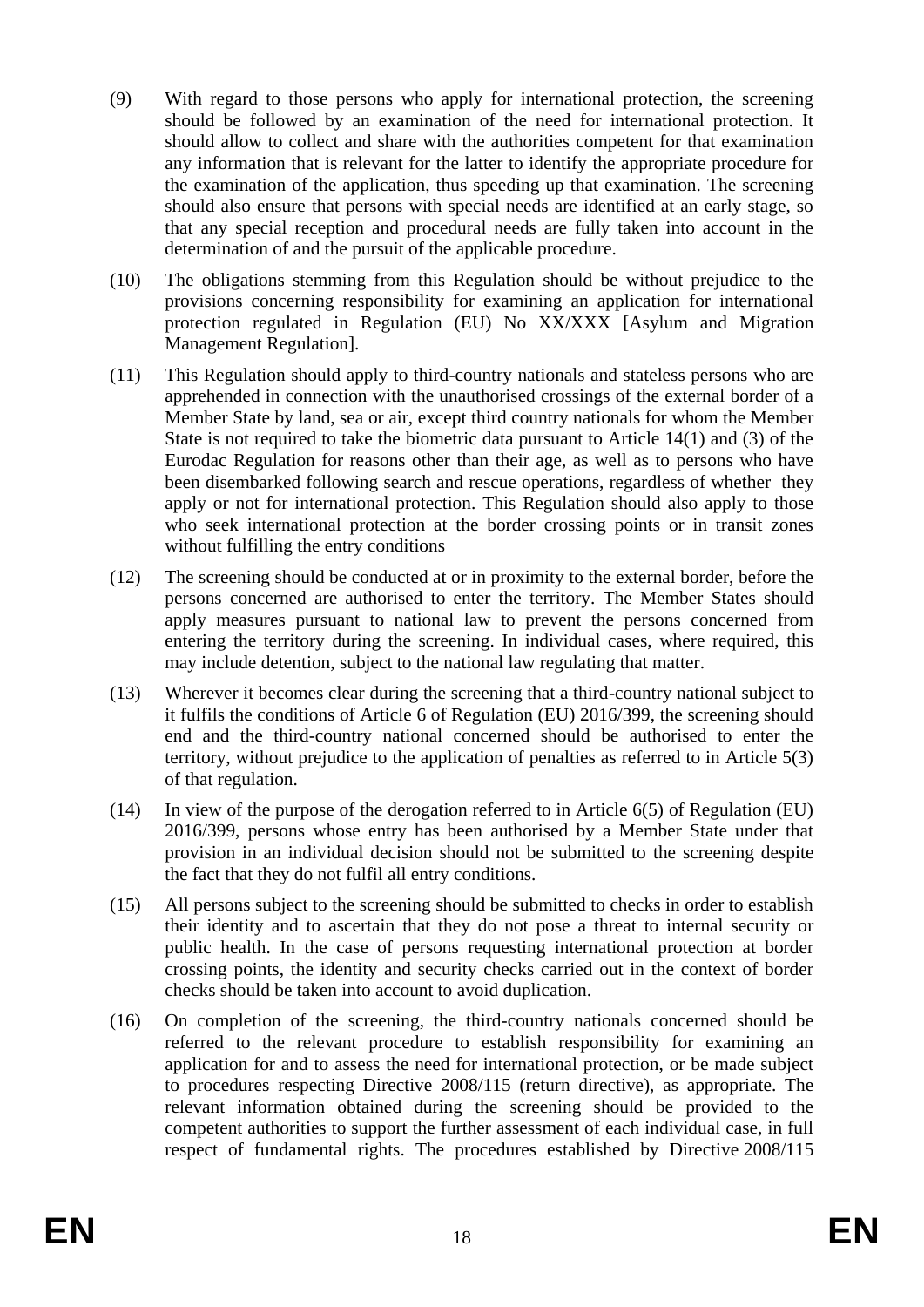should start applying only after the screening has ended. Article 26 and 27 of the Asylum Procedures Regulation should apply only after the screening has ended. This should be without prejudice to the fact that the persons applying for international protection at the moment of apprehension, in the course of border control at the border crossing point or during the screening, should be considered applicants.

- (17) The screening could also be followed by relocation under the mechanism for solidarity established by Regulation (EU) XXX/XXX [Asylum and Migration Management] where a Member State is contributing to solidarity on a voluntary basis or the applicants for international protection are not subject to the border procedure pursuant to Regulation (EU) No. XXX/XXX (Asylum Procedures Regulation), or under the mechanism addressing situations of crisis established by Regulation (EU) XXX/XXX [Regulation on situations of crisis].
- (18) In accordance with Article 12 of Regulation (EU) 2016/399, the fulfilment of entry conditions and the authorisation of entry are expressed in an entry stamp in a travel document. The absence of such entry stamp or the absence of a travel document may therefore be considered as an indication that the holder does not fulfil the entry conditions. With the start of the operation of the Entry/Exit System leading to substitution of the stamps with an entry in the electronic system, that presumption will become more reliable. Member States should therefore apply the screening to thirdcountry nationals who are already within the territory and who are unable to prove that they fulfilled the conditions of entry into the territory of the Member States. The screening of such third-country nationals is necessary in order to compensate for the fact that they presumably managed to evade entry checks upon arrival in the Schengen area and therefore could have not been either refused entry or referred to the appropriate procedure following screening. Applying the screening could also help in ascertaining, through the consultation of the databases referred to in this Regulation, that the persons concerned do not pose a threat to internal security. By the end of the screening within the territory, the third-country nationals concerned should be subject to a return procedure or, where they apply for international protection, to the appropriate asylum procedure. Submitting the same third-country national to repeated screenings should be avoided to the utmost extent possible.
- (19) The screening should be completed as soon as possible, and should not exceed 5 days where it is conducted at the external border and 3 days where it is conducted within the territory of a Member State. Any extension of the 5 days' time limit should be reserved for exceptional situations at the external borders, where the capacities of the Member State to handle screenings are exceeded for reasons beyond its control such as crisis situations referred to in Article 1 of Regulation XXX/XXX [crisis proposal].
- (20) The Member States should determine appropriate locations for the screening at or in proximity to the external border taking into account geography and existing infrastructures, ensuring that apprehended third-country nationals as well as those who present themselves at a border crossing point can be swiftly submitted to the screening. The tasks related to the screening may be carried out in hotspot areas as referred to in point (23) of Article 2 of Regulation (EU) 2019/1896 of the European Parliament and of the Council<sup>23</sup>.

 $2<sub>3</sub>$ <sup>23</sup> Regulation (EU) 2019/1896 of the European Parliament and of the Council of 13 November 2019 on the European Border and Coast Guard, OJ L 295, 14.11.2019, p. 1.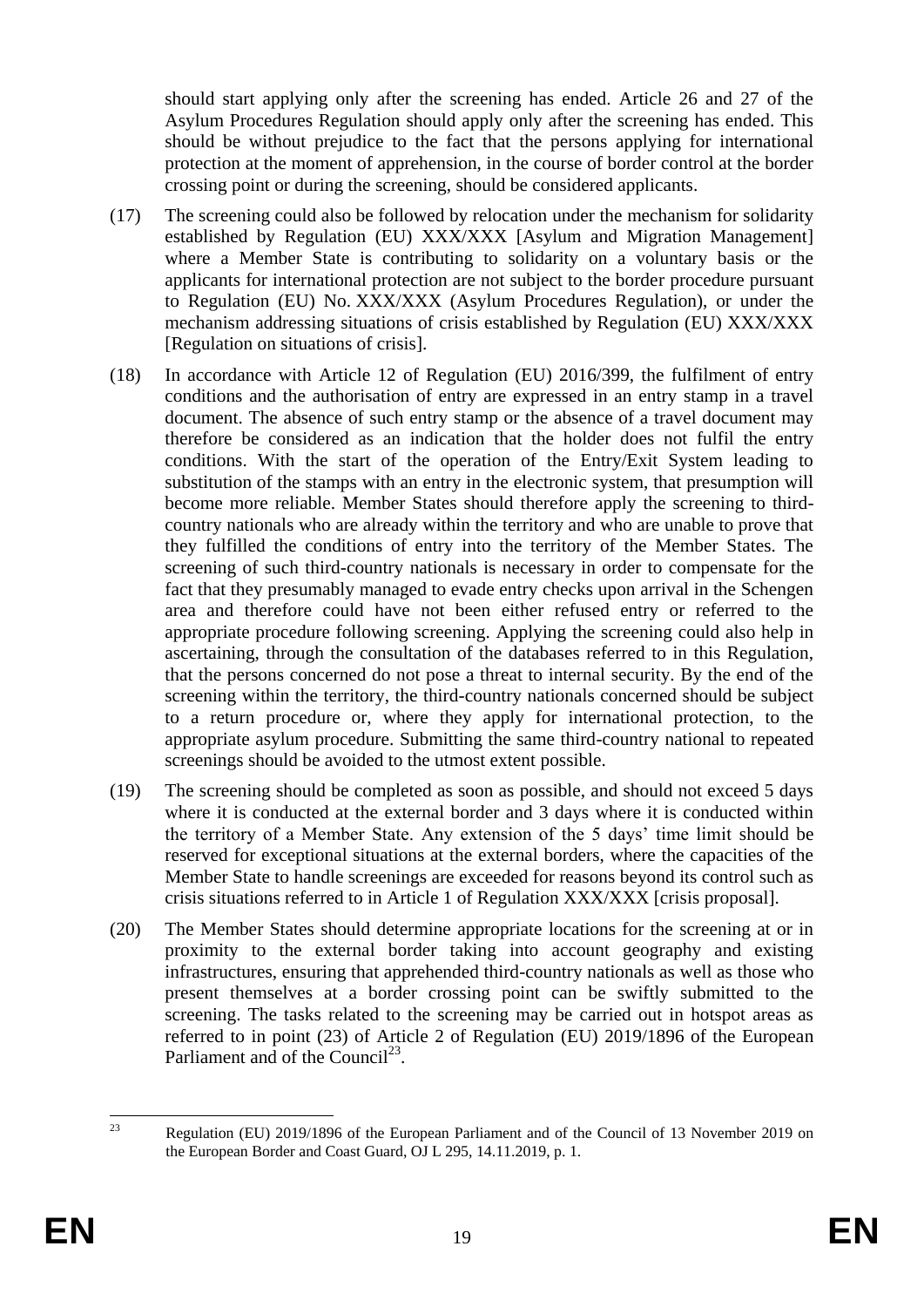- (21) In order to achieve the objectives of the screening, close cooperation should be ensured between the competent national authorities referred to in Article 16 of Regulation 2016/399, those referred to in Article 5 of the [Asylum Procedures Regulation] as well as those responsible for carrying out return procedures respecting Directive 2008/115. Child protection authorities should also be closely involved in the screening wherever necessary to ensure that the best interests of the child are duly taken into account throughout the screening. Member States should be allowed to avail themselves of the support of the relevant agencies, in particular the European Border and Coast Guard Agency and the [European Union Agency for Asylum], within the limits of their mandates. Member States should involve the national Rapporteurs for Anti-trafficking wherever the screening reveals facts relevant for trafficking in line with Directive  $2011/36$ /EU of the European Parliament and of the Council<sup>24</sup>.
- (22) When conducting the screening, the competent authorities should comply with the Charter of Fundamental Rights of the European Union and ensure the respect for human dignity and should not discriminate against persons on grounds of sex, racial, colour, ethnic or social origin, genetic features, language, religion or belief, political or any other opinions, membership of a national minority, disability, age or sexual orientation. Particular attention should be paid to the best interests of the child.
- (23) In order to ensure compliance with EU and international law, including the Charter of Fundamental Rights, during the screening, each Member State should establish a monitoring mechanism and put in place adequate safeguards for the independence thereof. The monitoring mechanism should cover in particular the respect for fundamental rights in relation to the screening, as well as the respect for the applicable national rules regarding detention and compliance with the principle of nonrefoulement as referred to in Article 3(b) of Regulation (EU) 2016/399. The Fundamental Rights Agency should establish general guidance as to the establishment and the independent functioning of such monitoring mechanism. Member States should furthermore be allowed to request the support of the Fundamental Rights Agency for developing their national monitoring mechanism. Member States should also be allowed to seek advice from the Fundamental Rights Agency with regard to establishing the methodology for this monitoring mechanism and with regard to appropriate training measures. Member States should also be allowed to invite relevant and competent national, international and non-governmental organisations and bodies to participate in the monitoring. The independent monitoring mechanism should be without prejudice to the monitoring of fundamental rights provided by the European Border and Coast Guard Agency's fundamental rights monitors provided for in Regulation (EU) 2019/1896. The Member States should investigate allegations of the breach of the fundamental rights during the screening, including by ensuring that complaints are dealt with expeditiously and in an appropriate way.
- (24) By the end of the screening, the authorities responsible for the screening should fill in a de-briefing form. The form should be transmitted to the authorities examining applications for international protection or to the authorities competent for return – depending on whom the individual is referred to. In the former case, the authorities responsible for the screening should also indicate any elements which may seem to be relevant for determining whether the competent authorities should submit the

 $\overline{24}$ Directive 2011/36/EU of the European Parliament and of the Council of 5 April 2011 on preventing and combating trafficking in human beings and protecting its victims, OJ L 101, 15.4.2011, p. 1.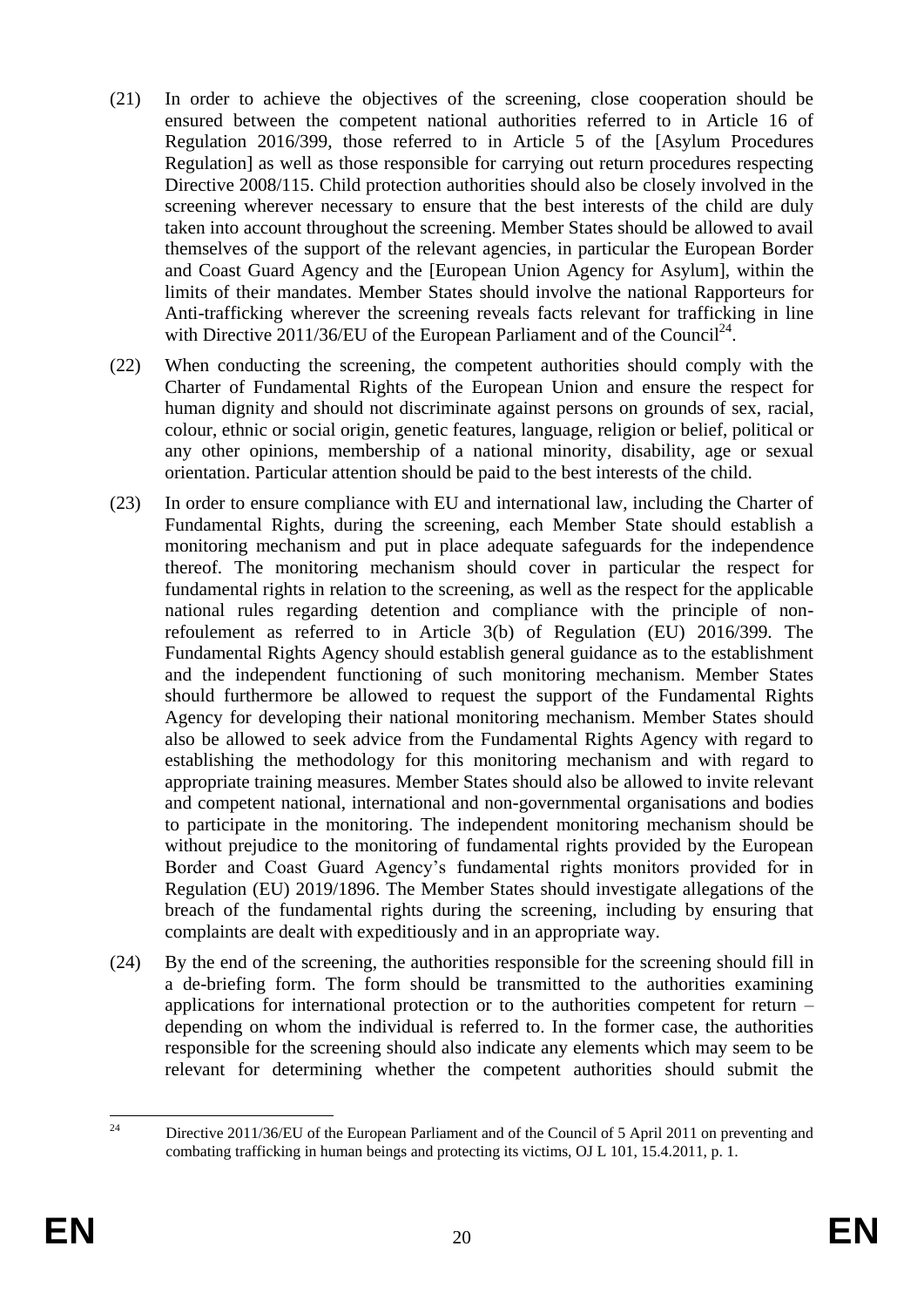application of the third-country national concerned to an accelerated examination procedure or to the border procedure.

- (25) The biometric data taken during the screening should, together with the data referred to in Articles [12, 13, 14 and 14a] of the Eurodac Regulation be transmitted to Eurodac by the competent authorities in accordance with the deadlines provided for in that Regulation.
- (26) A preliminary health examination should be carried out on all persons submitted to the screening at the external borders with a view to identifying persons in need of immediate care or requiring other measures to be taken, for instance isolation on public health grounds. The specific needs of minors and vulnerable persons should be taken into account. If it is clear from the circumstances that such examination is not needed, in particular because the overall condition of the person appears to be very good, the examination should not take place and the person concerned should be informed of that fact. The preliminary health examination should be carried out by the health authorities of the Member State concerned. With regard to third-country nationals apprehended within the territory, the preliminary medical examination should be carried out where it is deemed necessary at first sight.
- (27) During the screening, all persons concerned should be guaranteed a standard of living complying with the Charter of Fundamental Rights of the European Union and have access to emergency health care and essential treatment of illnesses. Particular attention should be paid to individuals with vulnerabilities, such as pregnant women, elderly persons, single parent families, persons with an immediately identifiable physical or mental disability, persons visibly having suffered psychological or physical trauma and unaccompanied minors. In particular, in case of a minor, information should be provided in a child-friendly and age appropriate manner. All the authorities involved in the performance of the tasks related to the screening should respect human dignity, privacy, and refrain from any discriminating actions or behaviour.
- (28) Since third-country nationals subject to the screening may not carry the necessary identity and travel documents required for the legal crossing of the external border, an identification procedure should be provided for as part of the screening.
- (29) The Common Identity Repository ("CIR") was established by Regulation (EU) 2019/817 of the European Parliament and of the Council (Interoperability Regulation)<sup>25</sup> to facilitate and assist in the correct identification of persons registered in the Entry/Exit System ("EES"), the Visa Information System ("VIS"), the European Travel Information and Authorisation System ("ETIAS"), Eurodac and in the European Criminal Records Information System for third country nationals ("ECRIS-TCN"), including of unknown persons who are unable to identify themselves. For that purpose, the CIR contains only the identity, travel document and biometric data recorded in EES, VIS, ETIAS, Eurodac and ECRIS-TCN, logically separated. Only the personal data strictly necessary to perform an accurate identity check is stored in the CIR. The personal data recorded in the CIR is kept for no longer than strictly

 $25$ <sup>25</sup> Regulation (EU) 2019/817 of the European Parliament and of the Council of 20 May 2019 on establishing a framework for interoperability between EU information systems in the field of borders and visa and amending Regulations (EC) No 767/2008, (EU) 2016/399, (EU) 2017/2226, (EU) 2018/1240, (EU) 2018/1726 and (EU) 2018/1861 of the European Parliament and of the Council and Council Decisions 2004/512/EC and 2008/633/JHA, OJ L 135, 22.5.2019, p. 27.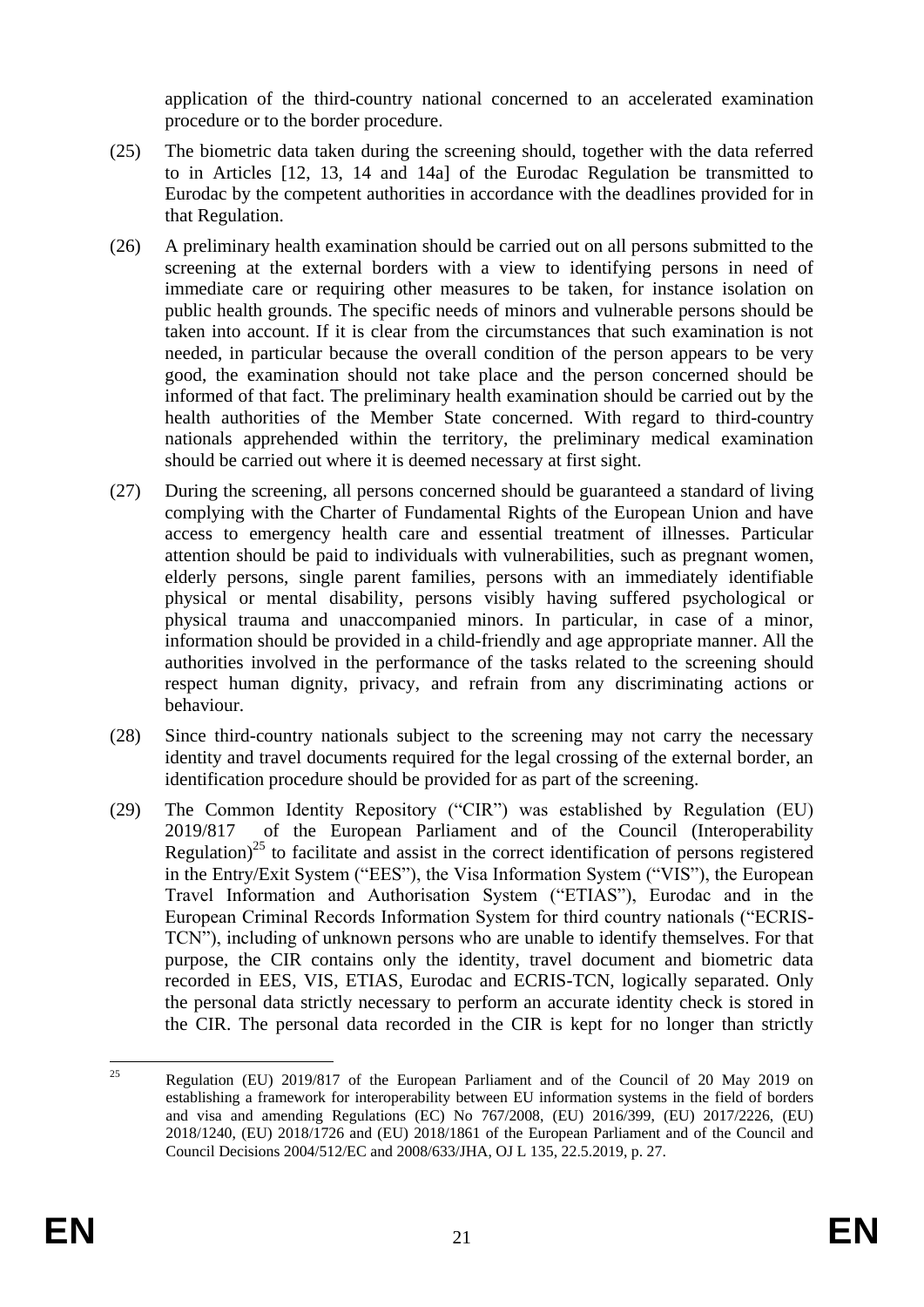necessary for the purposes of the underlying systems and should automatically be deleted where the data are deleted from the underlying systems. Consultation of the CIR enables a reliable and exhaustive identification of persons, by making it possible to consult all identity data present in the EES, VIS, ETIAS, Eurodac and ECRIS-TCN in one go, in a fast and reliable manner, while ensuring a maximum protection of the data and avoiding unnecessary processing or duplication of data.

- (30) In order to establish the identity of the persons subject to the screening, a verification should be initiated in the CIR in the presence of the person during the screening. During that verification, the biometric data of the person should be checked against the data contained in the CIR. Where the biometric data of a person cannot be used or if a query with that data fails, the query could be carried out with identity data of the person in combination with travel document data, where such data are available. In accordance with the principles of necessity and proportionality, and where the query indicates that data on that person are stored in the CIR, Member State authorities should have access to the CIR to consult the identity data, travel document data and biometric data of that person, without the CIR providing any indication as to which EU information system the data belong to.
- (31) Since the use of the CIR for identification purposes has been limited by Regulation (EU) 2019/817 to facilitating and assisting in the correct identification of persons registered in the EES, VIS, ETIAS, Eurodac and ECRIS-TCN in situations of police checks within the territory of the Member States, that Regulation needs to be amended to provide for the additional purpose of using the CIR to identify persons during the screening established by this Regulation.
- (32) Given that many persons submitted to the screening may not carry any travel documents, the authorities conducting the screening should have access to any other relevant documents held by the persons concerned in cases where the biometric data of such persons are not usable or yield no result in the CIR. The authorities should also be allowed to use data from those documents, other than biometric data, to carry out checks against the relevant databases.
- (33) The identification of persons during border checks at the border crossing point and any consultation of the databases in the context of border surveillance or police checks in the external border area by the authorities who referred the person concerned to the screening should be considered as part of the screening and should not be repeated, unless there are special circumstances justifying such repetition.
- (34) In order to ensure uniform conditions for the implementation of Articles 11(5) and 12(5) of this Regulation, implementing powers should be conferred on the Commission. Those powers should be exercised in accordance with Regulation (EU) No 182/2011 of the European Parliament and of the Council<sup>26</sup>. For the adoption of relevant implementing acts, the examination procedure should be used.
- (35) The screening should also assess whether the entry of the third-country nationals into the Union could pose a threat to internal security or to public policy.
- (36) As the screening concerns persons present at the external border without fulfilling entry conditions, or disembarked after a search and rescue operation, the security

 $26$ <sup>26</sup> Regulation (EU) No 182/2011 of the European Parliament and of the Council of 16 February 2011 laying down the rules and general principles concerning mechanisms for control by the Member States of the Commission's exercise of implementing power (OJ L 55, 28.2.2011, p. 13).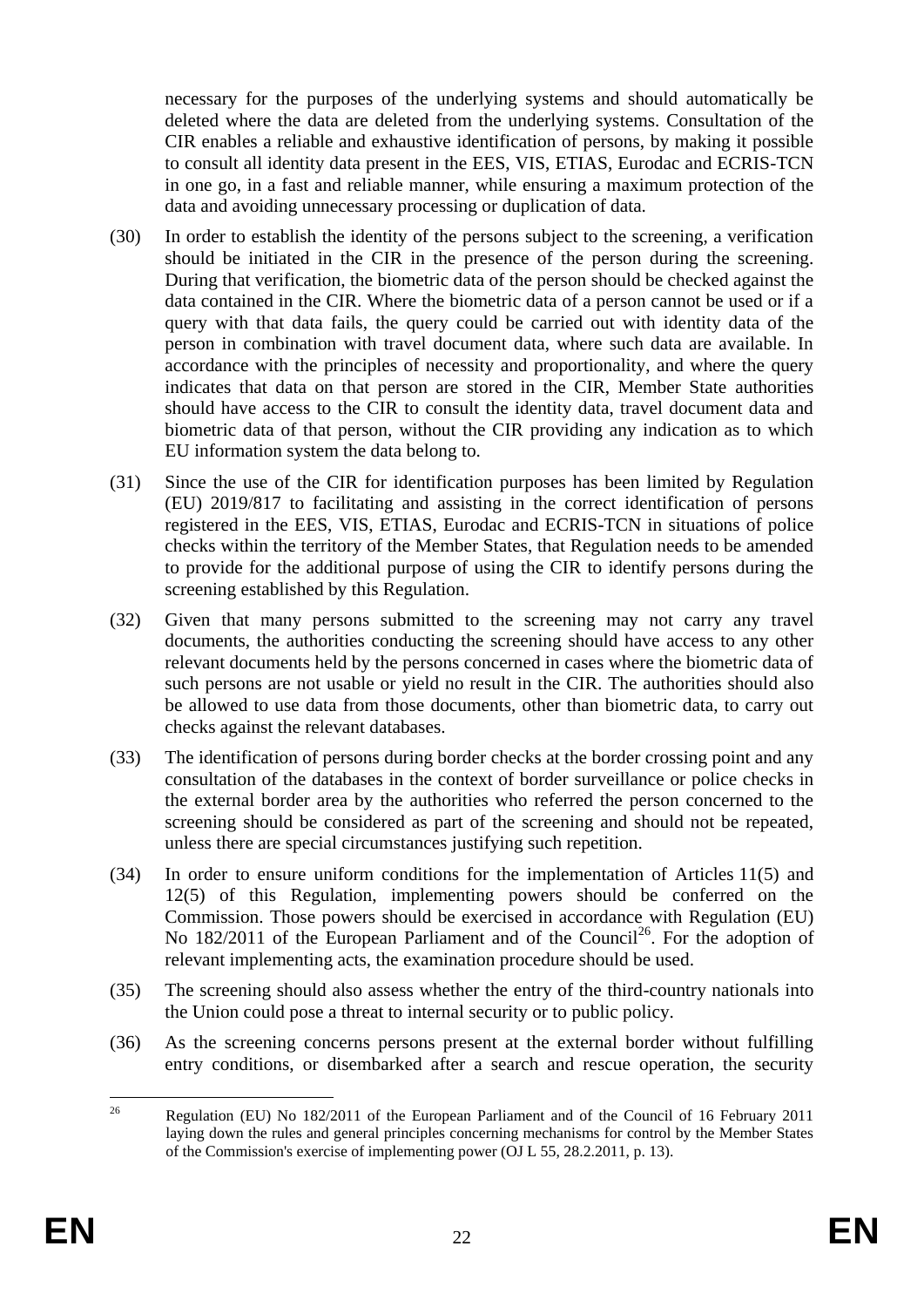checks as part of the screening should be at least of a similar level as the checks performed in respect of third country nationals that apply on beforehand for an authorisation to enter the Union for a short stay, whether they are under a visa obligation or not.

- (37) For third-country nationals who are on the basis of their nationality exempt from the visa requirement under Regulation (EU) 2018/1806 of the European Parliament and the Council<sup>27</sup>, Regulation (EU) 2018/1240 of the European Parliament and of the Council<sup>28</sup> (ETIAS Regulation) provides that they have to apply for a travel authorisation to come to the EU for short stay. Before receiving that travel authorisation, the persons concerned are submitted to security checks of the personal data they submit against a number of EU databases – the Visa Information System (VIS), the Schengen Information System (SIS), the Entry/Exit System (EES), the European Travel Information and Authorisation System (ETIAS), the Europol data processed for the purpose referred to in Article 18(2)(a) of Regulation (EU)  $2016/794^{29}$ , ECRIS-TCN<sup>30</sup> – as well as Interpol's Stolen and Lost Travel Document database (SLTD) and Travel Documents Associated with Notices database (Interpol TDAWN).
- (38) As to third-country nationals who are subject to the visa requirement under Regulation (EU) 2018/1806, they are submitted to security checks against the same databases as visa-free third country nationals, pursuant to Regulation (EU) 810/2009 and Regulation (EU) 767/2008 before a visa is issued.
- (39) It follows from the reasoning developed in recital (36) that as regards persons subject to the screening, automated verifications for security purposes should be carried out against the same systems as is provided for applicants for a visa or for a travel authorisation under the European Travel Information and Authorisation System: the VIS, EES, ETIAS, SIS, ECRIS-TCN, Europol and Interpol's SLTD and TDAWN. Persons submitted to the screening should also be checked against ECRIS-TCN as regards persons convicted in relation to terrorist offences and other forms of serious criminal offences, Europol data referred to in the preceding recital 38, the Interpol's Lost and Stolen Travel Documents database and Travel Documents Associated with Notices databases (TDAWN).
- (40) Those checks should be conducted in a manner that ensures that only data necessary for carrying out the security checks is retrieved from those databases. With regard to persons who have requested international protection at a border crossing point, the consultation of databases for the security check as part of the screening should focus

 $27$ <sup>27</sup> Regulation (EU) 2018/1806 of the European Parliament and of the Council of 14 November 2018 listing the third countries whose nationals must be in possession of visas when crossing the external borders and those whose nationals are exempt from that requirement (OJ L 303, 28.11.2018, p. 39).

<sup>&</sup>lt;sup>28</sup> Regulation (EU) 2018/1240 of the European Parliament and of the Council of 12 September 2018 establishing a European Travel Information and Authorisation System (ETIAS) and amending Regulations (EU) No 1077/2011, (EU) No 515/2014, (EU) 2016/399, (EU) 2016/1624 and (EU) 2017/2226 (OJ L 236, 19.9.2018, p. 1).

<sup>&</sup>lt;sup>29</sup> Regulation (EU) 2016/794 of 11 May 2016 on the European Union Agency for Law Enforcement Cooperation (Europol) and replacing and repealing Council Decisions 2009/371/JHA, 2009/934/JHA, 2009/935/JHA, 2009/936/JHA and 2009/968/JHA (OJ L 135, 24.5.2016, p. 53–114)

<sup>&</sup>lt;sup>30</sup> Regulation (EC) 2019/816 of the European Parliament and of the Council of 17 April 2019 establishing a centralised system for the identification of Member States holding conviction information on thirdcountry nationals and stateless persons (ECRIS-TCN) to supplement the European Criminal Records Information System and amending Regulation (EU) 2018/1726 (OJ L 135, 22.5.2019, p. 1–26)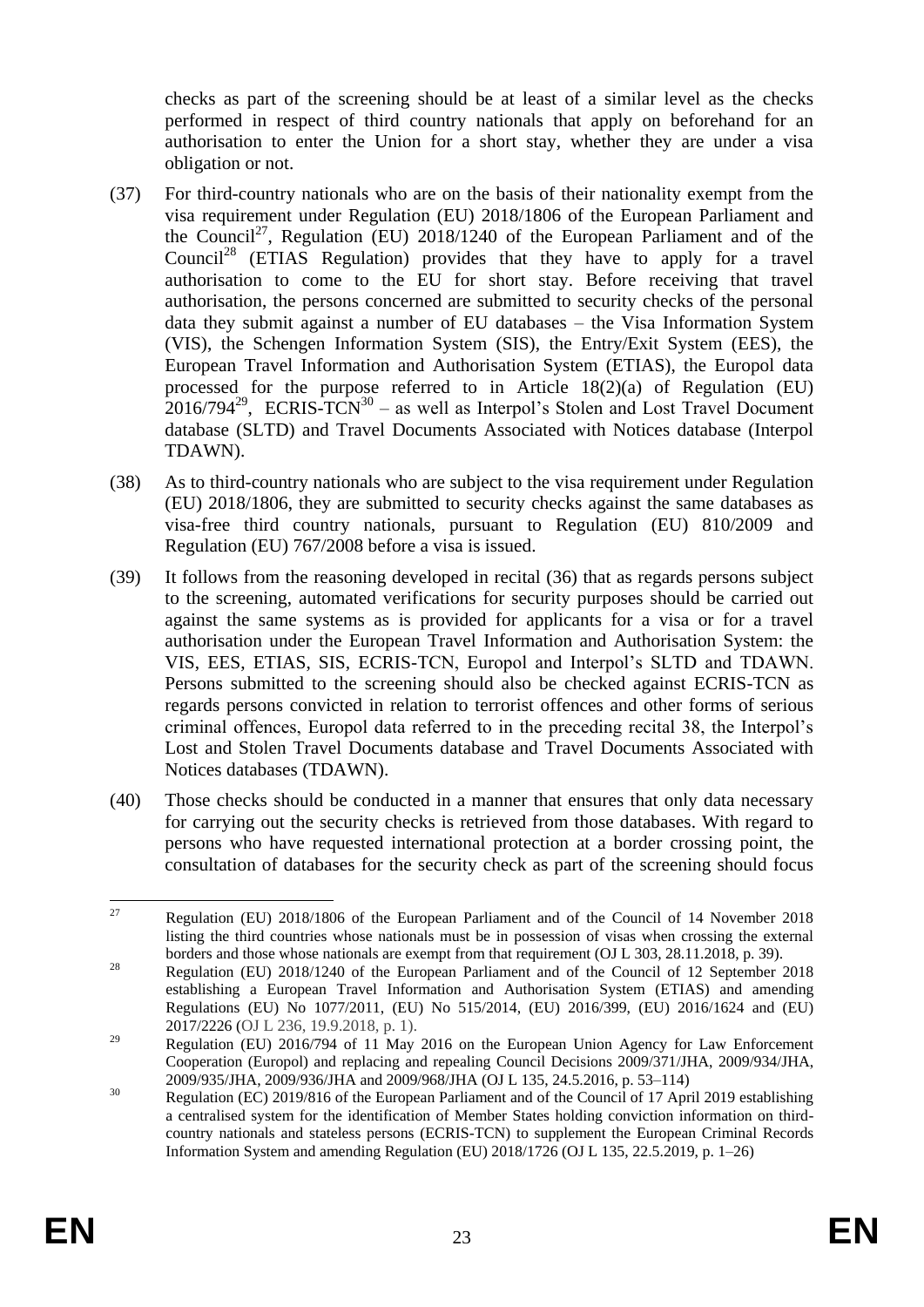on the databases that were not consulted during the border checks at the external border, thus avoiding repeated consultations.

- (41) Where justified for the purpose of the security check, the screening could also include verification of objects in the possession of third-country nationals, in accordance with national law. Any measures applied in this context should be proportionate and should respect the human dignity of the persons subject to the screening. The authorities involved should ensure that the fundamental rights of the individuals concerned are respected, including the right to protection of personal data and freedom of expression.
- (42) Since access to EES, ETIAS, VIS and ECRIS-TCN is necessary for the authorities designated to carry out the screening in order to establish whether the person could pose a threat to the internal security or to public policy, Regulation (EC) No 767/2008, Regulation (EU) 2017/2226, Regulation (EU) 2018/1240 and Regulation (EC) No 2019/816, respectively, should be amended to provide for this additional access right which is currently not provided by those Regulations. In the case of Regulation (EU) No 2019/816, this amendment should for reasons of variable geometry take place through a different regulation than the present one.
- (43) The European search portal (ESP) established by Regulation (EU) 2019/817 should be used to carry out the searches against the European databases, EES, ETIAS, VIS and ECRIS-TCN, for identification or for the purpose of security checks, as applicable.
- (44) Since the effective implementation of the screening is dependent upon correct identification of the individuals concerned and of their security background, the consultation of European databases for that purpose is justified by the same objectives for which each of those databases has been established, that is to say, the effective management of the Union's external borders, the internal security of the Union and the effective implementation of the Union's asylum and return policies.
- (45) Since the objectives of this Regulation, namely the strengthening of the control of persons who are about to enter the Schengen area and their referral to the appropriate procedures, cannot be achieved by Member States acting alone, it is necessary to establish common rules at Union level. Thus, the Union may adopt measures, in accordance with the principle of subsidiarity as set out in Article 5 of the Treaty on European Union. In accordance with the principle of proportionality, as set out in that Article, this Regulation does not go beyond what is necessary in order to achieve those objectives.
- (46) In accordance with Articles 1 and 2 of the Protocol No 22 on the position of Denmark, as annexed to the Treaty on European Union and to the Treaty on the Functioning of the European Union, Denmark is not taking part in the adoption of this Regulation and is not bound by it or subject to its application. Given that this Regulation builds upon the Schengen acquis, Denmark shall, in accordance with Article 4 of that Protocol, decide within a period of six months after the Council has decided on this Regulation whether it will implement it in its national law.
- (47) This Regulation constitutes a development of the provisions of the Schengen acquis, in which Ireland does not take part, in accordance with Council Decision  $2002/192/EC^{31}$ ; Ireland is therefore not taking part in the adoption of this Regulation and is not bound by it or subject to its application.

 $31$ <sup>31</sup> Council Decision 2002/192/EC of 28 February 2002 concerning Ireland's request to take part in some of the provisions of the Schengen acquis (OJ L 64, 7.3.2002, p. 20).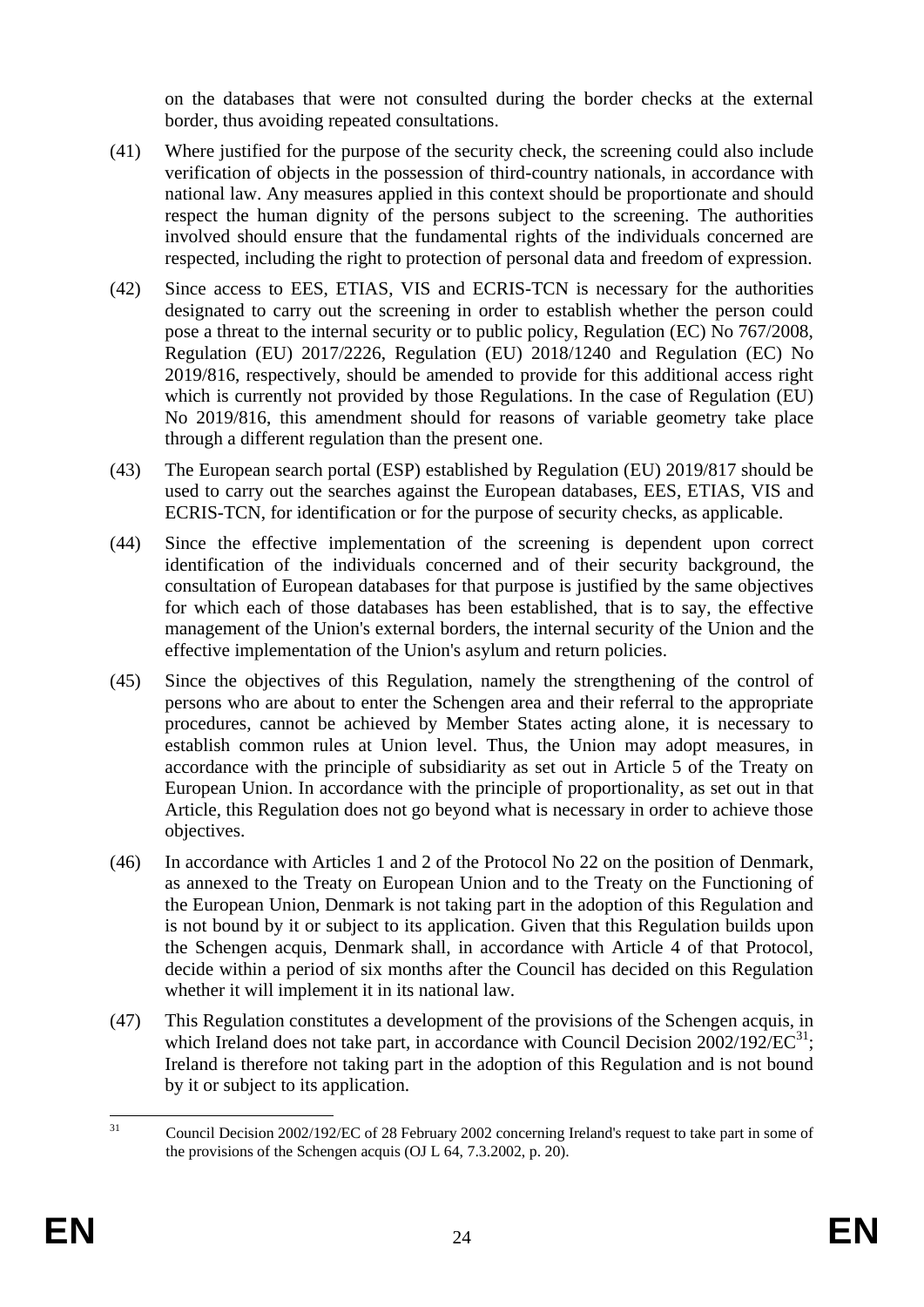- (48) As regards Iceland and Norway, this Regulation constitutes a development of the provisions of the Schengen acquis within the meaning of the Agreement concluded by the Council of the European Union and the Republic of Iceland and the Kingdom of Norway concerning the latter's association with the implementation, application and development of the Schengen acquis, which fall within the area referred to in Article 1, point A of Council Decision  $1999/437/EC^{32}$ .
- (49) As regards Switzerland, this Regulation constitutes a development of the provisions of the Schengen acquis within the meaning of the Agreement between the European Union, the European Community and the Swiss Confederation on the Swiss Confederation's association with the implementation, application and development of the Schengen acquis which fall within the area referred to in Article 1, point A of Decision 1999/437/EC read in conjunction with Article 3 of Council Decision  $2008/146$ /EC<sup>33</sup>.
- (50) As regards Liechtenstein, this Regulation constitutes a development of the provisions of the Schengen acquis within the meaning of the Protocol between the European Union, the European Community, the Swiss Confederation and the Principality of Liechtenstein on the accession of the Principality of Liechtenstein to the Agreement between the European Union, the European Community and the Swiss Confederation on the Swiss Confederation's association with the implementation, application and development of the Schengen acquis which fall within the area referred to in Article 1, point A of Decision 1999/437/EC read in conjunction with Article 3 of Council Decision  $2011/350/EU^{34}$ .
- (51) As regards Cyprus, Bulgaria, Romania and Croatia, this Regulation constitutes an act building upon, or otherwise related to, the Schengen acquis within, respectively, the meaning of Article 3(1) of the 2003 Act of Accession, Article 4(1) of the 2005 Act of Accession and Article 4(1) of the 2011 Act of Accession,

HAVE ADOPTED THIS REGULATION:

### *Article 1*

### *Subject matter and scope*

This Regulation establishes the screening at the external borders of the Member States of all third-country nationals who have crossed the external border in an unauthorised manner, of

 $32$ <sup>32</sup> Council Decision 1999/437/EC of 17 May 1999 on certain arrangements for the application of the Agreement concluded by the Council of the European Union and the Republic of Iceland and the Kingdom of Norway concerning the association of those two States with the implementation, application and development of the Schengen acquis (OJ L 176, 10.7.1999, p. 31).

<sup>&</sup>lt;sup>33</sup> Council Decision 2008/146/EC of 28 January 2008 on the conclusion, on behalf of the European Community, of the Agreement between the European Union, the European Community and the Swiss Confederation on the Swiss Confederation's association with the implementation, application and development of the Schengen acquis (OJ L 53, 27.2.2008, p. 1).

 $34$  Council Decision 2011/350/EU of 7 March 2011 on the conclusion, on behalf of the European Union, of the Protocol between the European Union, the European Community, the Swiss Confederation and the Principality of Liechtenstein on the accession of the Principality of Liechtenstein to the Agreement between the European Union, the European Community and the Swiss Confederation on the Swiss Confederation's association with the implementation, application and development of the Schengen acquis, relating to the abolition of checks at internal borders and movement of persons (OJ L 160, 18.6.2011, p. 19).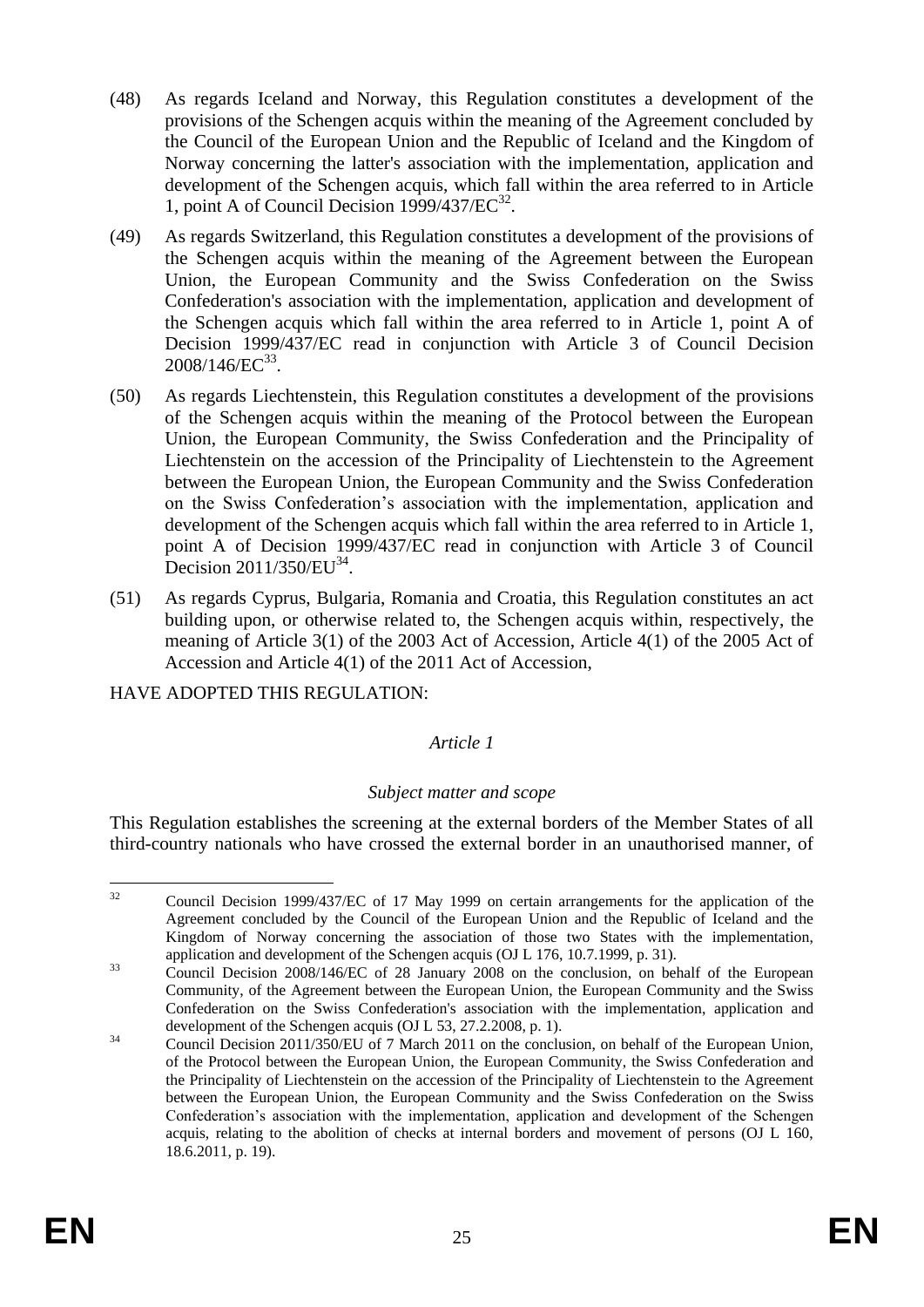those who have applied for international protection during border checks without fulfilling entry conditions, as well as those disembarked after a search and rescue operation, before they are referred to the appropriate procedure.

The purpose of the screening shall be the strengthening of the control of persons who are about to enter the Schengen area and their referral to the appropriate procedures.

The object of the screening shall be the identification of all third-country nationals subject to it and the verification against relevant databases that the persons subject to it do not pose a threat to internal security. The screening shall also entail health checks, where appropriate, to identify persons vulnerable and in the need of health care as well the ones posing a threat to public health. Those checks shall contribute to referring such persons to the appropriate procedure.

The screening shall also be carried out within the territory of the Member States where there is no indication that third-country nationals have been subject to controls at external borders.

#### *Article 2*

#### *Definitions*

For the purposes of this Regulation, the following definitions apply:

- 1. 'unauthorised crossing of the external border' means crossing of an external border of a Member State by land, sea or air, at places other than border crossing points or at times other than the fixed opening hours, as referred to in Article 5(3) of Regulation (EU) 2016/399;
- 2. 'threat to public health' means a threat to public health within the meaning of Article 2, point 21, of Regulation (EU) 2016/399;
- 3. 'verification' means the process of comparing sets of data to establish the validity of a claimed identity (one-to-one check);
- 4. 'identification' means the process of determining a person's identity including through a database search against multiple sets of data (one-to-many check);
- 5. 'third-country national' means any person who is not a citizen of the Union within the meaning of Article 20(1) TFEU and who is not a person enjoying the right to free movement under Union law within the meaning of Article, 2 Point 5, of Regulation (EU) 2016/399.

### *Article 3*

#### *Screening at the external border*

- 1. This Regulation shall apply to all third-country nationals who:
	- (a) are apprehended in connection with an unauthorised crossing of the external border of a Member State by land, sea or air, except third country nationals for whom the Member State is not required to take the biometric data pursuant to Article 14(1) and (3) of Regulation (EU) 603/2013 for reasons other than their age, or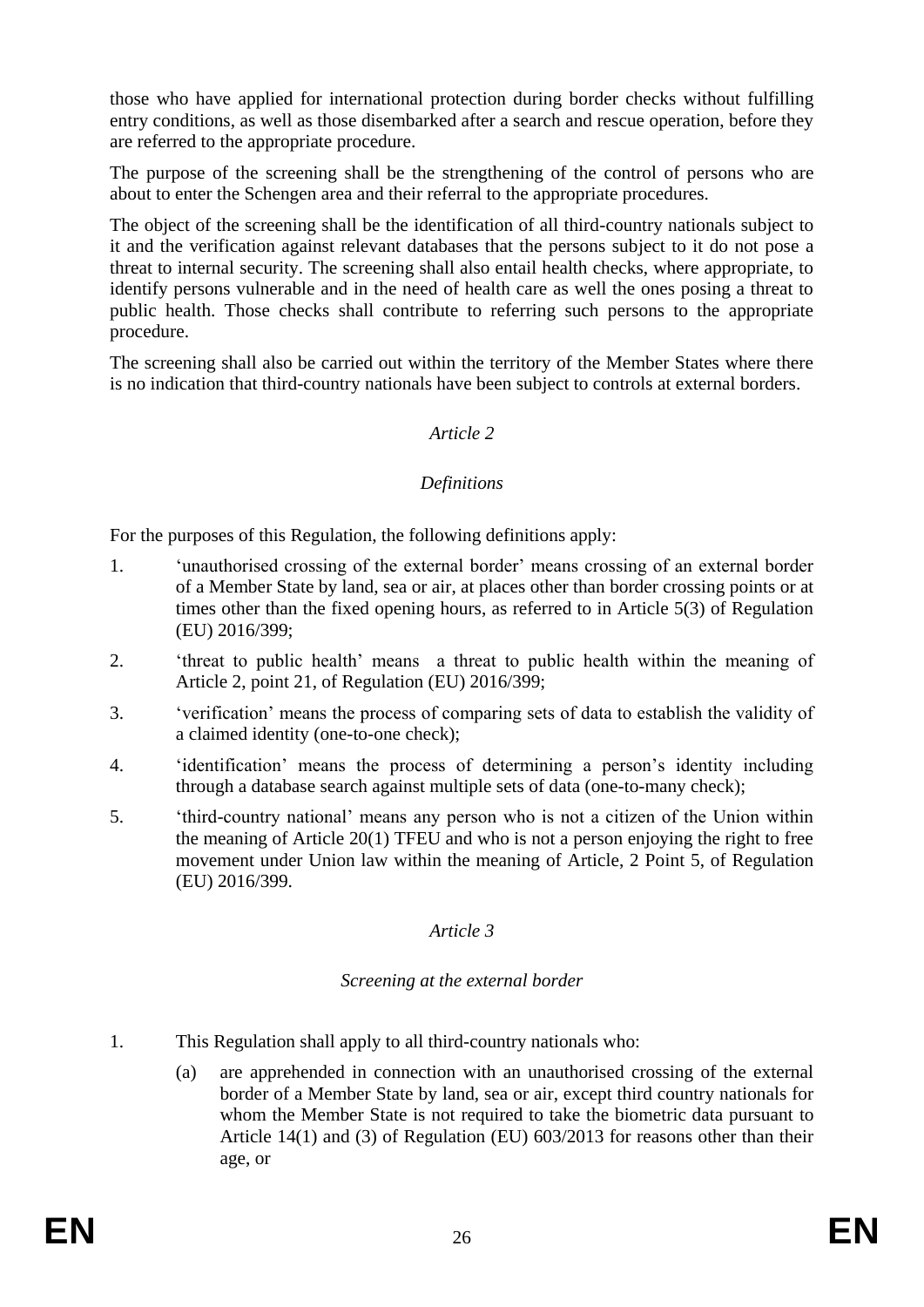(b) are disembarked in the territory of a Member State following a search and rescue operation.

The screening shall apply to those persons regardless of whether they have applied for international protection.

- 2. The screening shall also apply to all third-country nationals who apply for international protection at external border crossing points or in transit zones and who do not fulfil the entry conditions set out in Article 6 of Regulation (EU) 2016/399.
- 3. The screening is without prejudice to the application of Article 6(5) of Regulation (EU) 2016/399, except the situation where the beneficiary of an individual decision issued by the Member State based on Article  $6(5)(c)$  of that Regulation is seeking international protection.

#### *Article 4*

#### *Authorisation to enter the territory of a Member State*

- 1. During the screening, the persons referred to in Article 3, paragraphs 1 and 2 shall not be authorised to enter the territory of a Member State.
- 2. Where it becomes apparent during the screening that the third-country national concerned fulfils the entry conditions set out in Article 6 of Regulation (EU) 2016/399, the screening shall be discontinued and the third-country national concerned shall be authorised to enter the territory, without prejudice to the application of penalties as referred to in Article 5(3) of that Regulation.

#### *Article 5*

### *Screening within the territory*

Member States shall apply the screening to third-country nationals found within their territory where there is no indication that they have crossed an external border to enter the territory of the Member States in an authorised manner.

### *Article 6*

#### *Requirements concerning the screening*

- 1. In the cases referred to in Article 3, the screening shall be conducted at locations situated at or in proximity to the external borders.
- 2. In the cases referred to in Article 5, the screening shall be conducted at any appropriate location within the territory of a Member State.
- 3. In the cases referred to in Article 3, the screening shall be carried out without delay and shall in any case be completed within 5 days from the apprehension in the external border area, the disembarkation in the territory of the Member State concerned or the presentation at the border crossing point. In exceptional circumstances, where a disproportionate number of third-country nationals needs to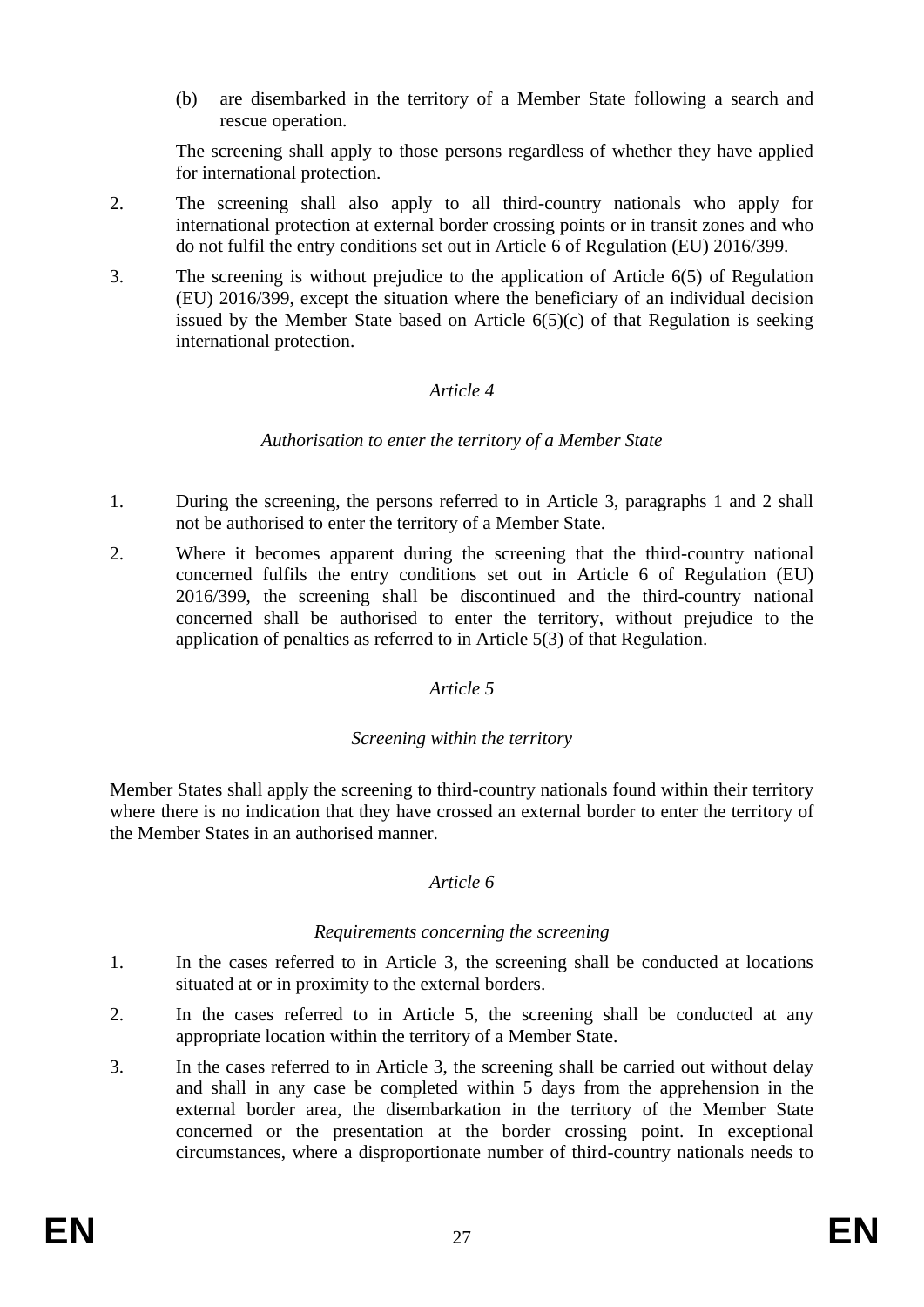be subject to the screening at the same time, making it impossible in practice to conclude the screening within that time-limit, the period of 5 days may be extended by a maximum of an additional 5 days.

With regard to persons referred to in Article  $3(1)(a)$  to whom Article 14 (1) and (3) of Regulation (EU) 603/2013 apply, where they remain physically at the external border for more than 72 hours, the period for the screening shall be reduced to two days.

- 4. Member States shall notify the Commission without delay about the exceptional circumstances referred to in paragraph 3. They shall also inform the Commission as soon as the reasons for extending the screening period have ceased to exist.
- 5. The screening referred to in Article 5 shall be carried out without delay and in any case shall be completed within 3 days from apprehension.
- 6. The screening shall comprise the following mandatory elements:
	- (a) preliminary health and vulnerability check as referred to in Article 9;
	- (b) identification as referred to in Article 10;
	- (c) registration of biometric data in the appropriate databases as referred to in Article 14(6), to the extent it has not occurred yet;
	- (d) security check as referred to in Article 11;
	- (e) the filling out of a de-briefing form as referred to in Article 13;
	- (f) referral to the appropriate procedure as referred to in Article 14.
- 7. Member States shall designate competent authorities to carry out the screening. They shall deploy appropriate staff and sufficient resources to carry out the screening in an efficient way.

Member States shall designate qualified medical staff to carry out the health check provided for in Article 9. National child protection authorities and national antitrafficking rapporteurs shall also be involved, where appropriate.

The competent authorities may be assisted or supported in the performance of the screening by experts or liaison officers and teams deployed by the European Border and Coast Guard Agency and the [European Union Agency for Asylum] within the limits of their mandates.

#### *Article 7*

### *Monitoring of fundamental rights*

- 1. Member States shall adopt relevant provisions to investigate allegations of nonrespect for fundamental rights in relation to the screening.
- 2. Each Member State shall establish an independent monitoring mechanism
- to ensure compliance with EU and international law, including the Charter of Fundamental Rights, during the screening;
- where applicable, to ensure compliance with national rules on detention of the person concerned, in particular concerning the grounds and the duration of the detention;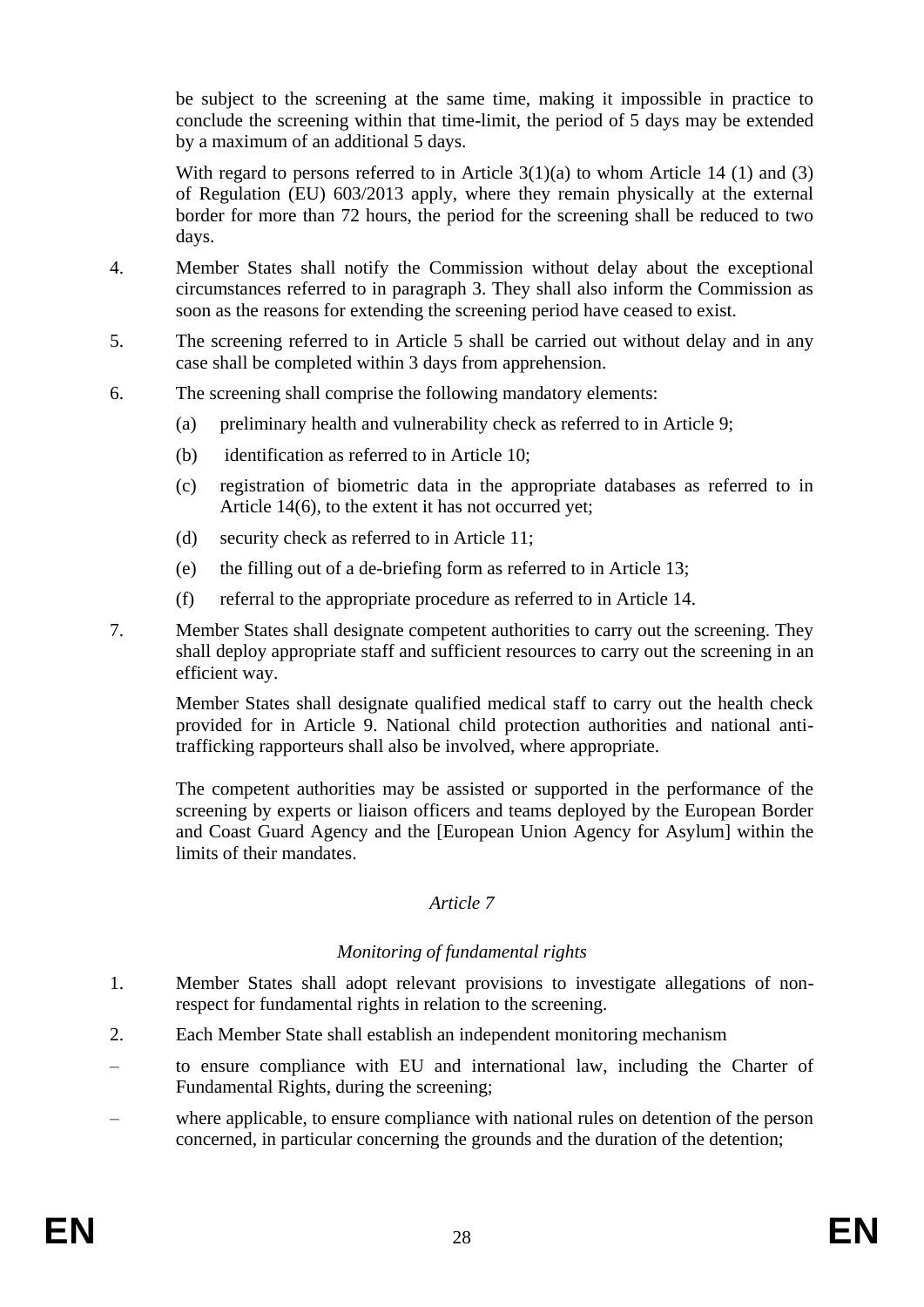– to ensure that allegations of non-respect for fundamental rights in relation to the screening, including in relation to access to the asylum procedure and noncompliance with the principle of non-refoulement, are dealt with effectively and without undue delay.

Member States shall put in place adequate safeguards to guarantee the independence of the mechanism.

The Fundamental Rights Agency shall issue general guidance for Member States on the setting up of such mechanism and its independent functioning. Furthermore, Member States may request the Fundamental Rights Agency to support them in developing their national monitoring mechanism, including the safeguards for independence of such mechanisms, as well as the monitoring methodology and appropriate training schemes.

Member States may invite relevant national, international and non-governmental organisations and bodies to participate in the monitoring.

#### *Article 8*

#### *Provision of information*

- 1. Third-country nationals subject to the screening shall be succinctly informed about the purpose and the modalities of the screening:
	- (a) the steps and modalities of the screening as well as possible outcomes of the screening;
	- (b) the rights and obligations of third country nationals during the screening, including the obligation on them to remain in the designated facilities during the screening.
- 2. During the screening, they shall also, as appropriate, receive information on:
	- (a) the applicable rules on the conditions of entry for third-country nationals in accordance with Regulation (No) 2016/399 [Schengen Border Code], as well as on other conditions of entry, stay and residence of the Member State concerned, to the extent this information has not been given already;
	- (b) where they have applied, or there are indications that they wish to apply, for international protection, information on the obligation to apply for international protection in the Member State of first entry or legal stay set out in Article [9(1) and (2)] of Regulation (EU) No XXX/XXX [ex-Dublin Regulation], the consequences of non-compliance set out in Article [10(1)] of that Regulation, and the information set out in Article 11 of that Regulation as well as on the procedures that follow the making of an application for international protection;
	- (c) the obligation for illegally staying third-country nationals to return in accordance with Directive XXXXX [Return Directive];
	- (d) the possibilities to enrol in a programme providing logistical, financial and other material or in-kind assistance for the purpose of supporting voluntary departure;
	- (e) the conditions of participation in relocation in accordance with Article XX of Regulation (EU) No XXX/XXX [ex-Dublin Regulation];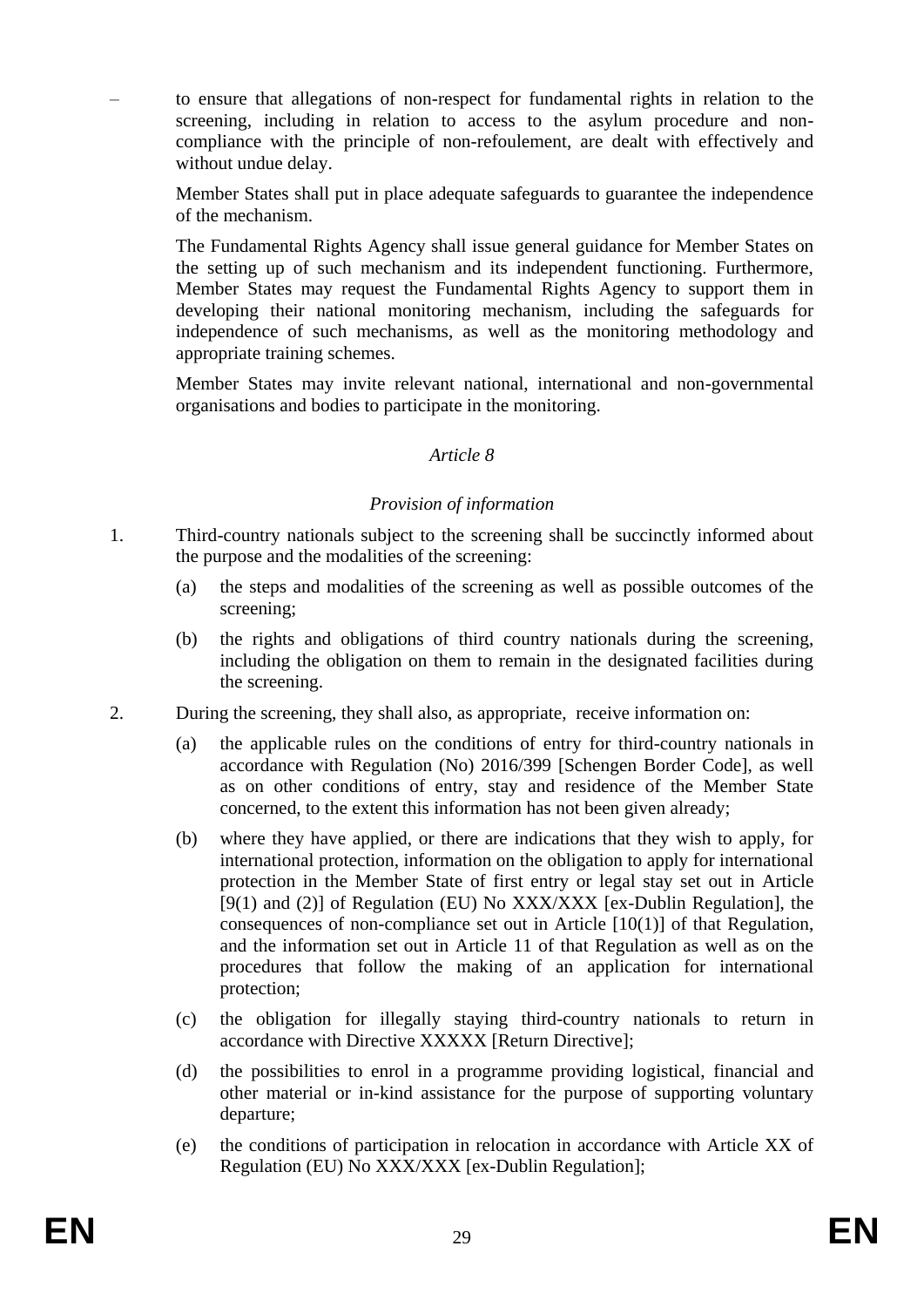- (f) the information referred to in Article 13 of the Regulation (EU)  $2016/679^{35}$ [GDPR].
- 3. The information provided during the screening shall be given in a language which the third-country national understands or is reasonably supposed to understand. The information shall be given in writing and, in exceptional circumstances, where necessary, orally using interpretation services. It shall be provided in an appropriate manner taking into account the age and the gender of the person.
- 4. Member States may authorise relevant and competent national, international and non-governmental organisations and bodies to provide third country nationals with information under this article during the screening according to the provisions established by national law.

### *Article 9*

### *Health checks and vulnerabilities*

- 1. Third-country nationals submitted to the screening referred to in Article 3 shall be subject to a preliminary medical examination with a view to identifying any needs for immediate care or isolation on public health grounds, unless, based on the circumstances concerning the general state of the individual third-country nationals concerned and the grounds for directing them to the screening, the relevant competent authorities are satisfied that no preliminary medical screening is necessary. In that case, they shall inform those persons accordingly.
- 2. Where relevant, it shall be checked whether persons referred to in paragraph 1 are in a vulnerable situation, victims of torture or have special reception or procedural needs within the meaning of Article 20 of the [recast] Reception Conditions Directive.
- 3. Where there are indications of vulnerabilities or special reception or procedural needs, the third-country national concerned shall receive timely and adequate support in view of their physical and mental health. In the case of minors, support shall be given by personnel trained and qualified to deal with minors, and in cooperation with child protection authorities.
- 4. Where it is deemed necessary based on the circumstances, third-country nationals submitted to the screening referred to in Article 5 shall be subject to a preliminary medical examination, notably to identify any medical condition requiring immediate care, special assistance or isolation.

### *Article 10*

#### *Identification*

1. To the extent it has not yet occurred during the application of Article 8 of Regulation (EU) 2016/399, the identity of third-country nationals submitted to the screening

 $35$ <sup>35</sup> Regulation (EU) 2016/679 of the European Parliament and of the Council of 27 April 2016 on the protection of natural persons with regard to the processing of personal data and on the free movement of such data, and repealing Directive 95/46/EC (General Data Protection Regulation), OJ L 119, 4.5.2016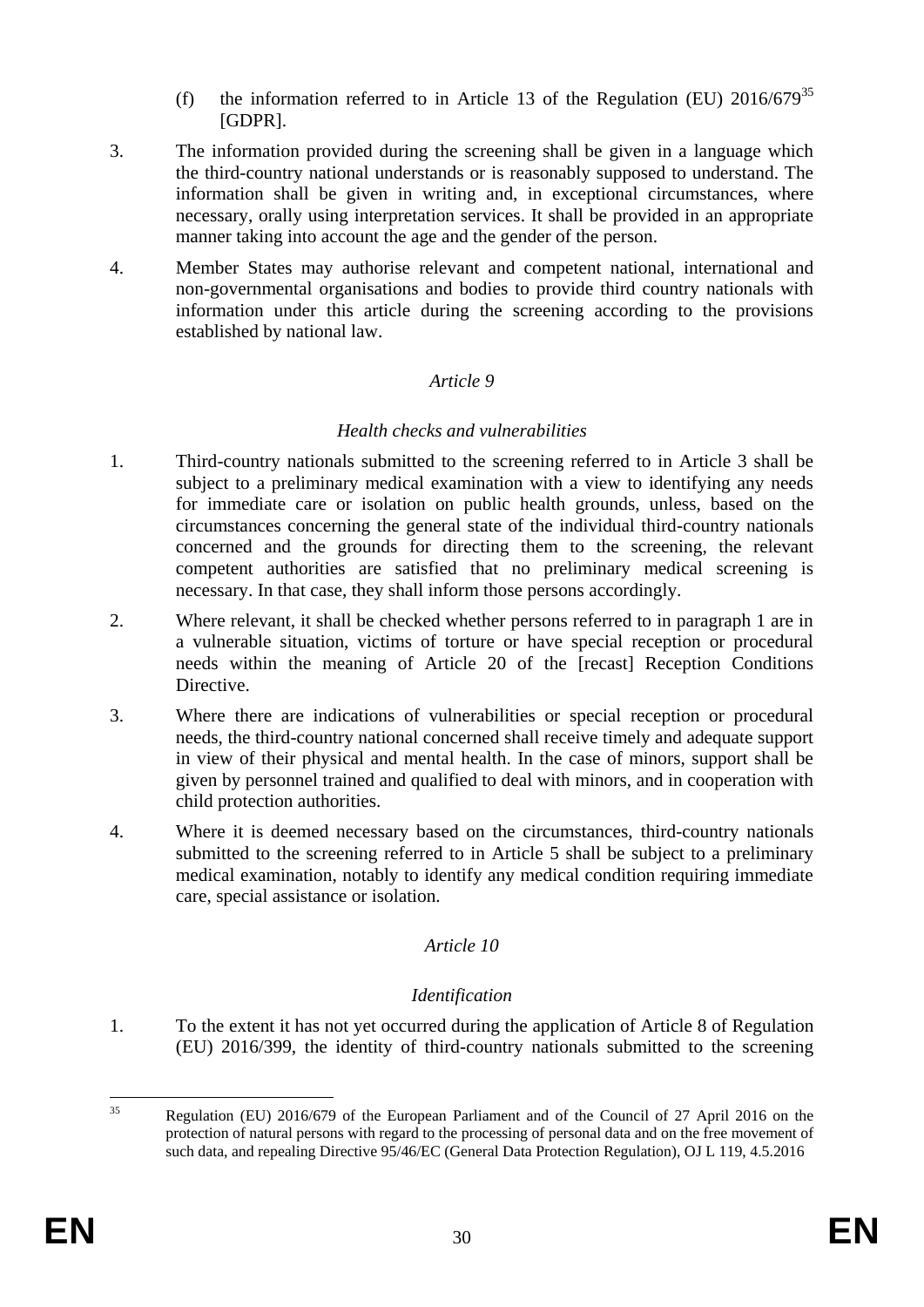pursuant to Article 3 or Article 5 shall be verified or established, by using in particular the following, in combination with national and European databases:

- (a) identity, travel or other documents;
- (b) data or information provided by or obtained from the third-country national concerned; and
- (c) biometric data;
- 2. For the purpose of the identification referred to in paragraph 1, the competent authorities shall query any relevant national databases as well as the common identity repository (CIR) referred to in Article 17 of Regulation (EU) 2019/817. The biometric data of a third-country national taken live during the screening, as well as the identity data and, where available, travel document data shall be used to that end.
- 3. Where the biometric data of the third-country national cannot be used or where the query with those data referred to in paragraph 2 fails, the query as referred to in paragraph 2 shall be carried out with the identity data of the third-country national, in combination with any identity, travel or other document data or with the identity data provided by that third-country national.
- 4. The checks, where possible, shall also include the verification of at least one of the biometric identifiers integrated into any identity, travel or other document.

# *Article 11*

### *Security check*

- 1. Third country nationals submitted to the screening pursuant to Article 3 or Article 5 shall undergo a security check to verify that they do not constitute a threat to internal security. The security check may cover both the third-country nationals and the objects in their possession. The law of the Member State concerned shall apply to any searches carried out.
- 2. For the purpose of conducting the security check referred to in paragraph 1, and to the extent that they have not yet done so in accordance with Article 8(3), point (a)(vi), of Regulation (EU) 2016/399, the competent authorities shall query relevant national and Union databases, in particular the Schengen Information System (SIS).
- 3. To the extent it has not been already done during the checks referred to in Article 8 of Regulation (EU) 2016/399, the competent authority shall query the Entry/Exit System (EES), the European Travel Information and Authorisation System (ETIAS), including the ETIAS watch list referred to in Article 29 of Regulation (EU) 2018/1240, the Visa Information System (VIS), the ECRIS-TCN system as far as convictions related to terrorist offences and other forms of serious criminal offences are concerned, the Europol data processed for the purpose referred to in Article 18(2), point (a), of Regulation (EU) 2016/794, and the Interpol Travel Documents Associated with Notices database (Interpol TDAWN) with the data referred to in Article 10(1) and using at least the data referred to under point (c) thereof.
- 4. As regards the consultation of EES, ETIAS and VIS pursuant to paragraph 3, the retrieved data shall be limited to indicating refusals of a travel authorisation, refusals of entry, or decisions to refuse, annul or revoke a visa or residence permit, which are based on security grounds.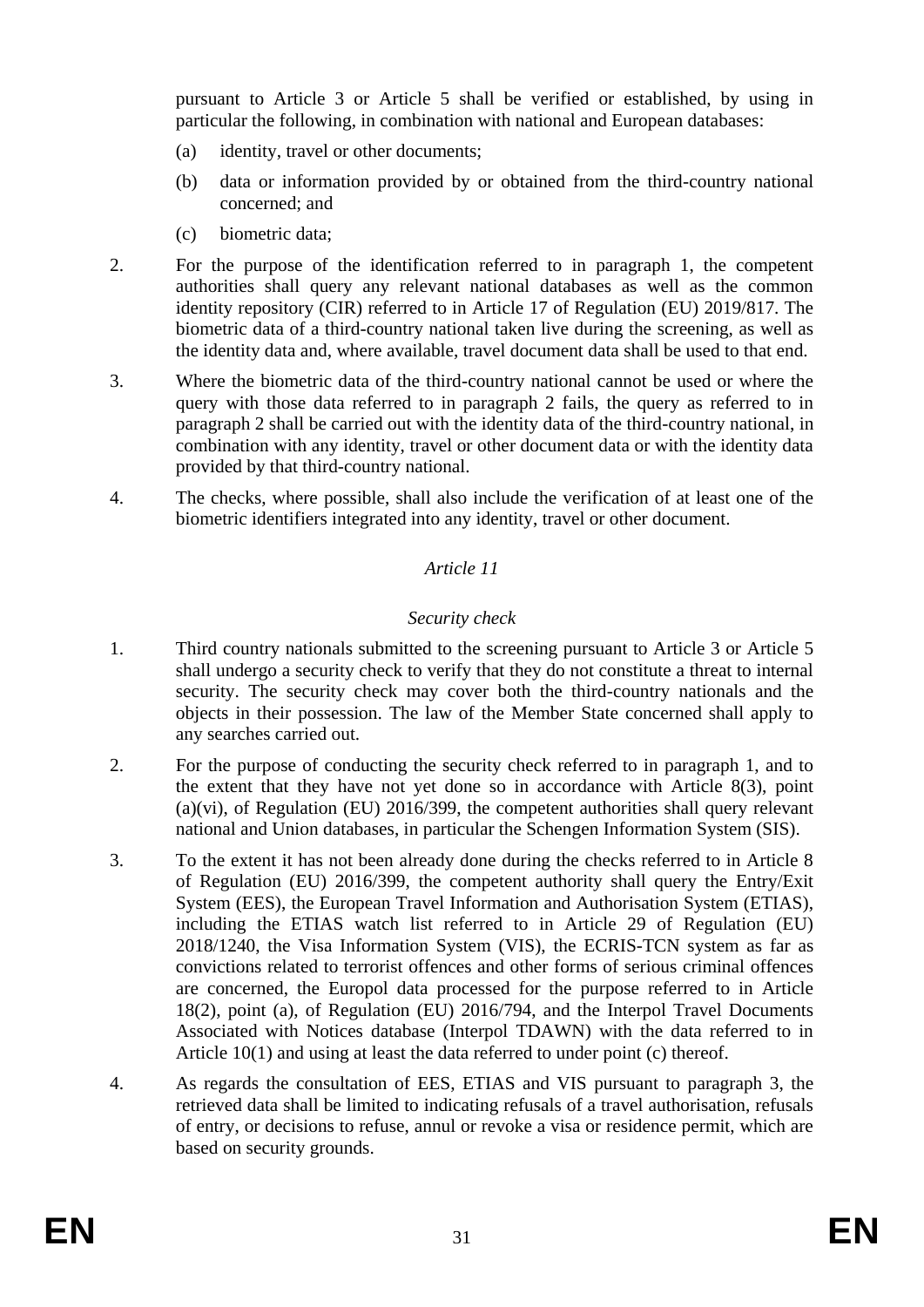5. The Commission shall adopt implementing acts setting out the detailed procedure and specifications for retrieving data. Those implementing acts shall be adopted in accordance with the examination procedure referred to in Article 15(2).

## *Article 12*

## *Modalities for security checks*

- 1. The queries provided for in Article 10(2) and in Article 11(2) may be launched using, for queries related to EU information systems and the CIR, the European Search Portal in accordance with Chapter II of Regulation (EU) 2019/817 and with Chapter II of Regulation (EU)  $2019/818^{36}$ .
- 2. Where a match is obtained following a query as provided for in Article 11(3) against data in one of the information systems, the competent authority shall have access to consult the file corresponding to that match in the respective information system in order to determine the risk to internal security as referred to in Article 11(1).
- 3. Where a query as provided for in Article 11(3) reports a match against Europol data, the competent authority of the Member State shall inform Europol in order to take, if needed, any appropriate follow-up action in accordance with the relevant legislation.
- 4. Where a query as provided for in Article 11(3) reports a match against the Interpol Travel Documents Associated with Notices database (Interpol TDAWN), the competent authority of the Member State shall inform the Interpol National Central Bureau of the Member State that launched the query in order to take, if needed, any appropriate follow-up action in accordance with the relevant legislation.
- 5. The Commission shall adopt implementing acts to specify the procedure for cooperation between the authorities responsible for carrying out the screening, Interpol National Central Bureaux, Europol national unit, and ECRIS-TCN central authorities, respectively, to determine the risk to internal security. Those implementing acts shall be adopted in accordance with the examination procedure referred to in Article 15(2).

# *Article 13*

### *De-briefing form*

On completion of the screening, the competent authorities shall, with regard to the persons referred to in Article 3 and in Article 5, complete the form in Annex I containing:

- (a) name, date and place of birth and sex;
- (b) initial indication of nationalities, countries of residence prior to arrival and languages spoken;
- (c) reason for unauthorised arrival, entry, and, where appropriate illegal stay or residence, including information on whether the person made an application for international protection;

<sup>36</sup> <sup>36</sup> Regulation (EU) 2019/818 of the European Parliament and of the Council of 20 May 2019 on establishing a framework for interoperability between EU information systems in the field of police and judicial cooperation, asylum and migration, OJ L 135, 22.5.2019, p. 85.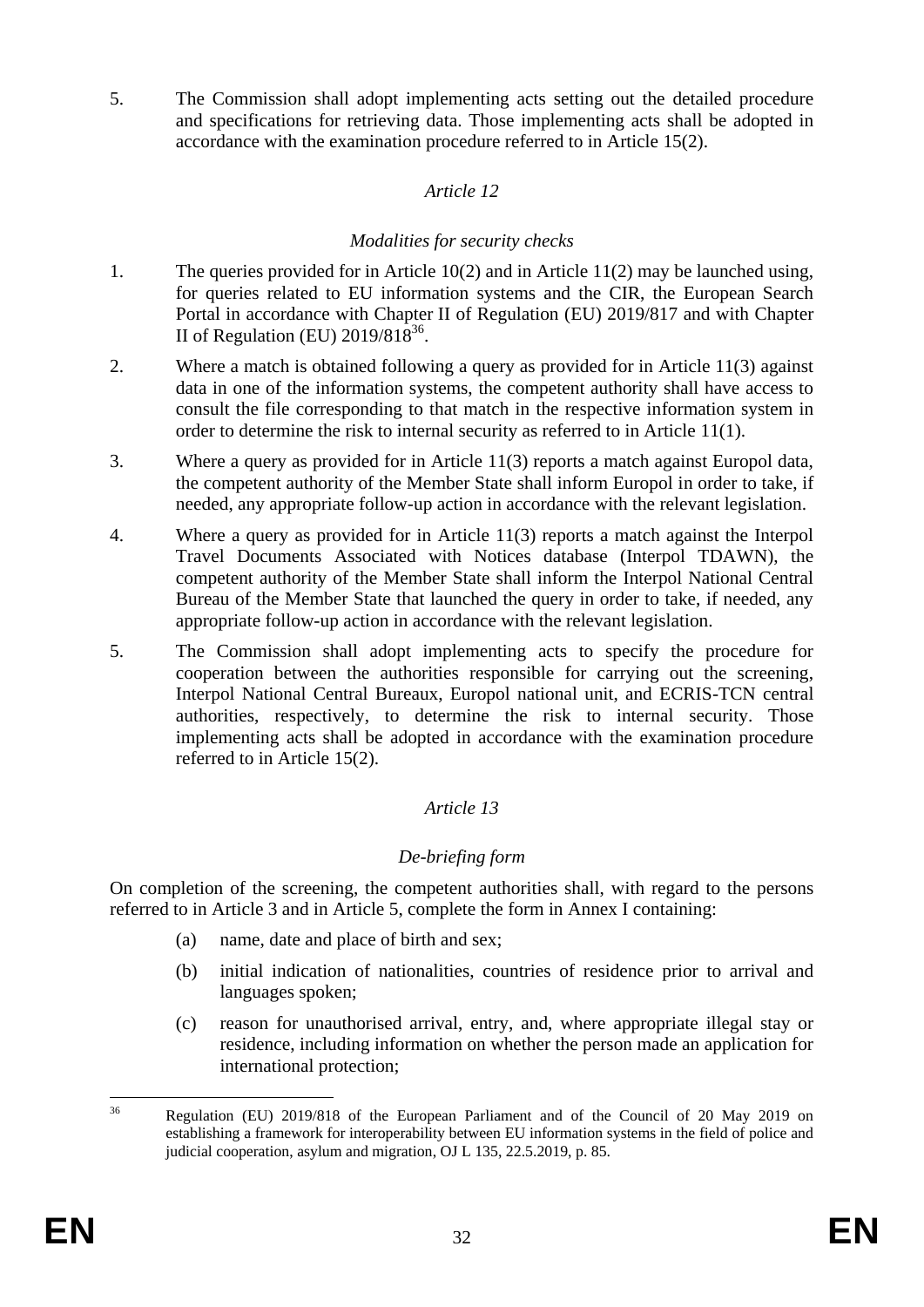- (d) information obtained on routes travelled, including the point of departure, the places of previous residence, the third countries of transit and those where protection may have been sought or granted as well as the intended destination within the Union;
- (e) information on assistance provided by a person or a criminal organisation in relation to unauthorised crossing of the border, and any related information in cases of suspected smuggling.

### *Article 14*

### *Outcome of the screening*

- 1. The third country nationals referred to in Article 3(1) point (a) and (b) of this Regulation who
	- have not applied for international protection and
	- with regard to whom the screening has not revealed that they fulfil entry conditions set out in Article 6 of Regulation (EU) 2016/399,

shall be referred to the competent authorities to apply procedures respecting Directive (EU) 2008/115/EC (Return Directive).

In cases not related to search and rescue operations, entry may be refused in accordance with Article 14 of Regulation 2016/399.

The form referred to in Article 13 shall be transmitted to the relevant authorities to whom the third country national is being referred.

- 2. Third-country nationals who made an application for international protection shall be referred to the authorities referred to in Article XY of Regulation (EU) No XXX/XXX [Asylum Procedure Regulation], together with the form referred to in Article 13 of this Regulation. On that occasion, the authorities conducting the screening shall point in the de-briefing form to any elements which seem at first sight to be relevant to refer the third-country nationals concerned into the accelerated examination procedure or the border procedure.
- 3. Where the third country national is to be relocated under the mechanism for solidarity established by Article XX of Regulation (EU) No XXXX/XXXX [Dublin Regulation], the third-country national concerned shall be referred to the relevant authorities of the Member States concerned together with the form referred to in Article 13.
- 4. The third-country nationals referred to in Article 5, who
	- have not applied for international protection and
	- with regard to whom the screening has not revealed that they fulfil the conditions for entry and stay

shall be subject to return procedures respecting Directive 2008/115/EC.

5. Where third-country nationals submitted to the screening in accordance with Article 5 make an application for international protection as referred to in Article 25 of Regulation (EU) No XXX/XXX (Asylum Procedures Regulation), paragraph 2 of this Article shall apply accordingly.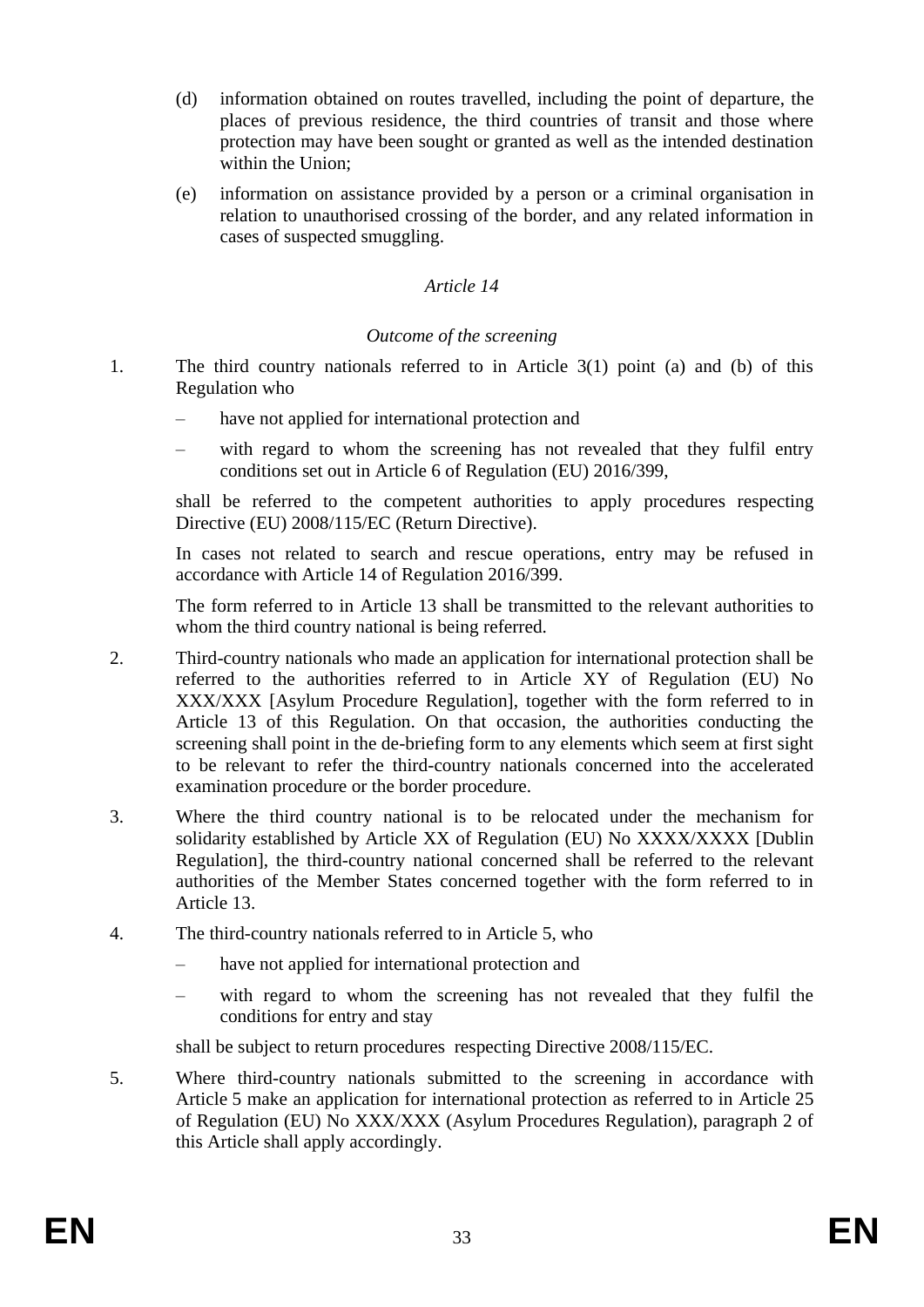- 6. In respect of third-country nationals to whom Regulation EU No XXX/XXX [Eurodac Regulation] applies, the competent authorities shall take the biometric data referred to in Articles [10, 13, 14 and 14a] of that Regulation (EU) and shall transmit it in accordance with that Regulation.
- 7. Where the third country nationals referred to in Article(s) 3(1) and Article 5 are referred to an appropriate procedure regarding asylum or return, the screening ends. Where not all the checks have been completed within the deadlines referred to in Article 6(3) and (5), the screening shall nevertheless end with regard to that person, who shall be referred to a relevant procedure.

# *Article 15*

### *Committee procedure*

- 1. The Commission shall be assisted by a committee. That committee shall be a committee within the meaning of Regulation (EU) No 182/2011.
- 2. Where reference is made to this paragraph, Article 5 of Regulation (EU) No 182/2011 shall apply.

### *Article 16*

#### *Amendments to Regulation (EC) No 767/2008*

Regulation (EC) No 767/2008 is amended as follows:

(1) In Article 6, paragraph 2 is replaced by the following:

"2. Access to the VIS for the purposes of consulting the data shall be reserved exclusively for the duly authorised staff of the ETIAS Central Unit, of the national authorities of each Member State, including to duly authorised staff of the ETIAS National Units, designated pursuant to Article 8 of Regulation (EU) 2018/1240 of the European Parliament and of the Council, which are competent for the purposes laid down in Articles 15 to 22, for the duly authorised staff of the national authorities of each Member States and of the Union agencies, which are competent for the purposes laid down in Articles 20 and 21 of Regulation 2019/817, and for the competent authorities provided under Article 6(6) of Regulation (EU) 2020/XXX of the European Parliament and of the Council<sup>37</sup>. Such access shall be limited according to the extent that the data are required for the performance of their tasks for those purposes, and proportionate to the objectives pursued.";

### *Article 17*

### *Amendments to Regulation (EU) 2017/2226*

Regulation (EU) 2017/2226 is amended as follows:

<sup>37</sup> Regulation (EU) No XXX of the European Parliament and of the Council of [...] introducing a screening of third country nationals at the external borders and amending Regulations (EC) No 767/2008, (EU) 2017/2226, (EU) 2018/1240 and (EU) 2019/817].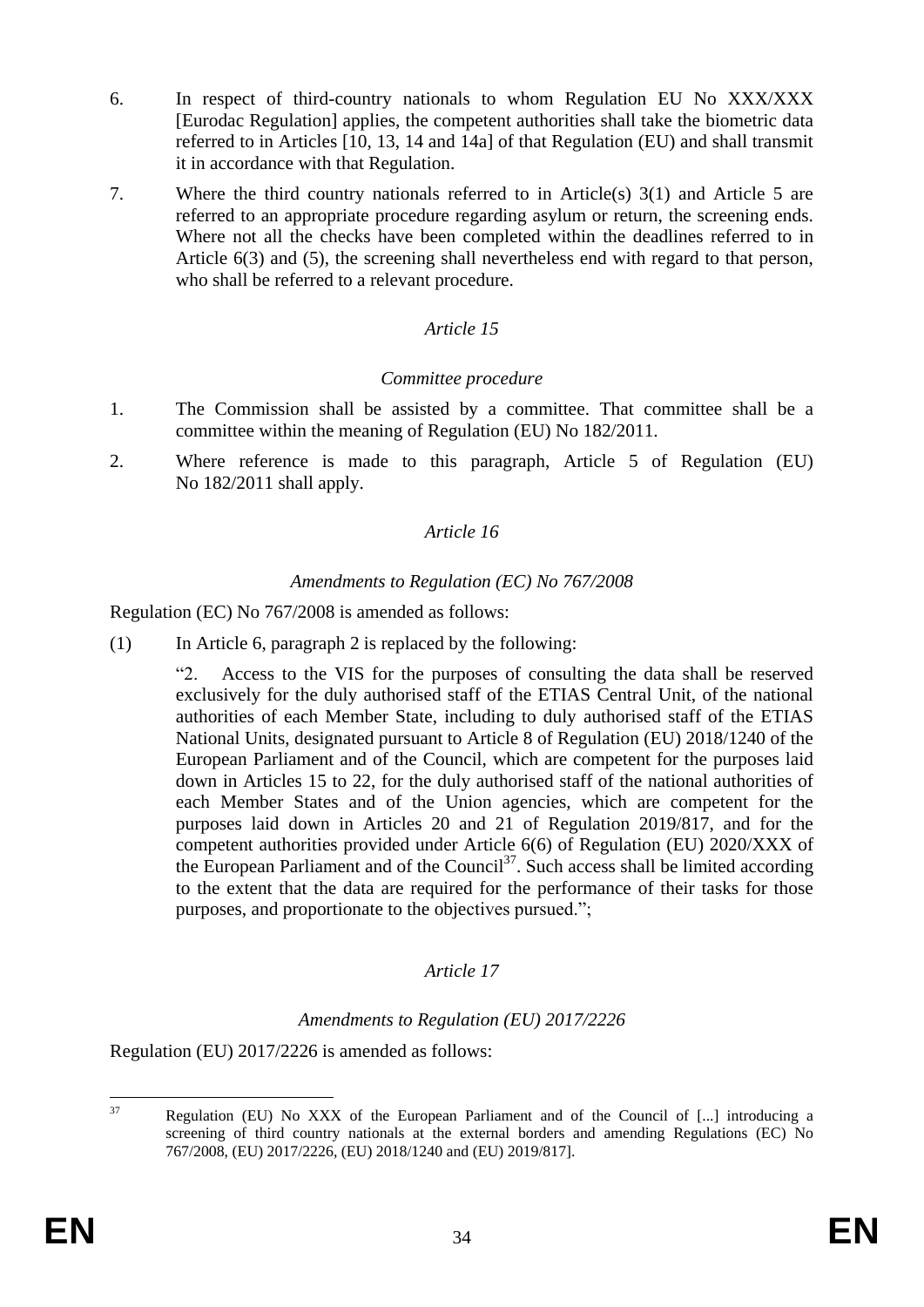- (1) In Article  $6(1)$ , the following point (1) is added:
	- (1) support the objectives of the screening established by Regulation (EU)  $2020/XXX$  of the European Parliament and of the Council<sup>38</sup>, in particular for the checks provided under Article 10 thereof."
- (2) Article 9 is amended as follows:
	- (a) paragraph 1 is replaced by the following:

"2a. The competent authorities referred to in Article 5(6) of Regulation (EU) 2020/XXX shall have access to the EES to consult data.";

(b) paragraph 4 is replaced by the following:

"Access to the EES data stored in the CIR shall be reserved exclusively for the duly authorised staff of the national authorities of each Member State and for the duly authorised staff of the Union agencies that are competent for the purposes laid down in Article 20, Article 20a and Article 21 of Regulation (EU) 2019/817. Such access shall be limited according to the extent that the data are required for the performance of their tasks for those purposes, and proportionate to the objectives pursued."

# *Article 18*

# *Amendments to Regulation (EU) 2018/1240*

Regulation (EU) 2018/1240 is amended as follows:

(1) In Article 4, point (a) is replaced by the following:

"(a) contribute to a high level of security by providing for a thorough assessment of applicants as regards the risk they may pose to internal security, prior to their arrival at external border crossing points, and of persons subject to the screening referred to in Regulation (EU) 2020/XXX of the European Parliament and of the Council<sup>39</sup> [Screening Regulation], in order to determine whether there are factual indications or reasonable grounds based on factual indications to conclude that the presence of the person on the territory of the Member States poses a security risk;"

(1) In Article 13, paragraph 5 is replaced by the following:

"5. Each Member State shall designate the competent national authorities referred to in paragraphs 1, 2 and 4 of this Article, and the competent authority referred to in Article 5(6) of Regulation (EU) 2020/XXX, and shall communicate a list of those authorities to eu-LISA without delay, in accordance with Article 87(2) of this Regulation. That list shall specify for which purpose the duly authorised staff of each

 $38$ <sup>38</sup> Regulation (EU) No XXX of the European Parliament and of the Council of [...] introducing a screening of third country nationals at the external borders and amending Regulations (EC) No 767/2008, (EU) 2017/2226, (EU) 2018/1240 and (EU) 2019/817].

<sup>&</sup>lt;sup>39</sup> Regulation (EU) No XXX of the European Parliament and of the Council of [...] introducing a screening of third country nationals at the external borders and amending Regulations (EC) No 767/2008, (EU) 2017/2226, (EU) 2018/1240 and (EU) 2019/817].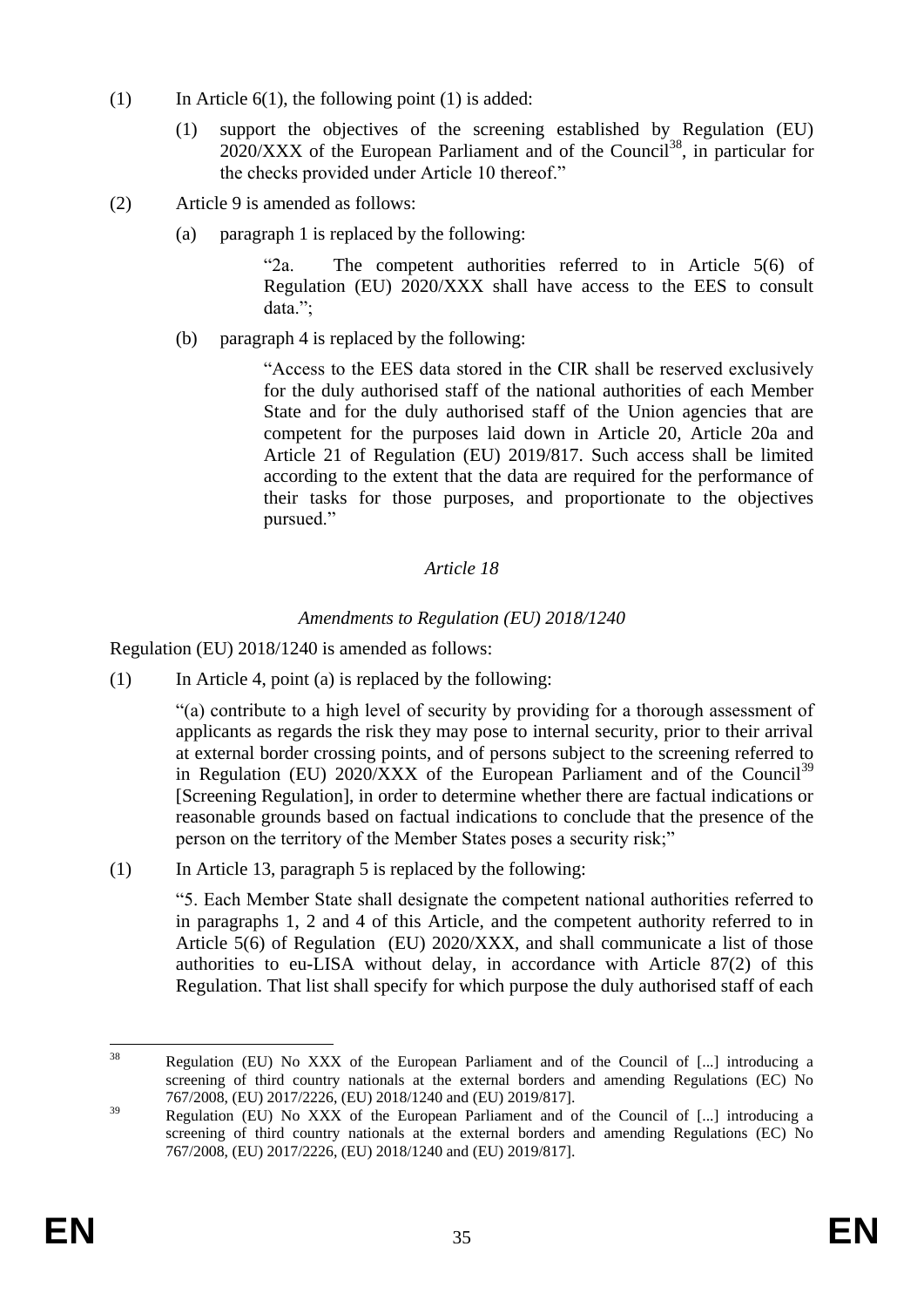authority shall have access to the data in the ETIAS Information System in accordance with paragraphs 1, 2 and 4 of this Article."

## *Article 19*

# *Amendments to Regulation (EU) 2019/817*

Regulation (EU) 2019/817 is amended as follows:

(1) In Article 17, paragraph 1 is replaced by the following:

"A common identity repository (CIR), creating an individual file for each person that is registered in the EES, VIS, ETIAS, Eurodac or ECRIS-TCN containing the data referred to in Article 18, is established for the purpose of facilitating and assisting in the correct identification of persons registered in the EES, VIS, ETIAS, Eurodac and ECRIS-TCN in accordance with Article 20 and 20a, of supporting the functioning of the MID in accordance with Article 21 and of facilitating and streamlining access by designated authorities and Europol to the EES, VIS, ETIAS and Eurodac, where necessary for the prevention, detection or investigation of terrorist offences or other serious criminal offences in accordance with Article 22."

(2) The following Article 20a is inserted:

# *"Article 20a*

Access to the common identity repository for identification according to Regulation (EU) 2020/XXX

- 1. Queries of the CIR shall be carried out by the designated competent authority as defined in Article 6(7) of Regulation (EU) 2020/XXX, solely for the purpose of identifying a person according to Article 10 of that Regulation, provided that the procedure was initiated in the presence of that person.
- 2. Where the query indicates that data on that person are stored in the CIR, the competent authority shall have access to consult the data referred to in Article 18(1) as well as to the data referred to in Article 18(1) of Regulation (EU) 2019/818 of the European Parliament and the Council."

# *Article 20*

# *Evaluation*

[Three years after entry into force, the Commission shall report on the implementation of the measures set out in this Regulation.]

No sooner than [five] years after the date of application of this Regulation, and every five years thereafter, the Commission shall carry out an evaluation of this Regulation. The Commission shall present a Report on the main findings to the European Parliament, the Council and the European Economic and Social Committee. Member States shall provide the Commission all information necessary for the preparation of that report, at the latest six months before the [five] years' time limit expires.

*Article 21*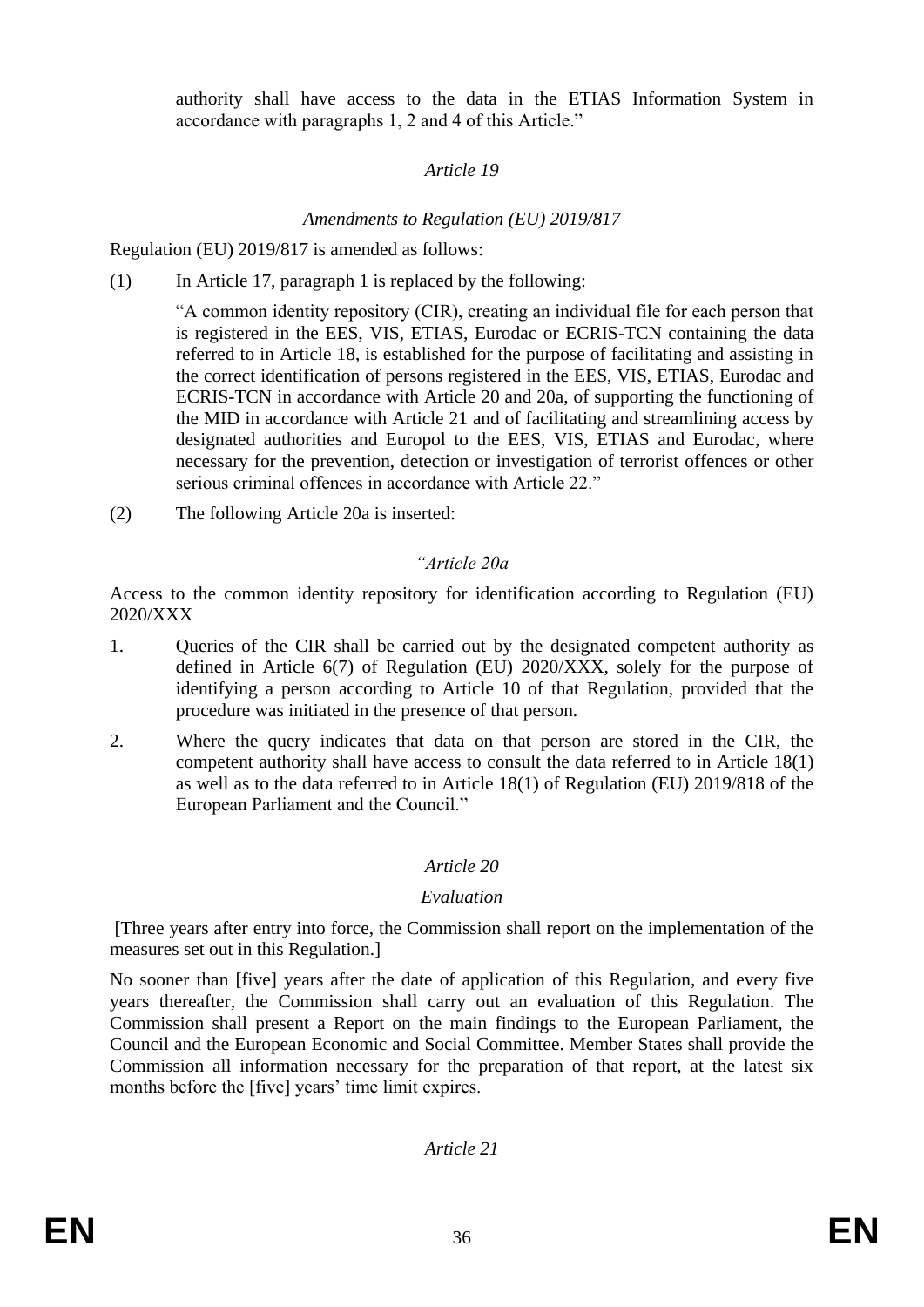This Regulation shall enter into force on the twentieth day following that of its publication in the *Official Journal of the European Union*.

This Regulation shall be binding in its entirety and directly applicable in the Member States in accordance with the Treaties.

Done at Brussels,

*For the European Parliament For the Council The President The President*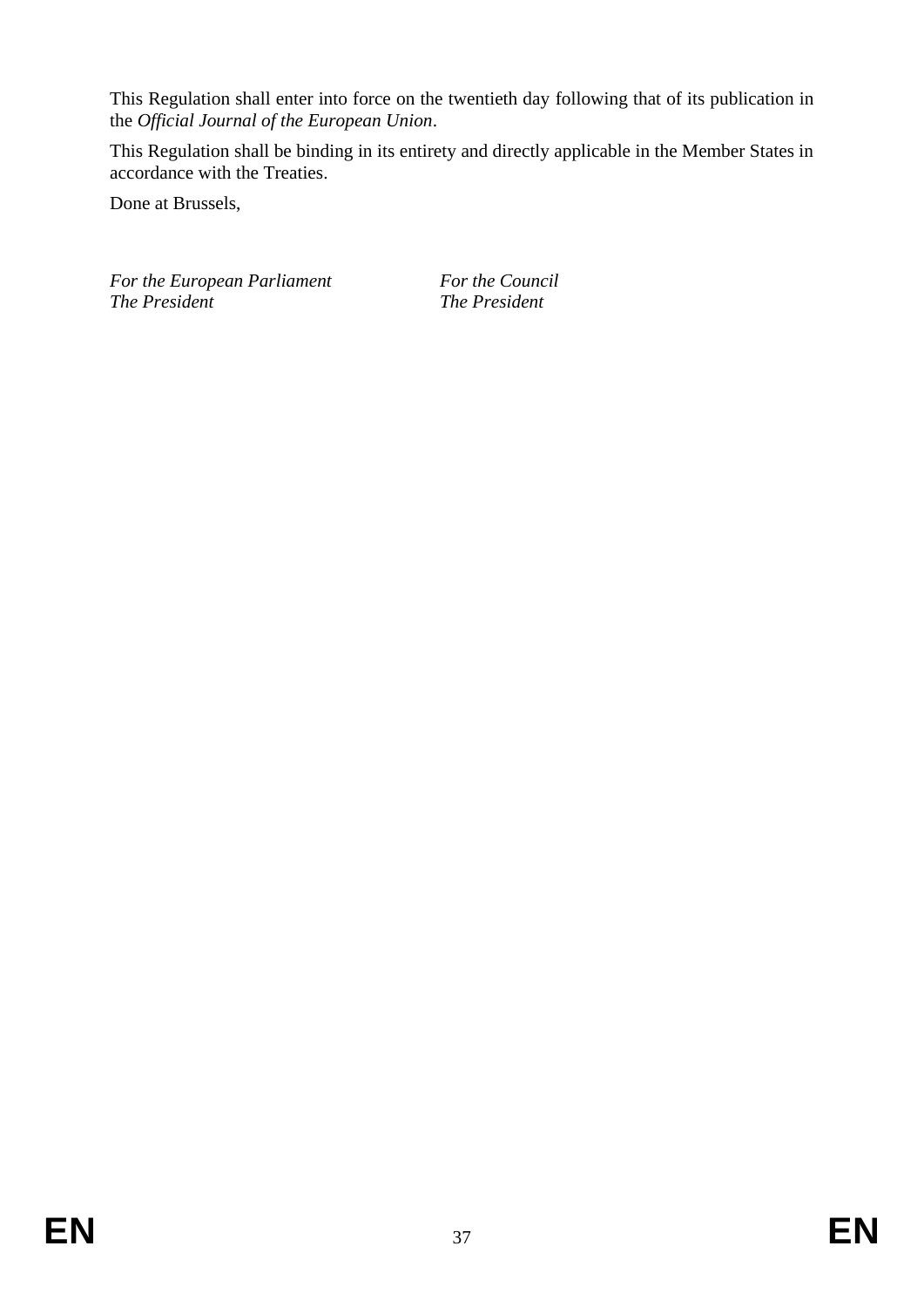# **LEGISLATIVE FINANCIAL STATEMENT**

### **1. FRAMEWORK OF THE PROPOSAL/INITIATIVE**

## **1.1. Title of the proposal/initiative**

## REGULATION OF THE EUROPEAN PARLIAMENT AND OF THE COUNCIL

introducing a screening of third country nationals at the external borders and amending Regulations (EC) No 767/2008, (EU) No 2017/2226 and (EU) No 2018/1240

### **1.2. Policy area(s) concerned (Programme cluster)**

Heading 4 (Migration and Border Management). Title 11. Border Management

Protection of the external borders:

carrying out checks on persons and efficient monitoring of the crossing of external borders

### **1.3. The proposal/initiative relates to:**

### **a new action**

**the extension of an existing action**

# **a merger or redirection of one or more actions towards another/a new action**

# **1.4. Grounds for the proposal/initiative**

*1.4.1. Requirement(s) to be met in the short or long term including a detailed timeline for roll-out of the implementation of the initiative*

The proposal is a follow-up to the announcement made in September 2019 by the European Commission's President Ursula von der Leyen concerning the adoption of the New Pact on Migration and Asylum that would set out a comprehensive approach to external borders, asylum and return systems, the Schengen area of free movement and the external dimension.

The proposal accompanies the Commission Communication on a New Pact on Migration and Asylum which aims at reinforcing mutual trust between the Member States.

In the short term the Member States will need to designate the relevant authorities for the screening and set up the infrastructure that could be used to that end. Moreover, they will need to take actions to set up the monitoring mechanism for the fundamental rights during the screening. In this context, the first two years may require bigger investments than the following ones, in particular in the frontline Member States.

In the long term the Member States will need to develop and maintain screening centres, provide the necessary and adequately trained resources, as well as maintain the monitoring mechanism.

*1.4.2. Added value of Union involvement (it may result from different factors, e.g. coordination gains, legal certainty, greater effectiveness or complementarities). For the purposes of this point 'added value of Union involvement' is the value resulting*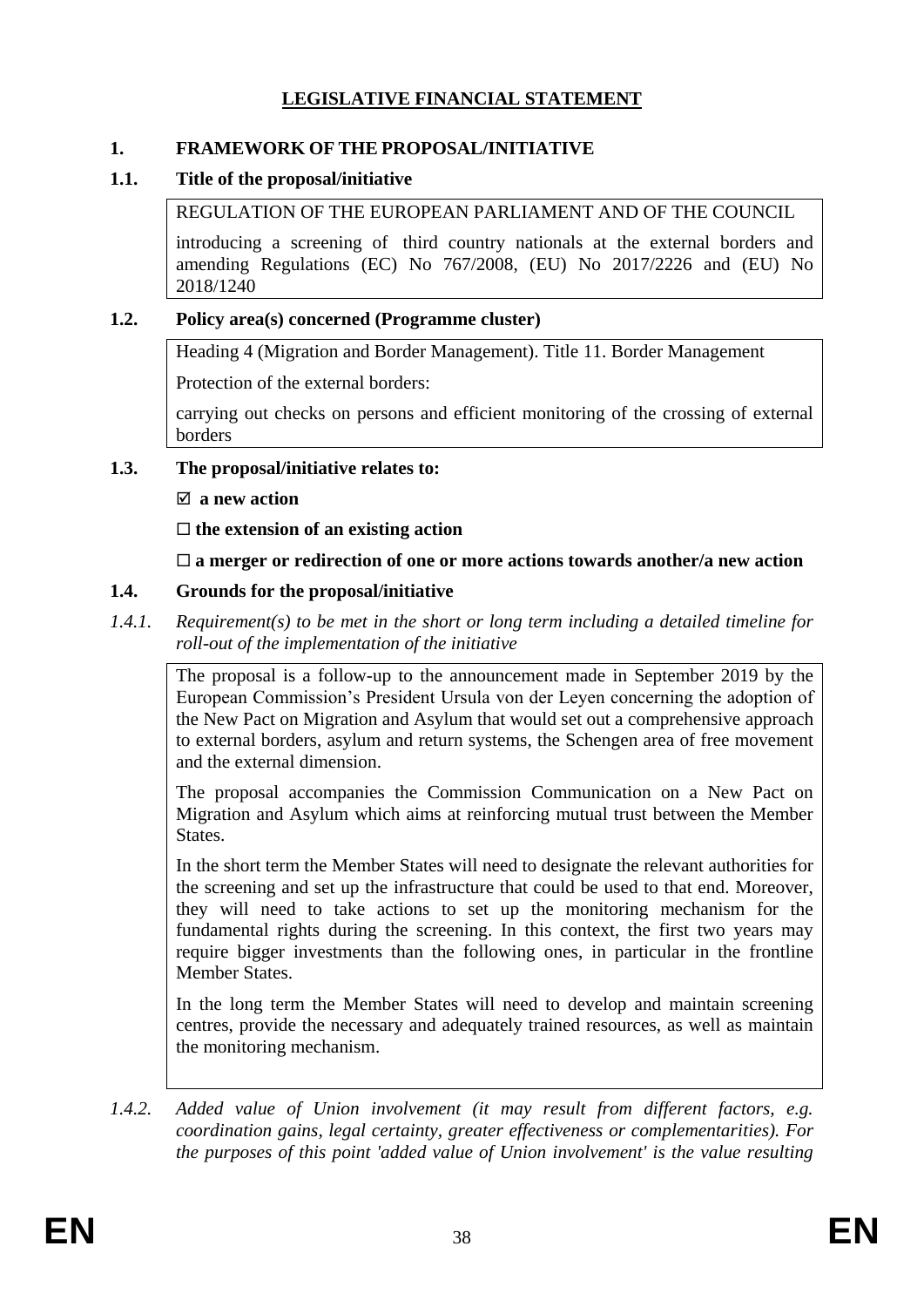*from Union intervention which is additional to the value that would have been otherwise created by Member States alone.*

Reasons for action at European level (ex-ante)

The objective of the proposal is to contribute to a comehensive and resilient system of controls at the external borders in order to facilitate asylum and return procedures.

The objectives of this proposal cannot be sufficiently achieved by the Member States acting alone. In line with Recital 6 of the Schengen Borders Code "border control is in the interest not only of the Member State at whose borders it is carried out but of all Member States which have abolished internal border control. Border control should help to combat illegal migration and trafficking in human beings and to prevent any threat to the Member States' internal security, public policy, public health and international relations".

Expected generated Union added value (ex-post)

Compared to current procedures, the proposed screening will add value in particular by:

– creating uniform rules concerning the identification of third-country nationals who do not fulfil entry conditions as referred to in the Schengen Borders Code, and submitting them to the health and security checks at the external borders;

– ensuring that entry is not authorised to third-country nationals whose status is not confirmed yet and thus help prevent their absconding;

– facilitating the determination as well as the application of the appropriate procedure: return or, in case of an application for international protection, the normal asylum procedure, an accelerated procedure, the asylum border procedure or relocation to another Member State, and

– creating a framework also for the screening of third-country nationals who entered the territory of the Member States without authorisation and who are apprehended within their territories.

*1.4.3. Lessons learned from similar experiences in the past*

The proposal draws the lessons from the standard workflow currently implemented in Italy and in Greece in hotspot areas as referred to in Regulation 2019/1896. It provides for a close cooperation between national authorities, the Commission, relevant EU Agencies and other Member States experts and responds to specific challenges faced at external borders by the Member States particualry exposed to the migration.

*1.4.4. Compatibility and possible synergy with other appropriate instruments*

This proposal is one of the legislative building blocks of the New Pact on Migration and Asylum and provides for an additional element in migration management in full consistency with the proposals for a Regulation on Asylum and Migration Management, for a Regulation on the Asylum Procedure, for a Regulation on situations of crisis and the amended proposal for a recast Eurodac Regulation.

Together with the former, this proposal aims to contribute to a comprehensive approach to migration by establishing a seamless link between all stages of the migration process, from arrival to processing of requests for international protection until, where applicable, return. This should go hand in hand with full respect of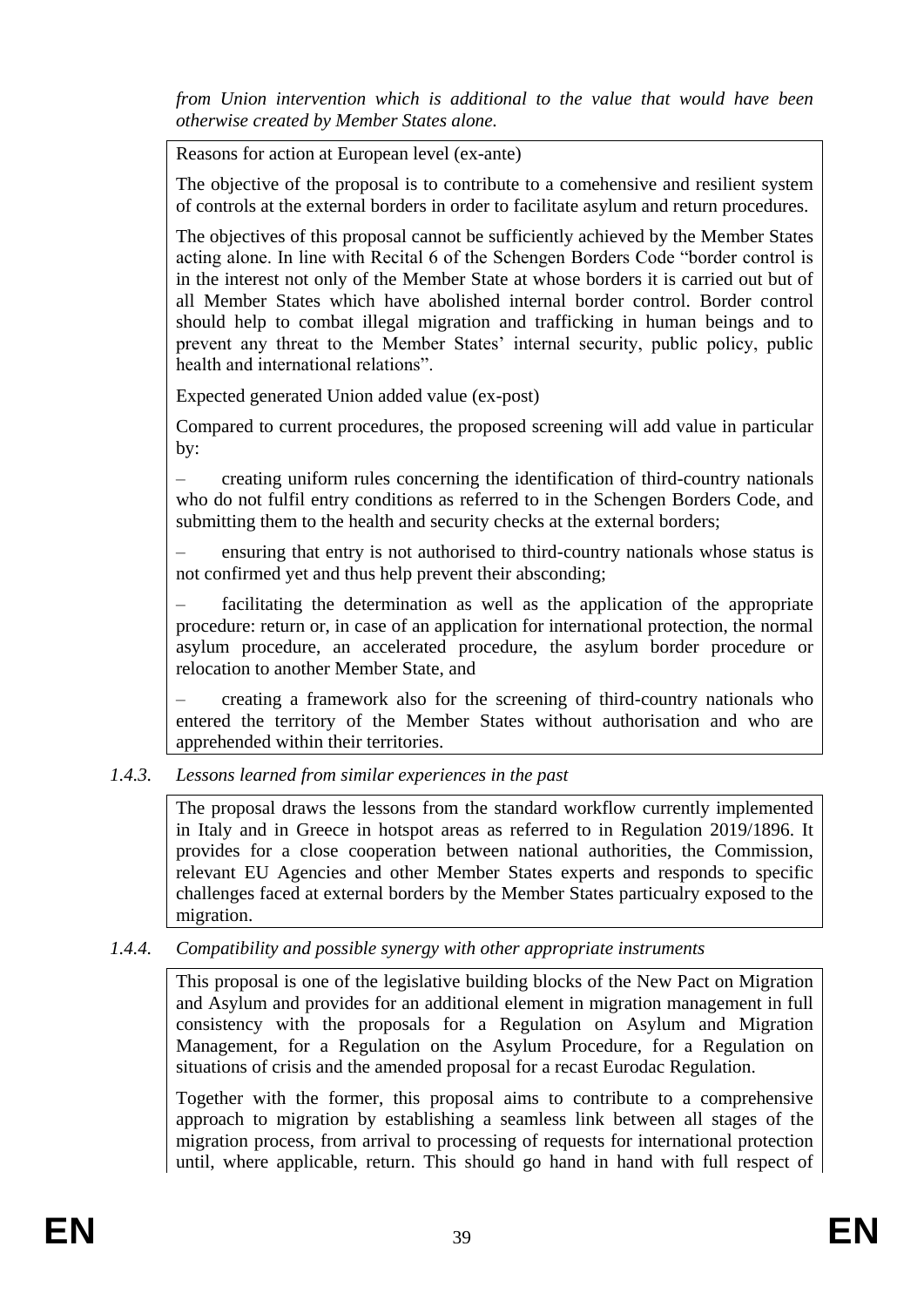fundamental rights. To that end, it is proposed to ensure that each Member State establishes an independent monitoring mechanism, to ensure that fundamental rights are observed throughout the screening and that any allegations of the breach of fundamental rights are properly investigated.

The monitoring mechanism for the screening should be part of the governance and monitoring of the migratory situation provided for in the new Regulation on Asylum and Migration Management (AMMR). The Member States should integrate the results of their national monitoring mechanism under the Screening Regulation in their national strategies provided for in the AMMR.

The proposal does not affect existing procedures in the area of asylum and return nor abridge the exercise of individual rights but creates a first pre-entry stage intended to facilitate a better use of those procedures.

The outcome of the screening should lead to the third-country nationals concerned being referred to the relevant authorities, which – using the information collected during the screening in the debriefing form – should take the relevant decisions.

The information collected during the screening should therefore help to achieve the purposes of the respective procedures in a more efficient manner. It should in particular help the relevant asylum authorities to identify those asylum applicants who would fall within the scope of the border procedure, in line with the proposed amendments to the Asylum Procedures Regulation. It should also help to fight smuggling and improve border controls by better understanding the migratory flows.

The biometric data as referred to in the Regulation XXXX [Eurodac Regulation] together with the data referred to in Articles [10, 13, 14 and 14a] of the Eurodac Regulation collected during the screening, should be transmitted to Eurodac with regard to third country nationals submitted to the fingerprinting obligation, thus reinforcing the obligations concerning the fingerprinting and registration of third country nationals. The screening will also facilitate checking other large-scale EU IT systems, such as the Schengen Information System, for the purpose of return.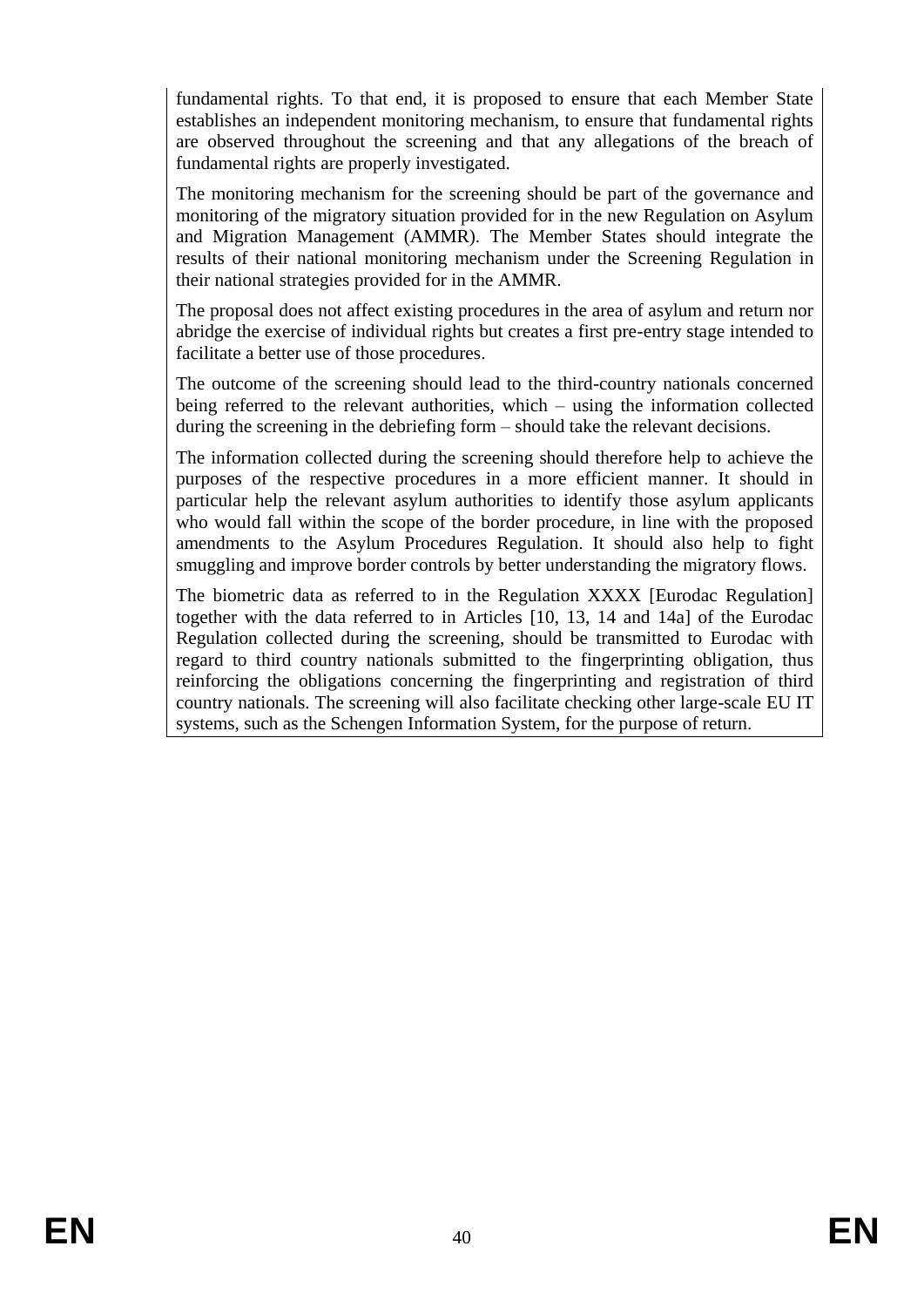# **1.5. Duration and financial impact**

# **limited duration**

- $\square$  in effect from [DD/MM]YYYY to [DD/MM]YYYY
- $\Box$  Financial impact from YYYY to YYYY for commitment appropriations and from YYYY to YYYY for payment appropriations.

# **unlimited duration**

Implementation with a start-up period from the entry into force

followed by full-scale operation.

# **1.6. Management mode(s) planned<sup>40</sup>**

# **Direct management** by the Commission

- $\Box$  by its departments, including by its staff in the Union delegations;
- $\Box$  by the executive agencies

**Shared management** with the Member States

**Indirect management** by entrusting budget implementation tasks to:

- $\Box$  third countries or the bodies they have designated;
- $\Box$  international organisations and their agencies (to be specified);
- $\Box$  the EIB and the European Investment Fund;
- $\square$  bodies referred to in Articles 70 and 71 of the Financial Regulation;
- $\Box$  public law bodies;
- $-\Box$  bodies governed by private law with a public service mission to the extent that they provide adequate financial guarantees;
- $\Box$  bodies governed by the private law of a Member State that are entrusted with the implementation of a public-private partnership and that provide adequate financial guarantees;
- $\Box$  persons entrusted with the implementation of specific actions in the CFSP pursuant to Title V of the TEU, and identified in the relevant basic act.
- *If more than one management mode is indicated, please provide details in the 'Comments' section.*

### Comments

Elements of the screening potentially requiring the financial support:

- infrastructure for the screening: creation and use/upgrade of the existing premises at the BCPs, reception centres etc.

- training of the border guards and other relevant authorities to carry out the screening

- access to the relevant databases at the new locations

 $40^{\circ}$ Details of management modes and references to the Financial Regulation may be found on the BudgWeb site: <https://myintracomm.ec.europa.eu/budgweb/EN/man/budgmanag/Pages/budgmanag.aspx>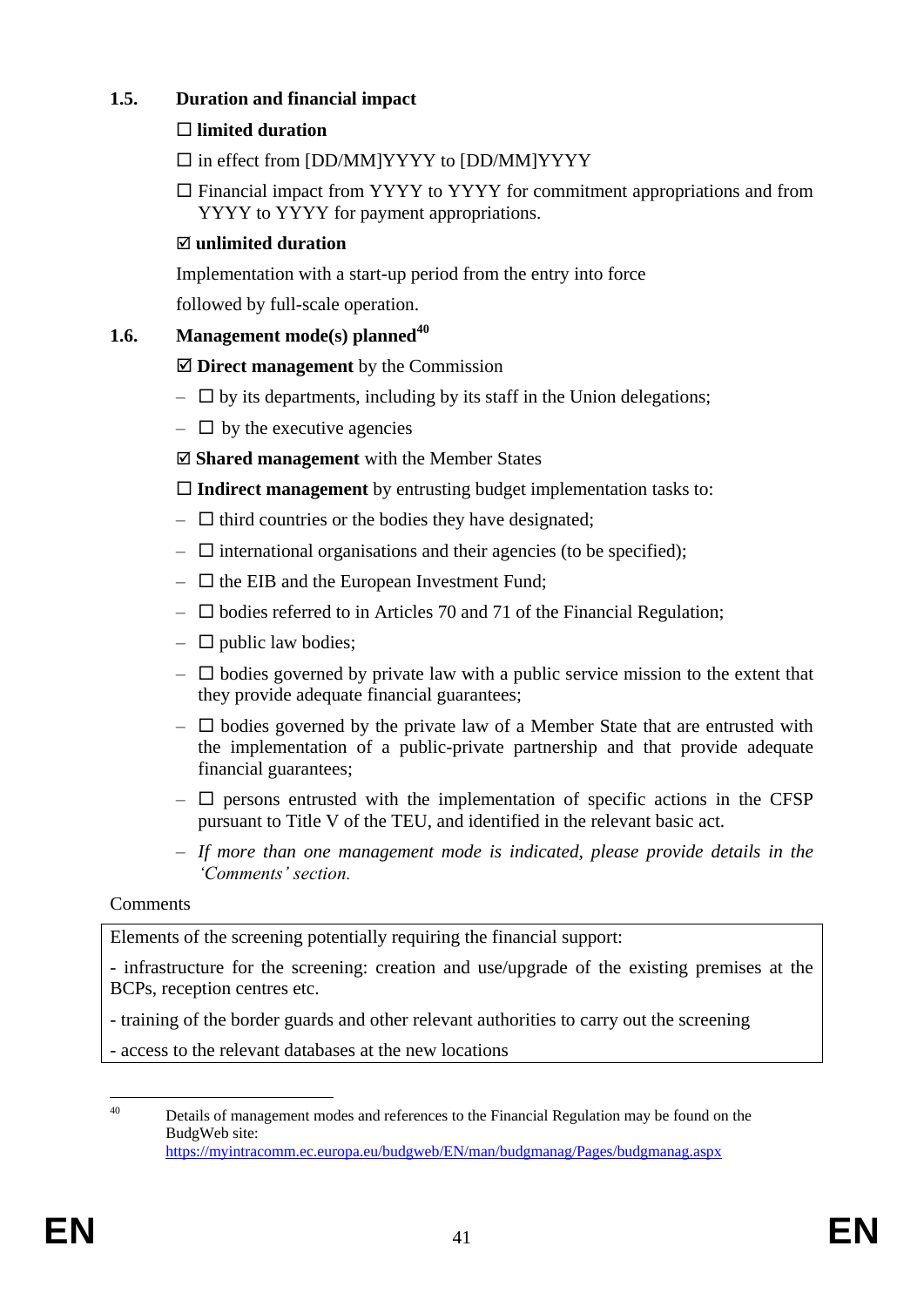- training and hiring of the new resources to carry out the screening
- recruitment of the medical staff
- medical equipment and premises for the preliminary health checks

- establishment of the independent monitoring mechanism, to ensure that fundamental rights are observed throughout the screening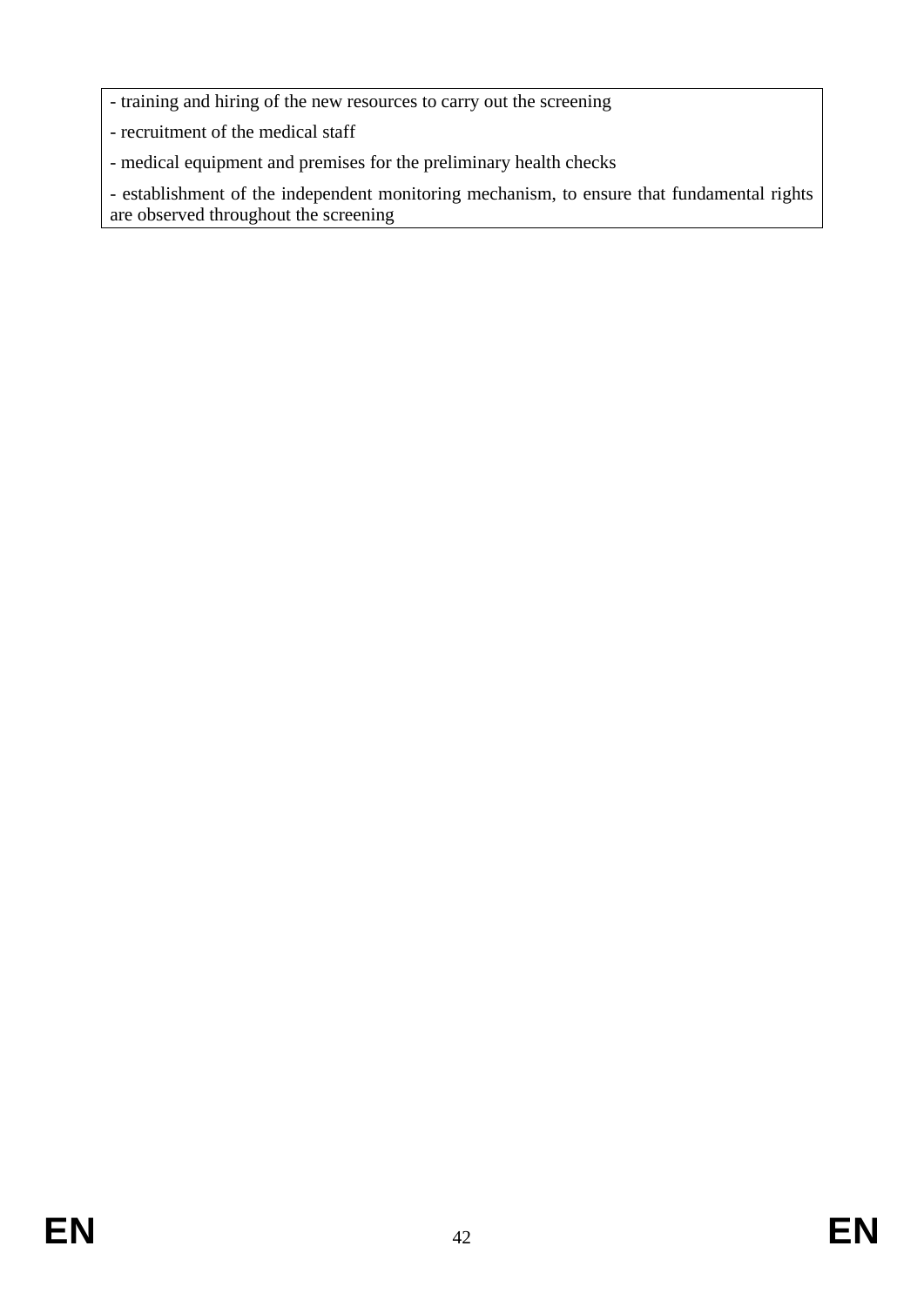#### **2. MANAGEMENT MEASURES**

#### **2.1. Monitoring and reporting rules**

*Specify frequency and conditions.*

As per per the proposal for a regulation of the European Parliament and of the Council establishing, as part of the Integrated Border Management Fund, the instrument for financial support for border management and visa (COM(2018) 473 final):

Shared management:

Each Member State shall establish a management and control systems for its programme and ensure the quality and the reliability of the monitoring system and of data on indicators, in accordance with the Common Provision Regulation (CPR). In order to facilitate a swift start of implementation, it is possible to 'roll-over' existing well-functioning management and control systems to the next programming period.

In this context, Member States will be requested to set up a monitoring committee to which the Commission shall participate in an advisory capacity. The monitoring committee shall meet at least once a year. It shall review all issues that affect programme progress towards achieving its objectives.

The Member States will send an annual performance report, which should set out information on the progress in the implementation of the programme and in achieving the milestones and targets. It should also raise any issues affecting the performance of the programme and describe the action taken to address them.

At the end of the period, each Member States shall submit a final performance report. The final report should focus on the progress made towards achieving the objectives of the programme and should give an overview of the key issues that affected the programme's performance, the measures taken to address those issues and the assessment of the effectiveness of these measures. In addition it should present the contribution of the programme to tackling the challenges identified in the relevant EU recommendations addressed to the Member State, the progress made in achieving the targets set out in the performance framework, the findings of the relevant evaluations and the follow-up given to those findings and the results of the communication actions.

According to the draft CPR proposal, the Member States shall send each year an assurance package, which includes the annual accounts, the management declaration and the audit authority's opinions on the accounts, the management and control system and the legality and regularity of the expenditure declared in the annual accounts. This assurance package will be used by the Commission to determine the amount chargeable to the Fund for the accounting year.

A review meeting between the Commission and each Member State shall be organised every two years to examine the performance of each programmes.

The Member States send 6 times per year data for each programme broken down by specific objectives. These data refers to the cost of operations and the values of common output and result indicators.

In general: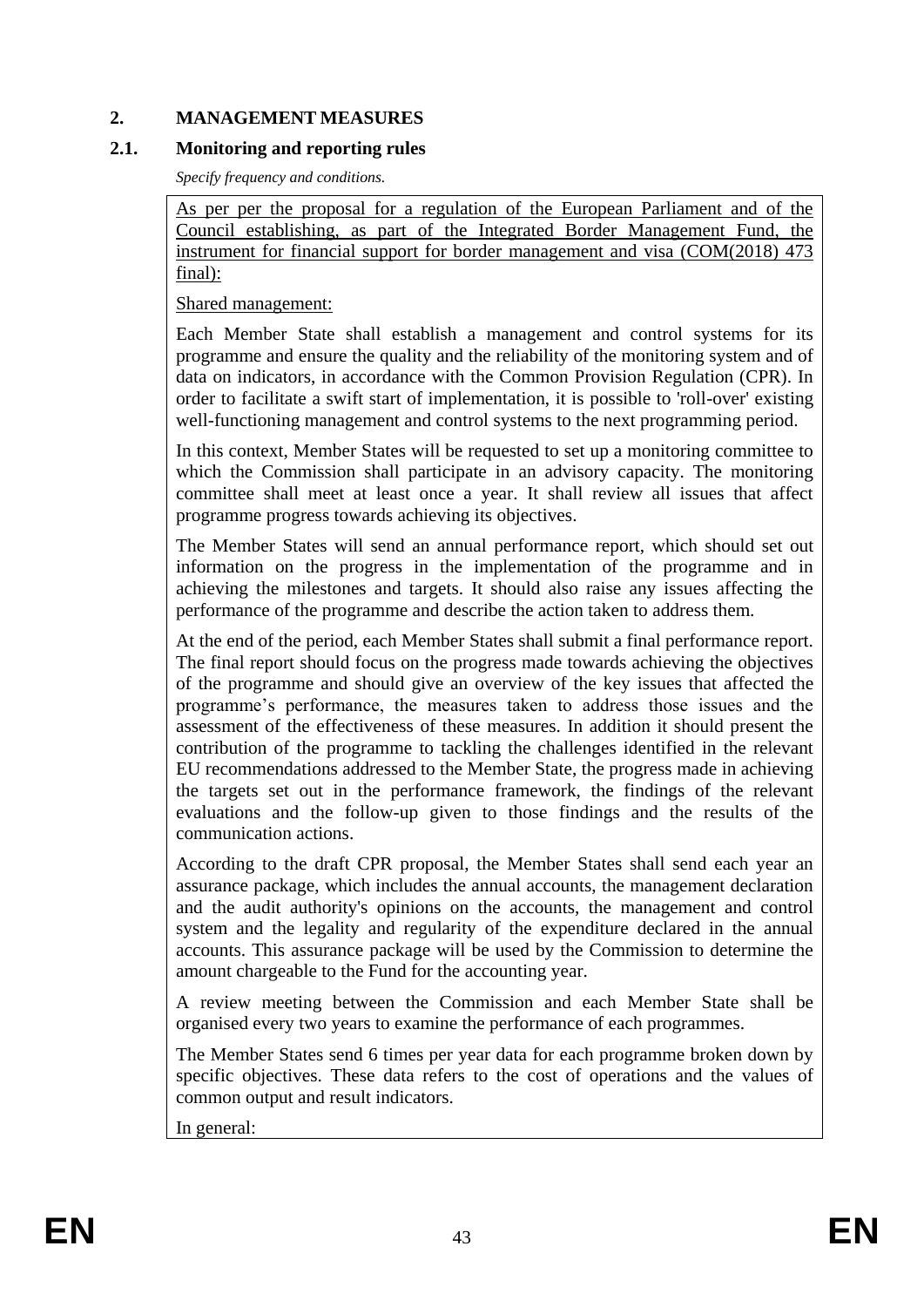The Commission shall carry out a mid-term and a retrospective evaluation of the actions implemented under this Fund, in line with the Common Provisions Regulation. The mid-term evaluation should be based in particular on the mid-term evaluation of programmes submitted to the Commission by the Member States by 31 December 2024.

## **2.2. Management and control system(s)**

*2.2.1. Justification of the management mode(s), the funding implementation mechanism(s), the payment modalities and the control strategy proposed*

As per the proposal for a regulation of the European Parliament and of the Council establishing, as part of the Integrated Border Management Fund, the instrument for financial support for border management and visa (COM(2018) 473 final):

Both the ex-post evaluations of the DG HOME 2007-2013 Funds and the interim evaluations of the current DG HOME Funds show that a mix of delivery modes in the areas of migration and home affairs allowed for an effective way to achieve the objectives of the Funds. The holistic design of the delivery mechanisms is maintained and includes shared, direct and indirect management.

Through shared management Member States implement programmes that contribute to the policy objectives of the Union, which are tailor-made to their national context. These programmes could include screening activities. Shared management ensures that financial support is available in all participating States. Furthermore, shared management allows for funding predictability and for Member States, who are most knowledgeable of the challenges they are faced with, to plan their long-term endowments accordingly. Top-up funding for Specific Actions (which require cooperative effort amongst Member States or where new developments in the Union require additional funding to be made available to one or more Member States) and for resettlement and transfer activities can be implemented through shared management. As a novelty, the Fund can also provide emergency assistance through shared management, in addition to direct and indirect management.

Through direct management, the Commission supports other actions that contribute to the common policy objectives of the Union. The actions enable tailor made support for urgent and specific needs in individual Member States ("emergency assistance"), support transnational networks and activities, test innovative activities that could be scaled up under national programmes and cover studies in the interest of the Union as a whole ("Union actions").

Through indirect management, the Fund retains the possibility to delegate budget implementation tasks to, among others, International Organisations and Home Affairs Agencies for particular purposes.

Bearing in mind the different objectives and needs, a thematic facility is proposed under the Fund as a way to balance the predictability of multiannual allocation of funding to the national programmes with flexibility in disbursing funding periodically to actions with a high level of added value to the Union. The thematic facility will be used for specific actions in and amongst Member States, Union actions, emergency assistance, resettlement and relocation. It will ensure that funds can be allocate and transferred among the different modalities above, on the basis of a two yearly programming.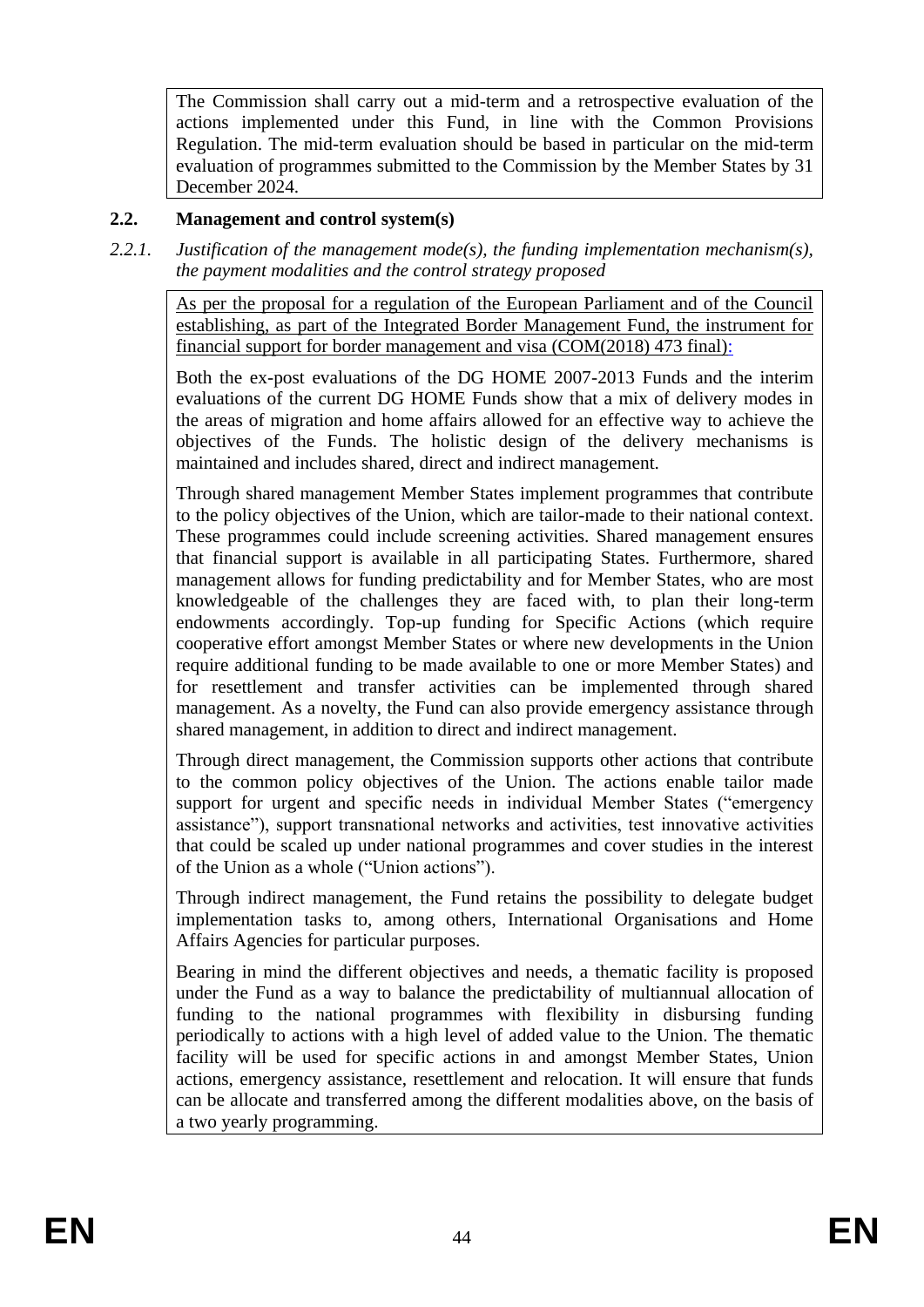The payment modalities for shared management are described in the draft CPR proposal, which foresees an annual pre-financing, followed by a maximum of 4 interim payments per programme and year based on the payment applications sent by the Member States during the accounting year. As per the draft CPR proposal the pre-financing are cleared within the final accounting year of the programmes.

The control strategy will be based on the new Financial Regulation and on the Common Provision Regulation. The new Financial Regulation and the draft proposal for CPR should extend the use of the simplified forms of grants such as lump-sums, flat rates and unit costs. It also introduces new forms of payments, based on the results achieved, instead of the cost. Beneficiaries will be able to receive a fixed amount of money if they prove that certain actions such as trainings or delivery of humanitarian assistance have taken place. This is expected to simplify the control burden both at beneficiary and Member State level (e.g. check of bills and receipts for costs).

For shared management, the draft CPR proposal builds on the management and control strategy in place for the 2014-2020 programming period but introduces some measures aimed at simplying the implementation and reducing the control burden at the level of both beneficiaries and Member States. The novelties include:

- the removal of the designation procedure (which should allow to speed up the implementation of the programmes)

- management verifications (administrative and on-the-spot) to be carried out by the managing authority on a risk-basis (compared to the 100% administrative controls required in the 2014-2020 programming period). Furthermore, under certain conditions, the managing authorities may apply proportionate control arrangements in line with the national procedures.

- conditions to avoid multiple audits on the same operation/expenditure

The programme authorities will submit to the Commission interim payment claims based on expenditure incurred by beneficiaries. The draft CPR proposal allows the managing authorities to carry out management verifications on a risk-basis and foresees also specific controls (e.g. on-the-spot controls by the managing authority and audits of operations/expenditure by the audit authority) after the associated expenditure has been declared to the Commission in the interim payment claims. In order to mitigate the risk of reimbursing ineligible expenditure, the draft CPR foresees the Commission's interim payments to be capped at 90%, given that at this moment only part of the national controls have been carried out. The Commission will pay the remaining balance following the annual clearance of accounts exercise, upon receipt of the assurance package from the programme authoirties. Any irregularities detected by the Commisson or the European Court of Auditors after the transmission of the annual assurance package may lead to a net financial correction.

#### *2.2.2. Information concerning the risks identified and the internal control system(s) set up to mitigate them*

DG HOME has not been facing important risks of errors in its spending programmes. This is confirmed by the recurrent absence of significant findings in the annual reports of the Court of Auditors.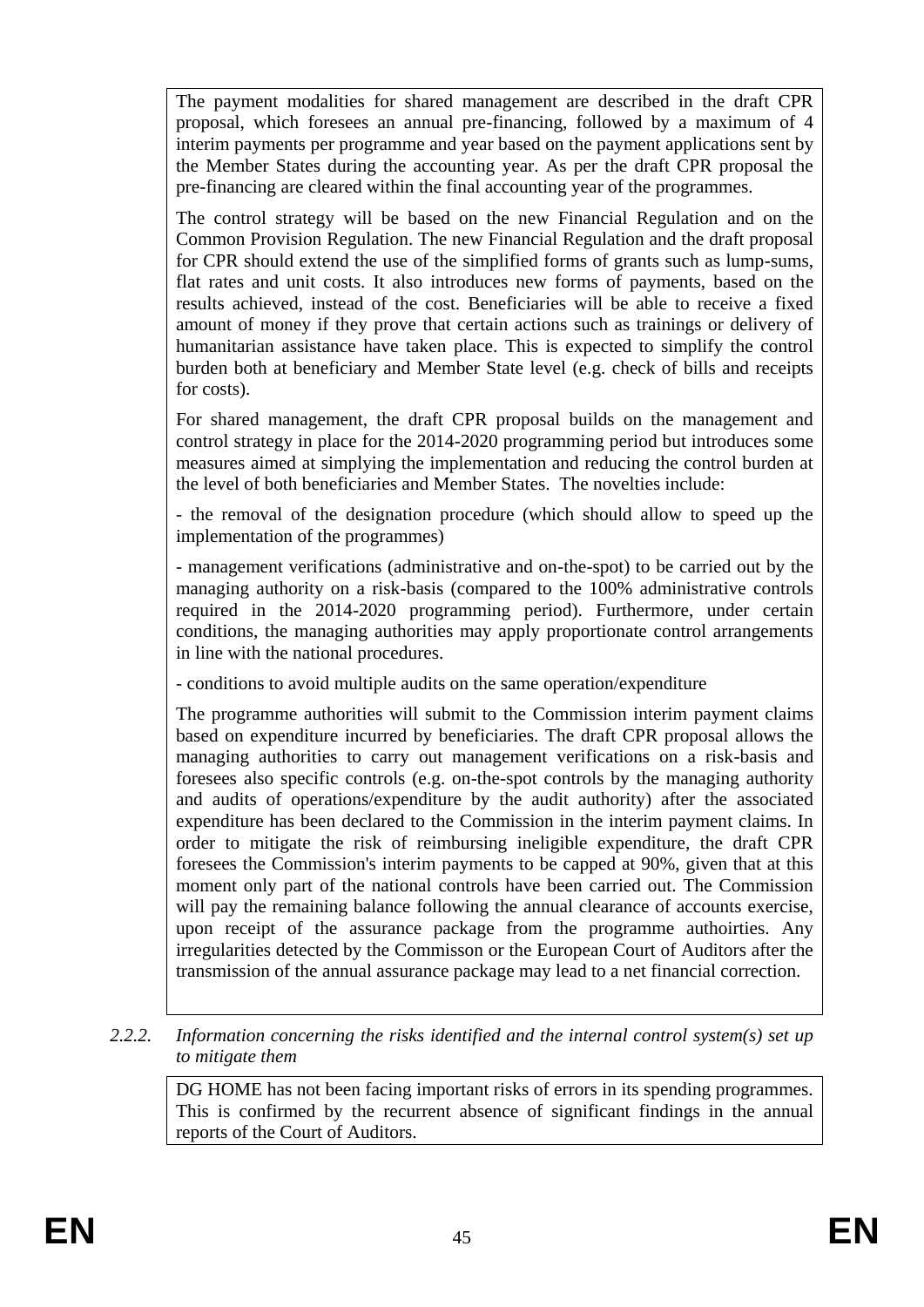In shared management, the general risks in relation to the implementation of the current programmes concerns the under-implementation of the Fund by the Member States and the possible errors derived from the complexity of rules and weaknesses in management and control systems. The draft CPR simplifies the regulatory framework by harmonising the rules and management and control systems across the different Funds implemented under shared management. It simplifies also the control requirements (e.g. risk-based management verifications, possibility for proportionate control arrangements based on national procedures, limitations of audit work in terms of timing and/or specific operations).

*2.2.3. Estimation and justification of the cost-effectiveness of the controls (ratio of "control costs ÷ value of the related funds managed"), and assessment of the expected levels of risk of error (at payment & at closure)* 

The cost of controls is expected to remain the same or potentially be reduced for Member States. For the present programming cycle 2014-2020, as of 2017, the cumulative cost of control by the Member States is estimated at approximately 5% of the total amount of payments requested by the Member States for the year 2017.

This percentage is expected to decrease with efficiency gains in implementation of the programmes and increase in payments to Member States.

With the risk based approach to management and controls being introduced in the draft CPR coupled with enhanced drive to adopt simplified cost options (SCOs), the cost of controls for Member States is expected to be reduced further.

### **2.3. Measures to prevent fraud and irregularities**

*Specify existing or envisaged prevention and protection measures, e.g. from the Anti-Fraud Strategy.*

DG HOME will continue to apply its Anti-Fraud Strategy in line with the Commission's Anti-Fraud Strategy (CAFS) in order to ensure inter alia that its internal anti-fraud related controls are fully aligned with the CAFS and that its fraud risk management approach is geared to identify fraud risk areas and adequate responses.

As regards shared management, Member States shall ensure the legality and regularity of expenditure included in the account submitted to the Commission. In this context, Member States shall take all required actions to prevent, detect and correct irregularities. As in the present programming cycle 2014-2020 Member States are obliged to put in place procedures for detection of irregularities and antifraud coupled with the specific Commission Delegated Regulation on reporting of irregularities. Anti-Fraud measures will remain a cross-cutting principle and obligation for Member States.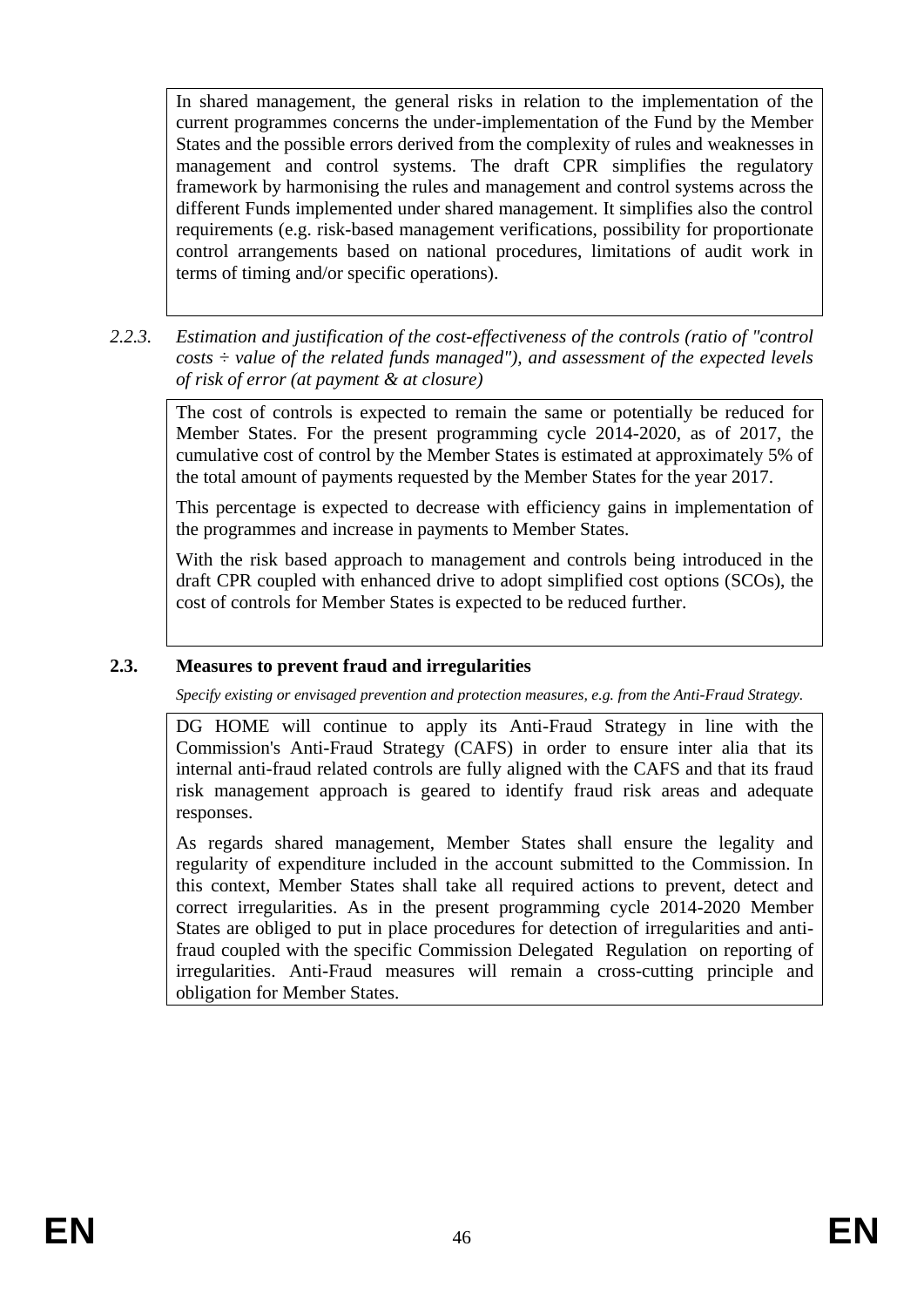#### **3. ESTIMATED FINANCIAL IMPACT OF THE PROPOSAL/INITIATIVE**

#### **3.1. Heading of the multiannual financial framework and new expenditure budget line(s) proposed**

| Heading of                            | Budget line                                                                                                                                                           | Type of<br>expenditure |                                                        |                                                    | Contribution                   |                                                                                    |
|---------------------------------------|-----------------------------------------------------------------------------------------------------------------------------------------------------------------------|------------------------|--------------------------------------------------------|----------------------------------------------------|--------------------------------|------------------------------------------------------------------------------------|
| multiannual<br>financial<br>framework | Heading No. 4: "Migration and Border<br>Management"                                                                                                                   |                        | from<br><b>EFTA</b><br>countries <sup>42</sup> $\vert$ | from<br>candidate<br>-43<br>countries <sup>'</sup> | from<br>third<br>countrie<br>S | within the<br>meaning of<br>Article $[21(2)(b)]$<br>of the Financial<br>Regulation |
| 4                                     | 11.02.01 – 'Border Management and Visa Instrument'                                                                                                                    | Diff.                  | NO.                                                    | N <sub>O</sub>                                     | YES                            | N <sub>O</sub>                                                                     |
| 4                                     | $11.01.01 -$ Support expenditure for the "Integrated Border"<br>Management Fund $(IBMF)$ — Instrument for financial<br>support for border management and visa (BMVI)" | Non-diff.              | NO.                                                    | NO.                                                | YES                            | NO                                                                                 |

#### **Comment:**

**It should be noted that appropriations requested in the context of the proposal are covered by appropriations already foreseen in the LFS underlying the BMVI Regulation. No additional financial or human resources are requested in the context of this legislative proposal.** 

 $41$ <sup>41</sup> Diff. = Differentiated appropriations / Non-diff. = Non-differentiated appropriations.<br>
EETA: European Free Trede Association

<sup>&</sup>lt;sup>42</sup> EFTA: European Free Trade Association.<br> **Condidate countries and whore applicable** 

Candidate countries and, where applicable, potential candidates from the Western Balkans.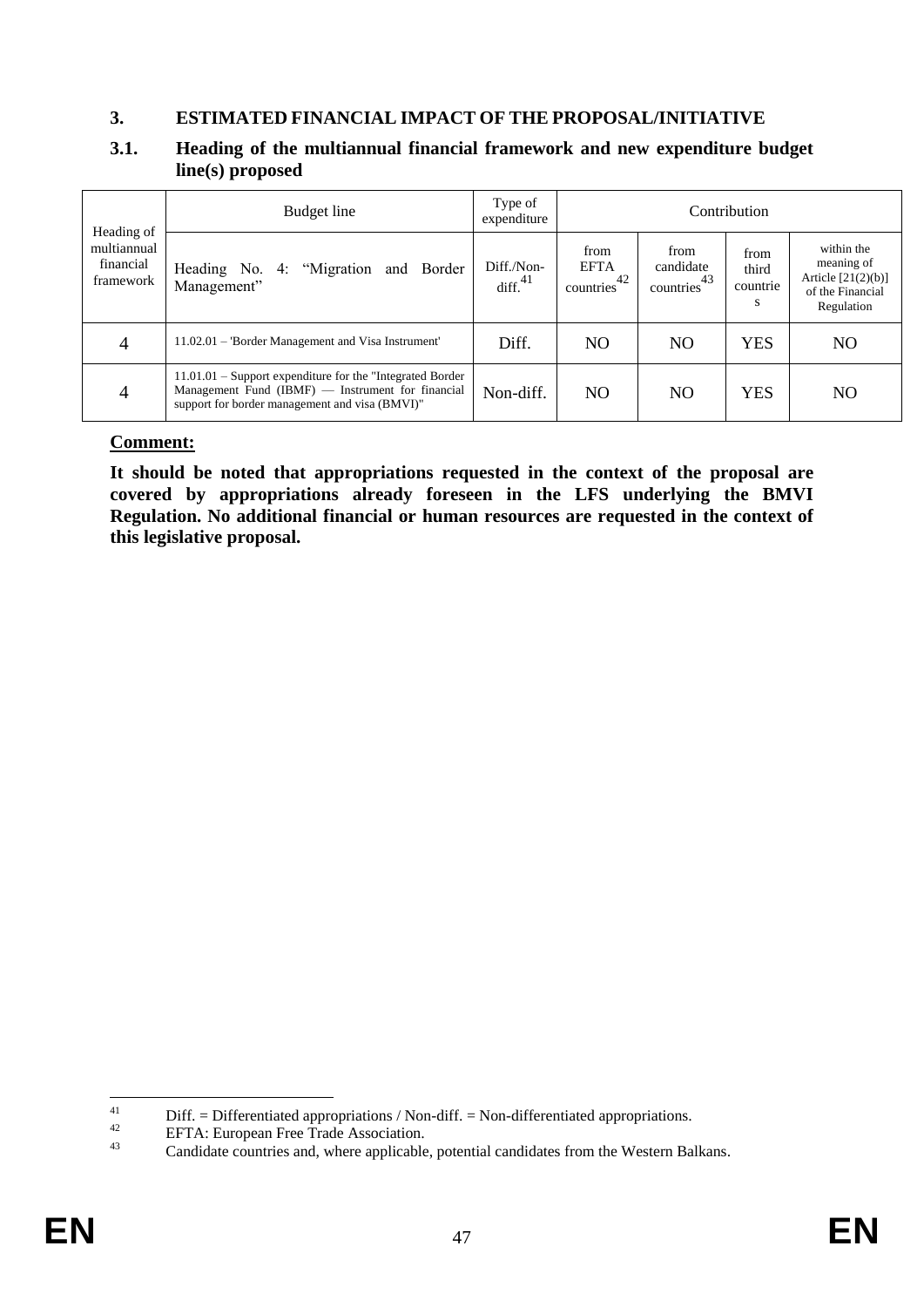#### **3.2. Estimated impact on expenditure**

#### *3.2.1. Summary of estimated impact on expenditure*

EUR million (to three decimal places)

| framework                                                                                               | <b>Heading of multiannual financial</b><br>4 |        |        | 'Migration and Border Management' |        |        |        |        |        |           |              |
|---------------------------------------------------------------------------------------------------------|----------------------------------------------|--------|--------|-----------------------------------|--------|--------|--------|--------|--------|-----------|--------------|
|                                                                                                         |                                              |        | 2021   | 2022                              | 2023   | 2024   | 2025   | 2026   | 2027   | Post 2027 | <b>TOTAL</b> |
| Operational appropriations (split according to                                                          | Commitments                                  | (1)    | 66,510 | 67,470                            | 62,450 | 55,174 | 55,174 | 55,174 | 55,174 |           | 417,126      |
| the budget lines listed under 3.1)                                                                      | Payments                                     | (2)    | 17,918 | 27,079                            | 28,591 | 24,930 | 25,868 | 33,452 | 47,439 | 211,850   | 417,126      |
| Appropriations of an administrative nature<br>financed from the envelope of the programme <sup>44</sup> | $Commitments =$<br>Payments                  | (3)    | 0,250  | 0,250                             |        |        |        |        |        |           | 0,500        |
| <b>TOTAL</b> appropriations for the envelope                                                            | Commitments                                  | $=1+3$ | 66,760 | 67,720                            | 62,450 | 55,174 | 55,174 | 55,174 | 55,174 |           | 417,626      |
| of the programme                                                                                        | Payments                                     | $=2+3$ | 18,168 | 27,329                            | 28,591 | 24,930 | 25,868 | 33,452 | 47,439 | 211,850   | 417,626      |

 $44$ Technical and/or administrative assistance and expenditure in support of the implementation of EU programmes and/or actions (former 'BA' lines), indirect research, direct research.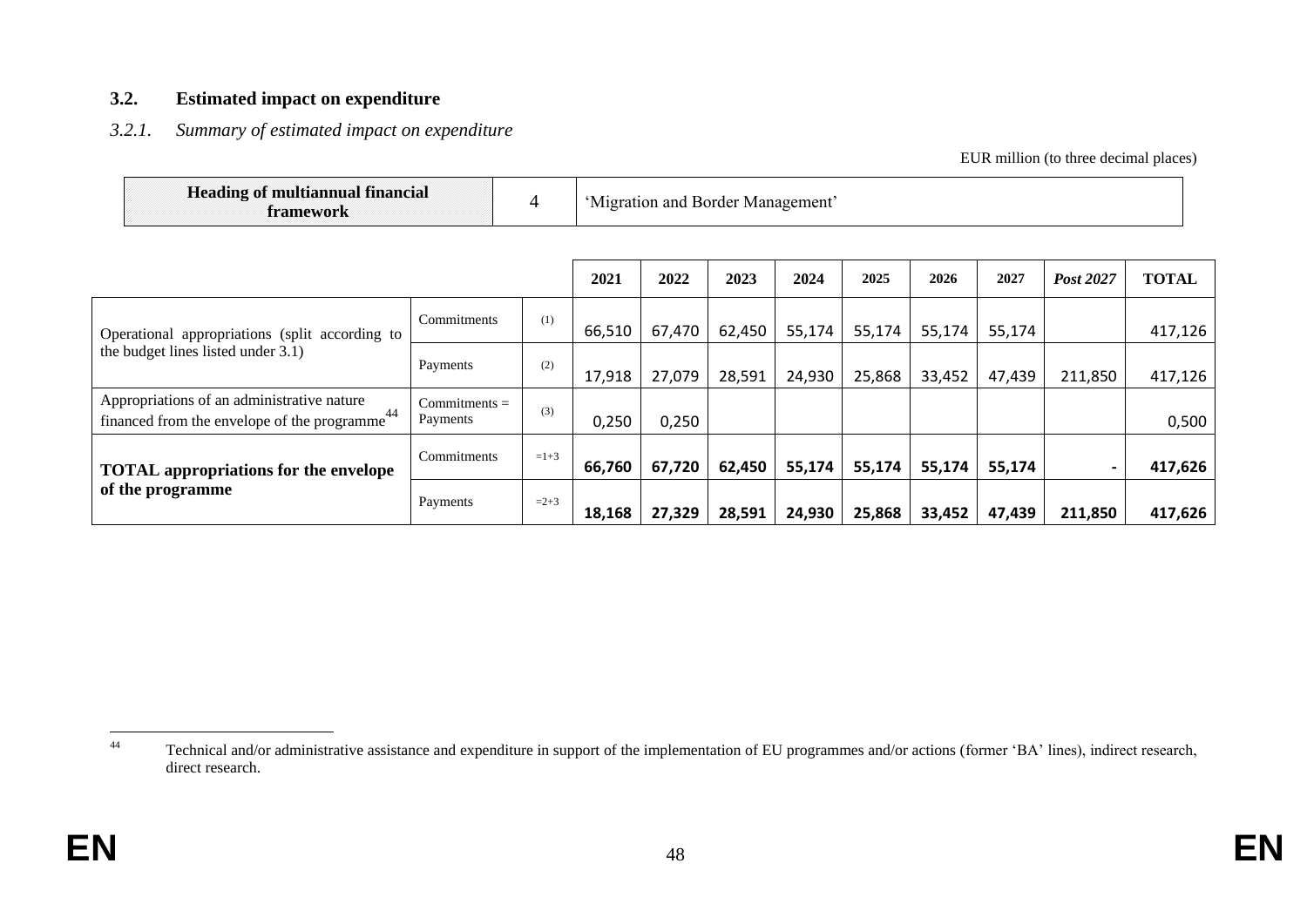| <b>Heading of multiannual financial</b><br>Tamework |  | Administrative expenditure: |
|-----------------------------------------------------|--|-----------------------------|
|-----------------------------------------------------|--|-----------------------------|

This section should be filled in using the 'budget data of an administrative nature' to be firstly introduced in the [Annex to the Legislative](https://myintracomm.ec.europa.eu/budgweb/EN/bud/mff/Pages/mff-post-2020.aspx)  [Financial Statement](https://myintracomm.ec.europa.eu/budgweb/EN/bud/mff/Pages/mff-post-2020.aspx) , which is uploaded to DECIDE for interservice consultation purposes.

EUR million (to three decimal places)

|                                                                                                                                   |  | 2021  | 2022  | 2023 | 2024 | 2025 | 2026 | 2027                     | Post<br>2027 | <b>TOTAL</b> |
|-----------------------------------------------------------------------------------------------------------------------------------|--|-------|-------|------|------|------|------|--------------------------|--------------|--------------|
| Human resources                                                                                                                   |  |       |       |      |      |      |      |                          |              |              |
| Other administrative expenditure                                                                                                  |  | 0.060 | 0.060 |      |      |      |      | $\overline{\phantom{0}}$ |              | 0.120        |
| <b>TOTAL appropriations under HEADING</b><br>$Total$ commitments =<br>7 of the multiannual financial framework<br>Total payments) |  | 0.060 | 0.060 |      |      |      |      | $\overline{\phantom{0}}$ |              | 0.120        |

EUR million (to three decimal places)

|                                                |             | 2021   | 2022   | 2023   | 2024   | 2025   | 2026   | 2027   | <b>Post</b><br>2027 | <b>TOTAL</b> |
|------------------------------------------------|-------------|--------|--------|--------|--------|--------|--------|--------|---------------------|--------------|
| <b>TOTAL appropriations</b><br>across HEADINGS | Commitments | 66,820 | 67,780 | 62,450 | 55,174 | 55,174 | 55,174 | 55,174 |                     | 417,746      |
| of the multiannual financial framework         | Payments    | 18,228 | 27,389 | 28,591 | 24,930 | 25,868 | 33,452 | 47,439 | 211,850             | 417,746      |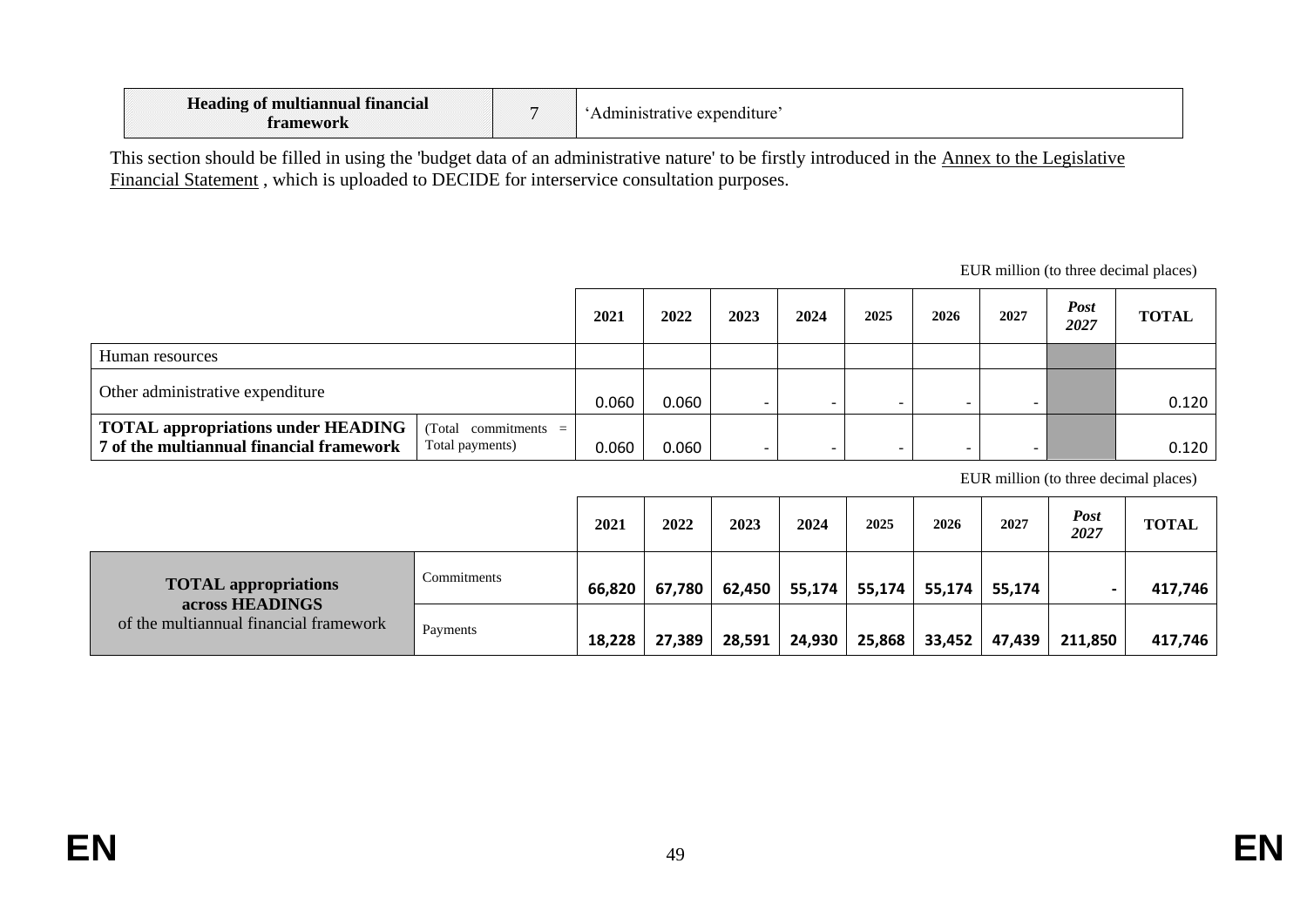#### *3.2.2. Summary of estimated impact on appropriations of an administrative nature*

- $\Box$  The proposal/initiative does not require the use of appropriations of an administrative nature
- $\boxtimes$  The proposal/initiative requires the use of appropriations of an administrative nature, as explained below:

EUR million (to three decimal places)

| <b>Years</b> | 2021 | 2022 | 2023 | 2024 | 2025 | 2026 | 2027 | $T0$ $T0$ $T1$ $T2$<br>IUIAL |
|--------------|------|------|------|------|------|------|------|------------------------------|
|--------------|------|------|------|------|------|------|------|------------------------------|

| <b>HEADING 7</b><br>of the multiannual<br>financial framework          |       |       |  |  |       |
|------------------------------------------------------------------------|-------|-------|--|--|-------|
| Human resources                                                        |       |       |  |  |       |
| Other administrative<br>expenditure                                    | 0.060 | 0.060 |  |  | 0.120 |
| <b>Subtotal HEADING 7</b><br>of the multiannual<br>financial framework | 0.060 | 0.060 |  |  | 0.120 |

| Outside HEADING 745<br>of the multiannual<br>financial framework                  |  |  |  |  |
|-----------------------------------------------------------------------------------|--|--|--|--|
| Human resources                                                                   |  |  |  |  |
| Other expenditure<br>of an administrative<br>nature                               |  |  |  |  |
| <b>Subtotal</b><br>outside HEADING 7<br>of the multiannual<br>financial framework |  |  |  |  |

| <b>TOTAL</b> | 0.060 | 0.060 |  |  | 0.120 |
|--------------|-------|-------|--|--|-------|
|              |       |       |  |  |       |

The appropriations required for human resources and other expenditure of an administrative nature will be met by appropriations from the DG that are already assigned to management of the action and/or have been redeployed within the DG, together if necessary with any additional allocation which may be granted to the managing DG under the annual allocation procedure and in the light of budgetary constraints.

 $45$ 

<sup>45</sup> Technical and/or administrative assistance and expenditure in support of the implementation of EU programmes and/or actions (former 'BA' lines), indirect research, direct research.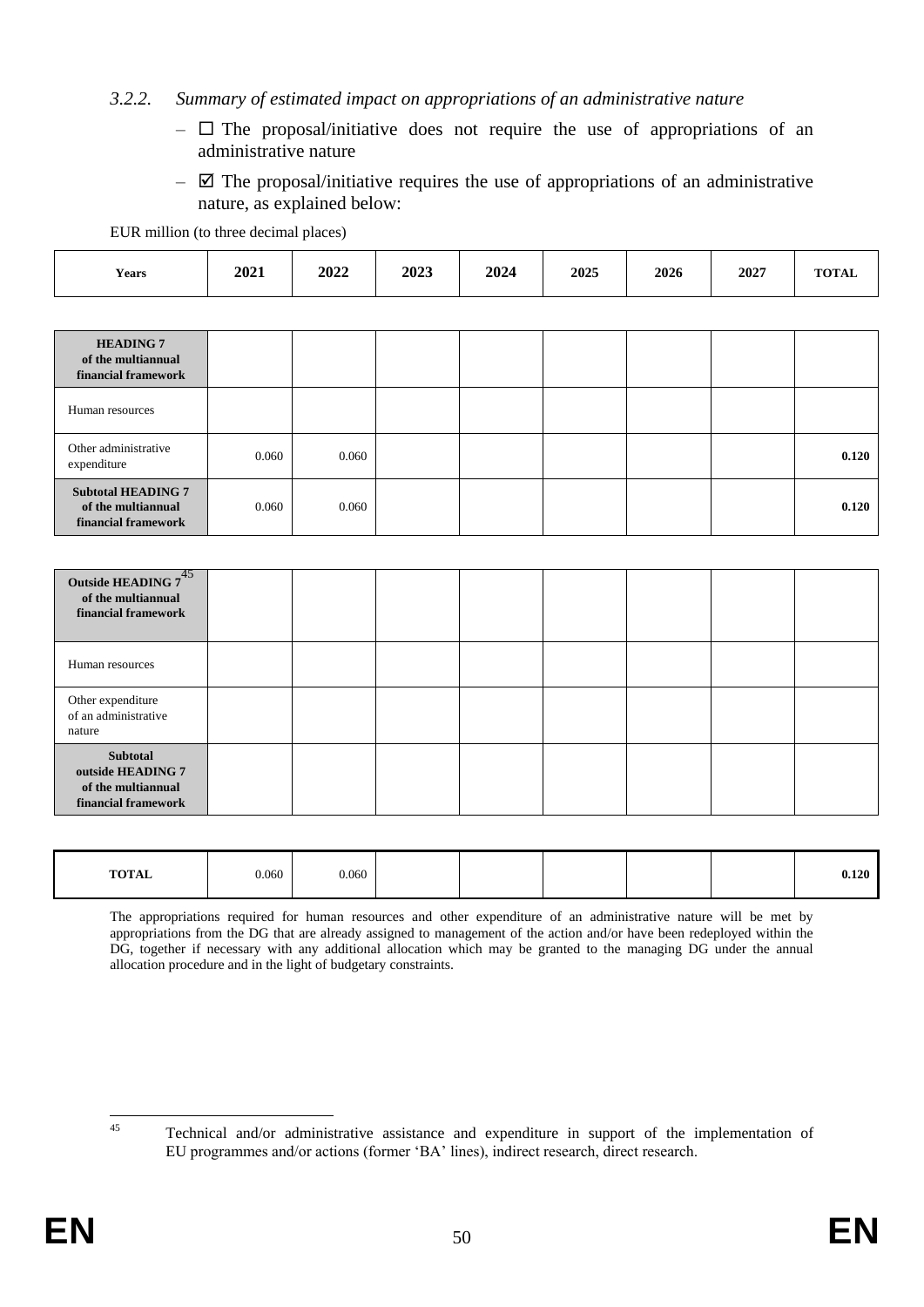#### 3.2.2.1. Estimated requirements of human resources

 $\triangledown$  The proposal/initiative does not require the use of human resources.

#### $\Box$  The proposal/initiative requires the use of human resources, as explained below:

|                                                                | <b>Years</b>                                                                    | 2021 | 2022 | 2023 | 2024 | 2025 | 2026 | 2027 |
|----------------------------------------------------------------|---------------------------------------------------------------------------------|------|------|------|------|------|------|------|
|                                                                | • Establishment plan posts (officials and temporary staff)                      |      |      |      |      |      |      |      |
| Headquarters and Commission's<br><b>Representation Offices</b> |                                                                                 |      |      |      |      |      |      |      |
| Delegations                                                    |                                                                                 |      |      |      |      |      |      |      |
| Research                                                       |                                                                                 |      |      |      |      |      |      |      |
| Heading 7                                                      | • External staff (in Full Time Equivalent unit: FTE) - AC, AL, END, INT and JED |      |      | 46   |      |      |      |      |
| Financed from<br>HEADING 7 of                                  | - at Headquarters                                                               |      |      |      |      |      |      |      |
| the multiannual<br>financial<br>framework                      | - in Delegations                                                                |      |      |      |      |      |      |      |
| Financed from the<br>envelope of the                           | - at Headquarters                                                               |      |      |      |      |      |      |      |
| 47<br>programme                                                | - in Delegations                                                                |      |      |      |      |      |      |      |
| Research                                                       |                                                                                 |      |      |      |      |      |      |      |
| Other (specify)                                                |                                                                                 |      |      |      |      |      |      |      |
| <b>TOTAL</b>                                                   |                                                                                 |      |      |      |      |      |      |      |

*Estimate to be expressed in full time equivalent units*

The human resources required will be met by staff from the DG who are already assigned to management of the action and/or have been redeployed within the DG, together if necessary with any additional allocation which may be granted to the managing DG under the annual allocation procedure and in the light of budgetary constraints.

Description of tasks to be carried out:

| Officials and temporary staff |  |
|-------------------------------|--|
| External staff                |  |

 $46$  $AC=$  Contract Staff;  $AL = Local$  Staff;  $END = Second$  National Expert;  $INT = agency$  staff; JPD= Junior Professionals in Delegations.

<sup>&</sup>lt;sup>47</sup> Sub-ceiling for external staff covered by operational appropriations (former 'BA' lines).